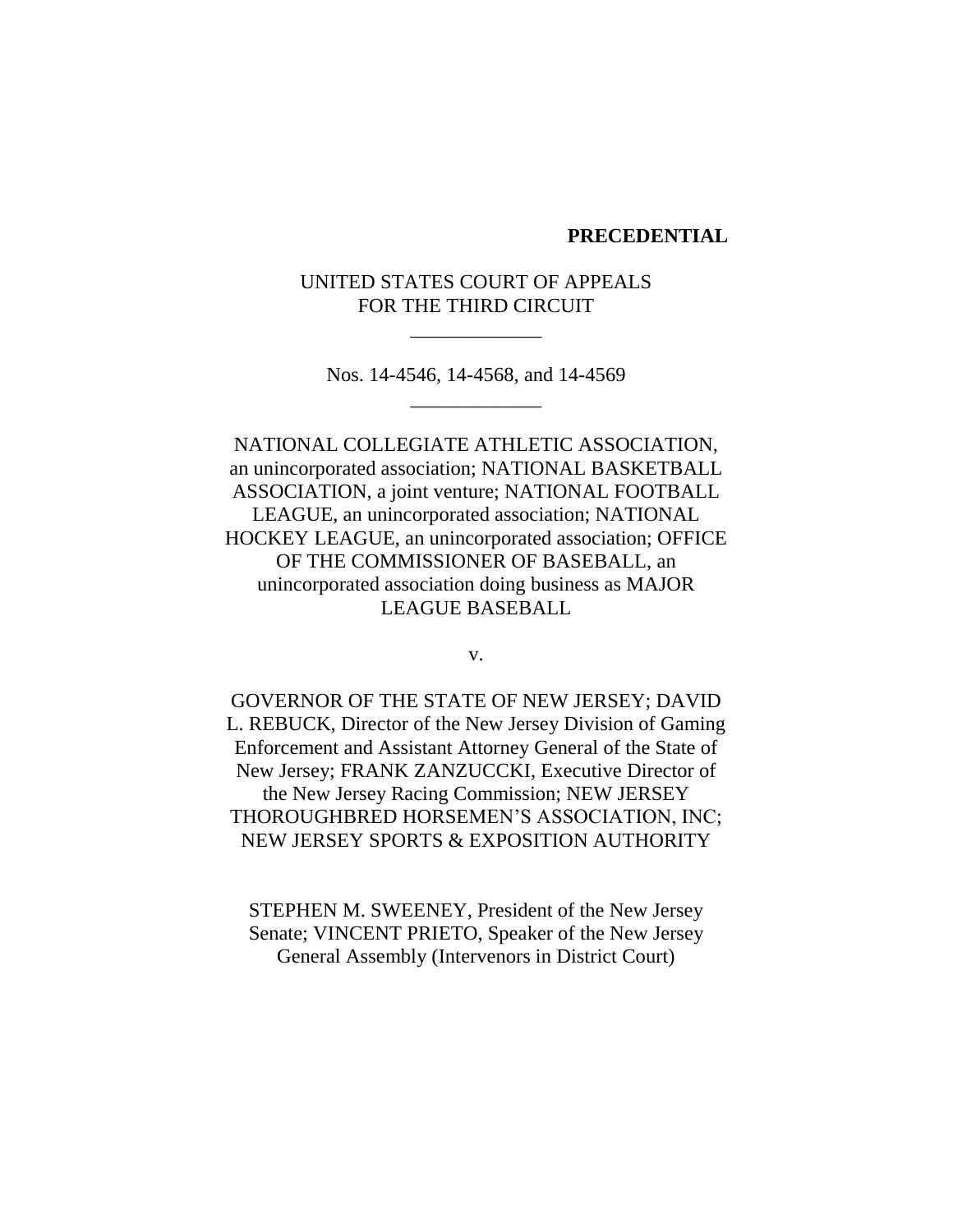Appellants in 14-4568

Governor of New Jersey; David L. Rebuck; Frank Zanzuccki, Appellants in 14-4546

New Jersey Thoroughbred Horsemen's Association, Inc., Appellant in 14-4569

> On Appeal from the United States District Court for the District of New Jersey (District Court No.: 3-14-cv-06450) District Judge: Honorable Michael A. Shipp

Argued on March 17, 2015 before Merits Panel Court Ordered Rehearing En Banc on October 14, 2015 Argued En Banc on February 17, 2016

Before: AMBRO, FUENTES, SMITH, FISHER, JORDAN, HARDIMAN, GREENAWAY JR., VANASKIE, KRAUSE, RESTREPO, RENDELL, and BARRY, Circuit Judges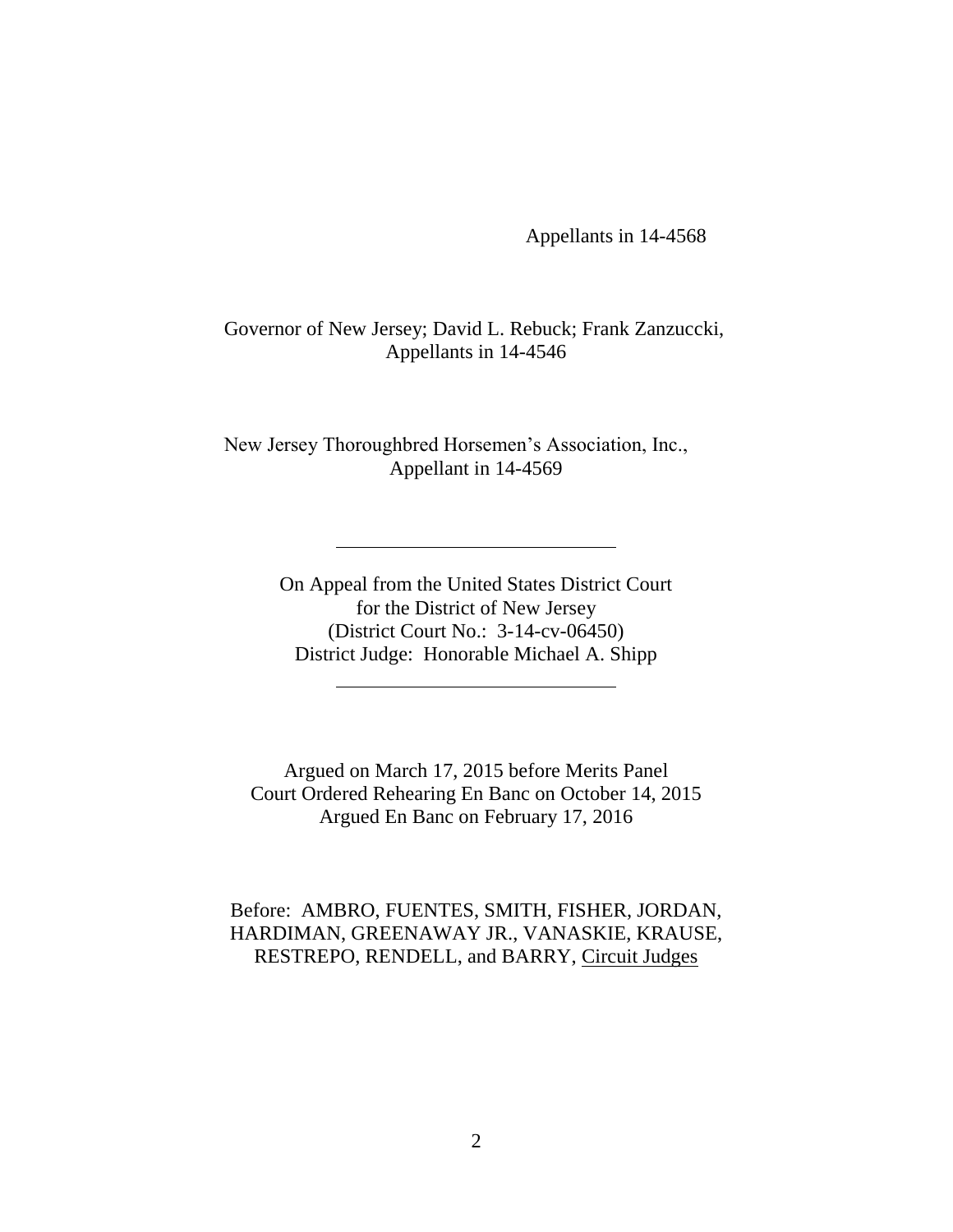(Opinion filed: August 9, 2016)

John J. Hoffman, Esquire Acting Attorney General of the State of New Jersey Jeffrey S. Jacobson, Esquire Stuart M. Feinblatt, Esquire Peter M. Slocum, Esquire Office of Attorney General of New Jersey 25 Market Street Trenton, NJ 08625

Matthew M. Hoffman, Esquire Gibson Dunn 333 South Grand Avenue Los Angeles, CA 90071

Ashley E. Johnson, Esquire Gibson Dunn 2100 McKinney Avenue Suite 1100 Dallas, TX 75201

Theodore B. Olson, Esquire **(ARGUED)** Matthew D. McGill, Esquire Gibson Dunn 1050 Connecticut Avenue, N.W. 9th Floor Washington, DC 20036

> Counsel for Appellants Governor of the State of New Jersey, David L. Rebuck, and Frank Zanzuccki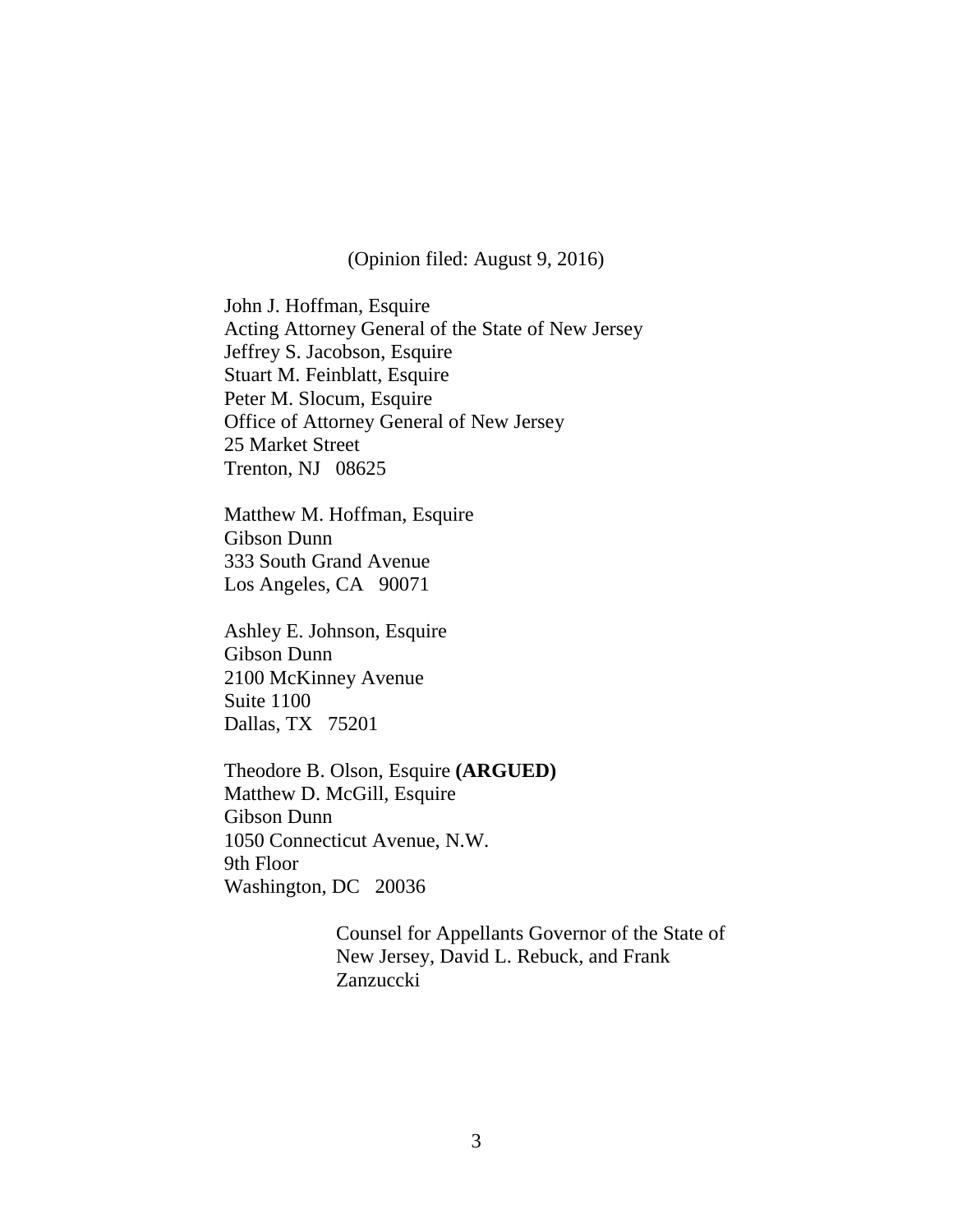Elliott M. Berman, Esquire McElroy, Deutsch, Mulvaney & Carpenter 100 Mulberry Street Three Gateway Center Newark, NJ 07102

Ronald J. Riccio, Esquire **(ARGUED)** Edward A. Hartnett, Esquire McElroy, Deutsch, Mulvaney & Carpenter 1300 Mount Kemble Avenue P.O. Box 2075 Morristown, NJ 07962

> Counsel for Appellant New Jersey Thoroughbred Horsemen's Association

Michael R. Griffinger, Esquire Thomas R. Valen, Esquire Jennifer A. Hradil, Esquire Gibbons P.C. One Gateway Center Newark, New Jersey 07102

> Counsel for Appellants Stephen M. Sweeney and Vincent Prieto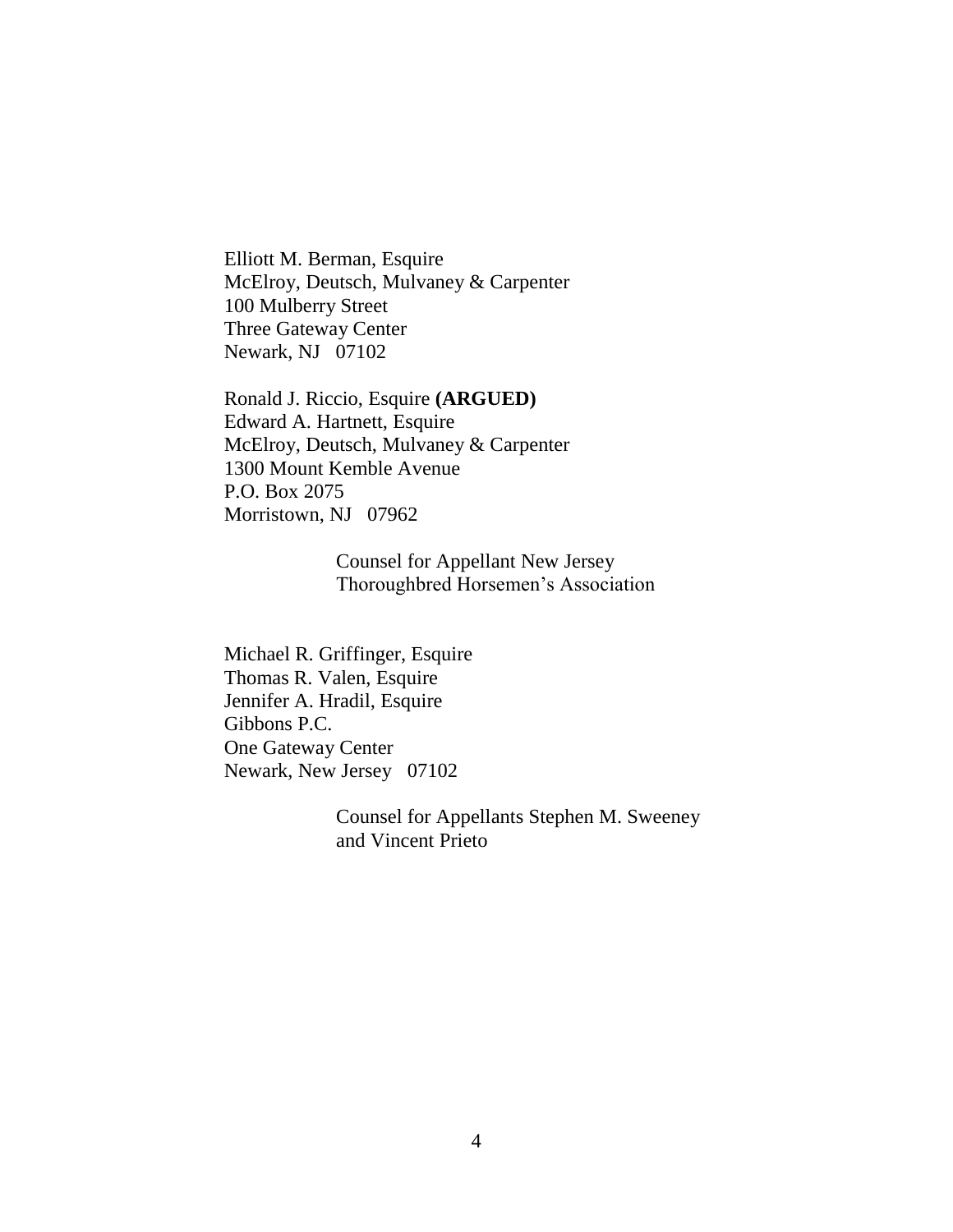Paul D. Clement, Esquire **(ARGUED)** Erin Murphy, Esquire Bancroft PLLC 1919 M Street, N.W. Suite 470 Washington, DC 20036

Jeffrey A. Mishkin, Esquire Anthony J. Dreyer, Esquire Skadden, Arps, Slate, Meagher, & Flom 4 Times Square New York, NY 10036

William J. O'Shaughnessy, Esquire Richard Hernandez, Esquire McCarter & English 100 Mulberry Street Four Gateway Center, 14th Floor Newark, NJ 07102

> Counsel for Appellees National Collegiate Athletic Association; National Basketball Association; National Football League; National Hockey League; Office of the Commissioner of Baseball

Joyce R. Branda, Esquire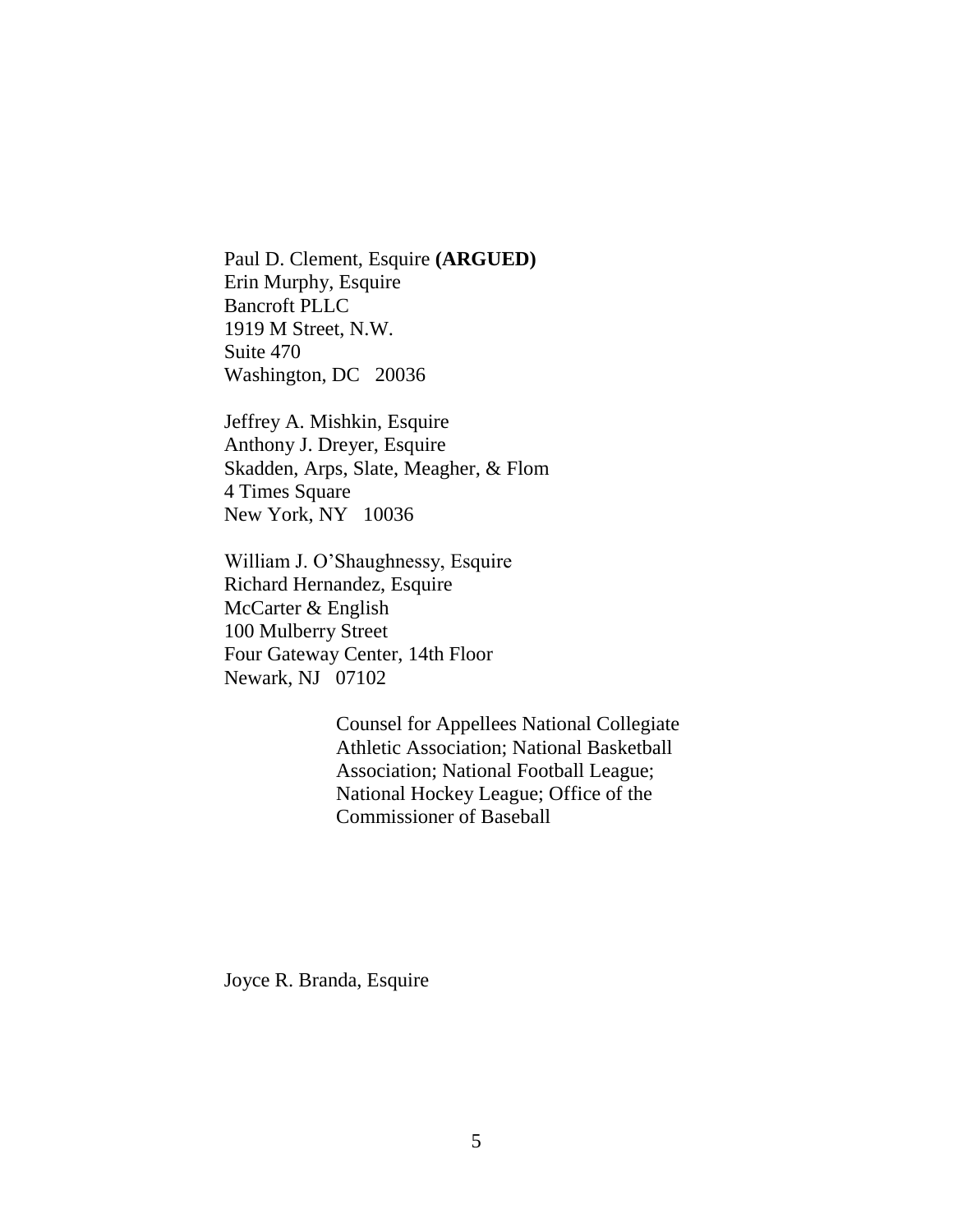Acting Assistant Attorney General, Civil Division Paul J. Fishman, Esquire **(ARGUED)** United States Attorney of the District of New Jersey Scott R. McIntosh, Esquire Peter J. Phipps, Esquire Attorneys, Civil Division U.S. Department of Justice P.O. Box 883 Washington, DC 20044

Counsel for Amicus United States of America

## O P I N I O N

#### **RENDELL,** Circuit Judge:

The issue presented before the en banc court is whether SB 2460, which the New Jersey Legislature enacted in 2014 to partially repeal certain prohibitions on sports gambling (the "2014 Law"), violates federal law. 2014 N.J. Sess. Law Serv. Ch. 62, codified at N.J. Stat. Ann. §§ 5:12A-7 to -9. The District Court held that the 2014 Law violates the Professional and Amateur Sports Protection Act ("PASPA"), 28 U.S.C. §§ 3701-3704. A panel of this Court affirmed this ruling in a divided opinion which was subsequently vacated upon the grant of the Petition for Rehearing en banc. We now hold that the District Court correctly ruled that because PASPA, by its terms, prohibits states from authorizing by law sports gambling, and because the 2014 Law does exactly that, the 2014 Law violates federal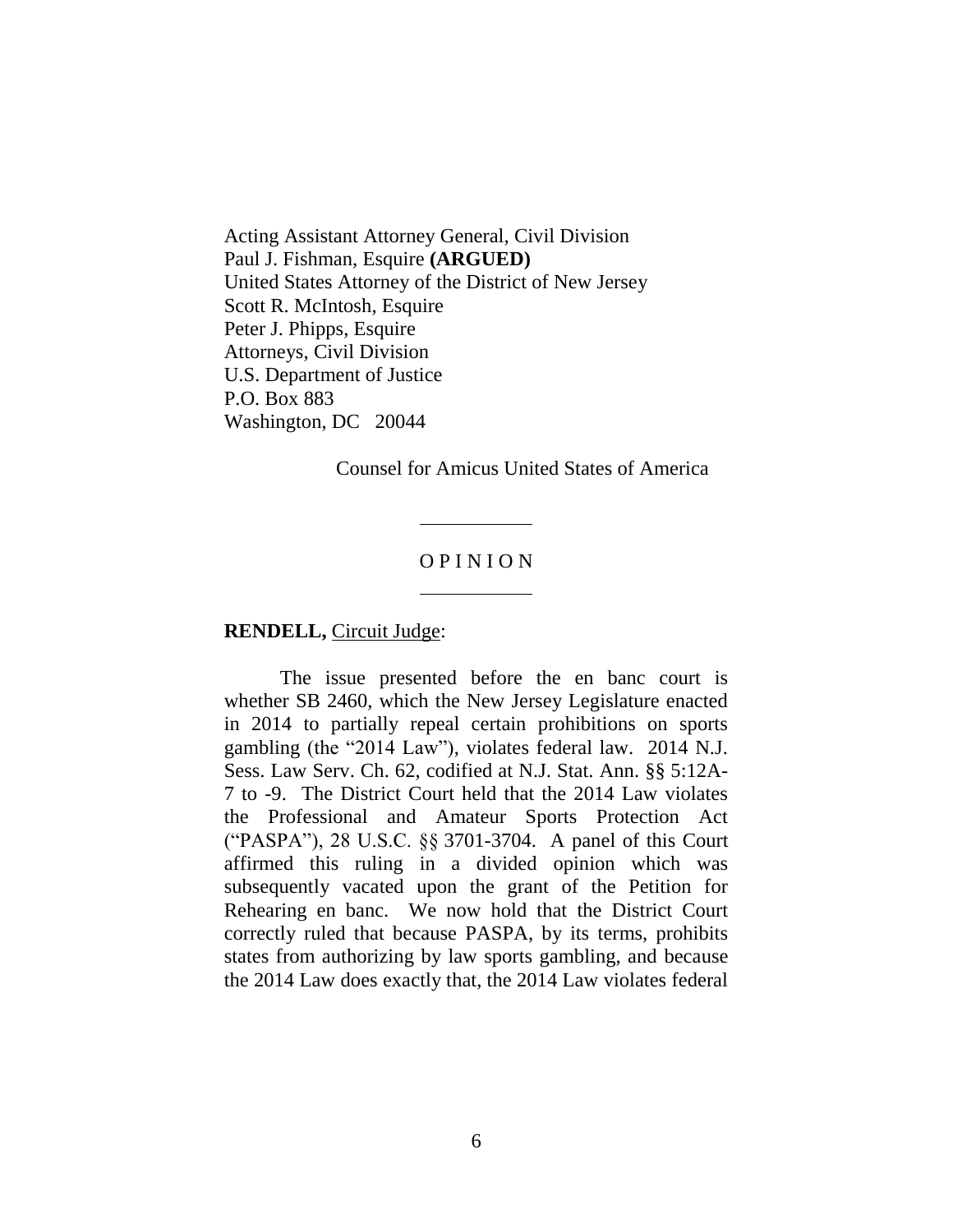law. We also hold that we correctly ruled in *Christie I* that PASPA does not commandeer the states in a way that runs afoul of the Constitution.

## **I. Background**

Congress passed PASPA in 1992 to prohibit statesanctioned sports gambling. PASPA provides:

It shall be unlawful for—

(1) a governmental entity to *sponsor, operate, advertise, promote, license, or authorize by law* or compact, or

(2) a person to sponsor, operate, advertise, or promote, pursuant to the law or compact of a governmental entity,a lottery, sweepstakes, or other betting, gambling, or wagering scheme based . . . on one or more competitive games in which amateur or professional athletes participate, or are intended to participate, or on one or more performances of such athletes in such games.

28 U.S.C. § 3702 (emphasis added). PASPA defines "governmental entity" to include states and their political subdivisions. *Id.* § 3701(2). It includes a remedial provision that permits any sports league whose games are or will be the subject of sports gambling to bring an action to enjoin the gambling. *Id.* § 3703.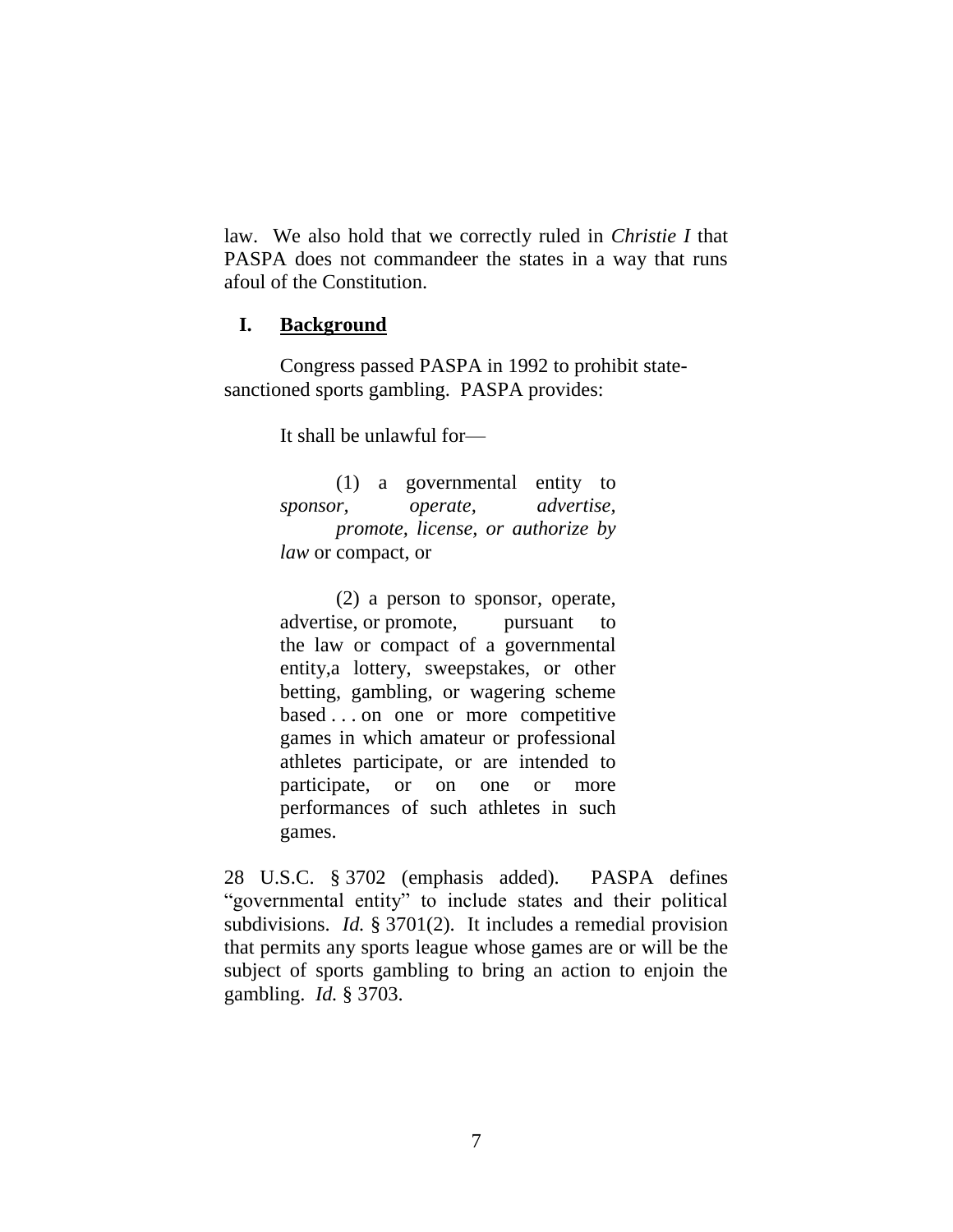Congress included in PASPA exceptions for statesponsored sports wagering in Nevada and sports lotteries in Oregon and Delaware, and also an exception for New Jersey but only if New Jersey were to enact a sports gambling scheme within one year of PASPA's enactment. *Id.* § 3704(a). New Jersey did not do so, and thus the PASPA exception expired. Notably, sports gambling was prohibited in New Jersey for many years by statute and by the New Jersey Constitution. *See, e.g.,* N.J. Const. Art. IV § VII ¶ 2; N.J. Stat. Ann. § 2C:37-2; N.J. Stat. Ann. § 2A:40-1. In 2010, however, the New Jersey Legislature held public hearings on the advisability of allowing sports gambling. These hearings included testimony that sports gambling would generate revenues for New Jersey's struggling casinos and racetracks. In 2011, the Legislature held a referendum asking New Jersey voters whether sports gambling should be permitted, and sixty-four percent voted in favor of amending the New Jersey Constitution to permit sports gambling. The constitutional amendment provided:

> It shall also be lawful for the Legislature to authorize by law wagering at casinos or gambling houses in Atlantic City on the results of any professional, college, or amateur sport or athletic event, except that wagering shall not be permitted on a college sport or athletic event that takes place in New Jersey or on a sport or athletic event in which any New Jersey college team participates regardless of where the event takes place  $\dots$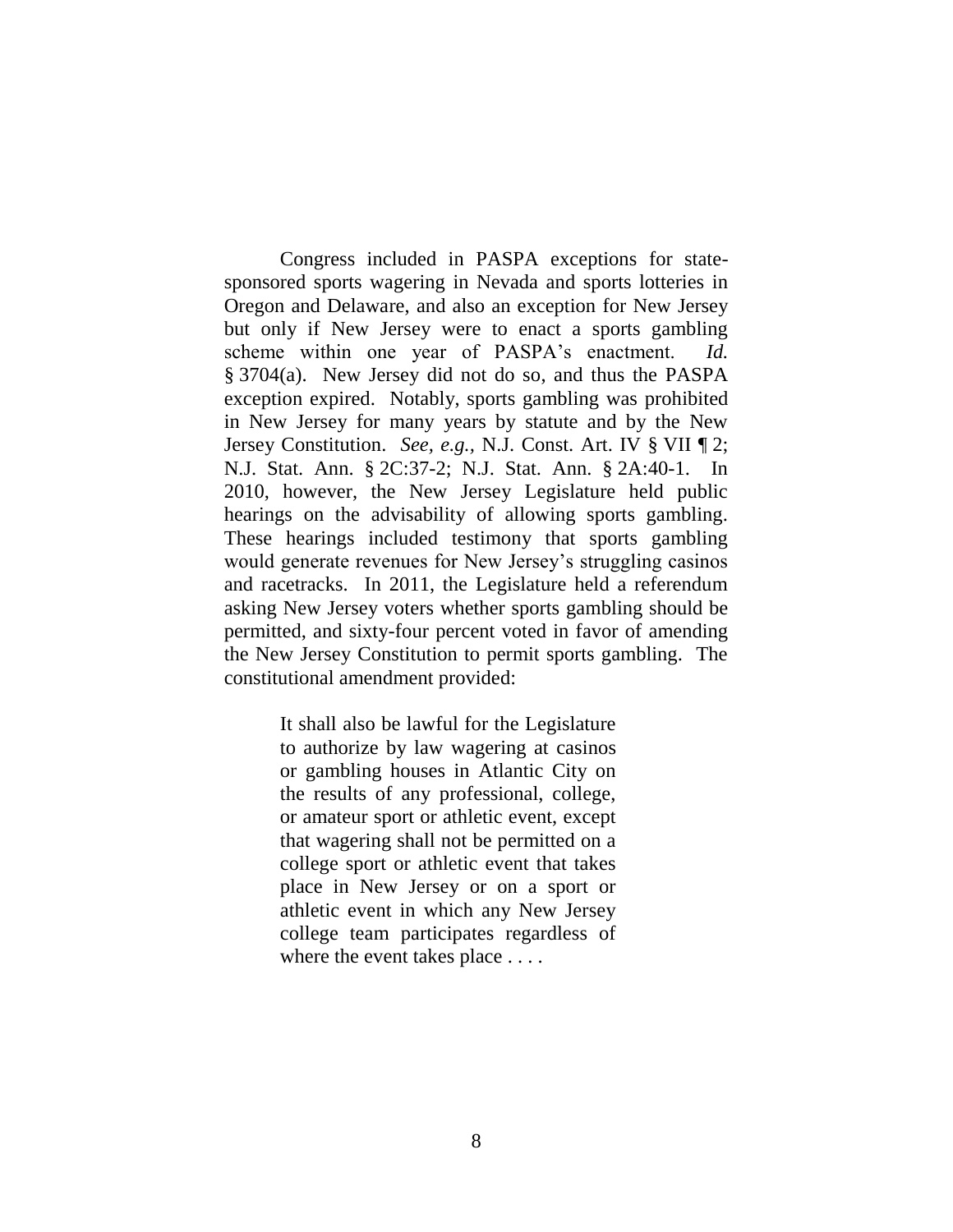N.J. Const. Art. IV, § VII, ¶ 2(D). The amendment thus permitted the New Jersey Legislature to "authorize by law" sports "wagering at casinos or gambling houses in Atlantic City," except that wagering was not permitted on New Jersey college teams or on any collegiate event occurring in New Jersey. An additional section of the amendment permitted the Legislature to "authorize by law" sports "wagering at current or former running and harness horse racetracks," subject to the same restrictions regarding New Jersey college teams and collegiate events occurring in New Jersey. *Id.* ¶ 2(F).

After voters approved the sports-wagering constitutional amendment, the New Jersey Legislature enacted the Sports Wagering Act in 2012 ("2012 Law"), which provided for regulated sports wagering at New Jersey's casinos and racetracks. N.J. Stat. Ann. §§ 5:12A-1 *et seq.* (2012). The 2012 Law established a comprehensive regulatory scheme, requiring licenses for operators and individual employees, extensive documentation, minimum cash reserves, and Division of Gaming Enforcement access to security and surveillance systems.

Five sports leagues<sup>1</sup> sued to enjoin the 2012 Law as violative of PASPA.<sup>2</sup> The New Jersey Parties did not dispute

<sup>&</sup>lt;sup>1</sup> The sports leagues were the National Collegiate Athletic Association, National Football League, National Basketball Association, National Hockey League, and the Office of the Commissioner of Baseball, doing business as Major League Baseball (collectively, the "Leagues").

<sup>2</sup> The Leagues named as defendants Christopher J. Christie, the Governor of the State of New Jersey; David L.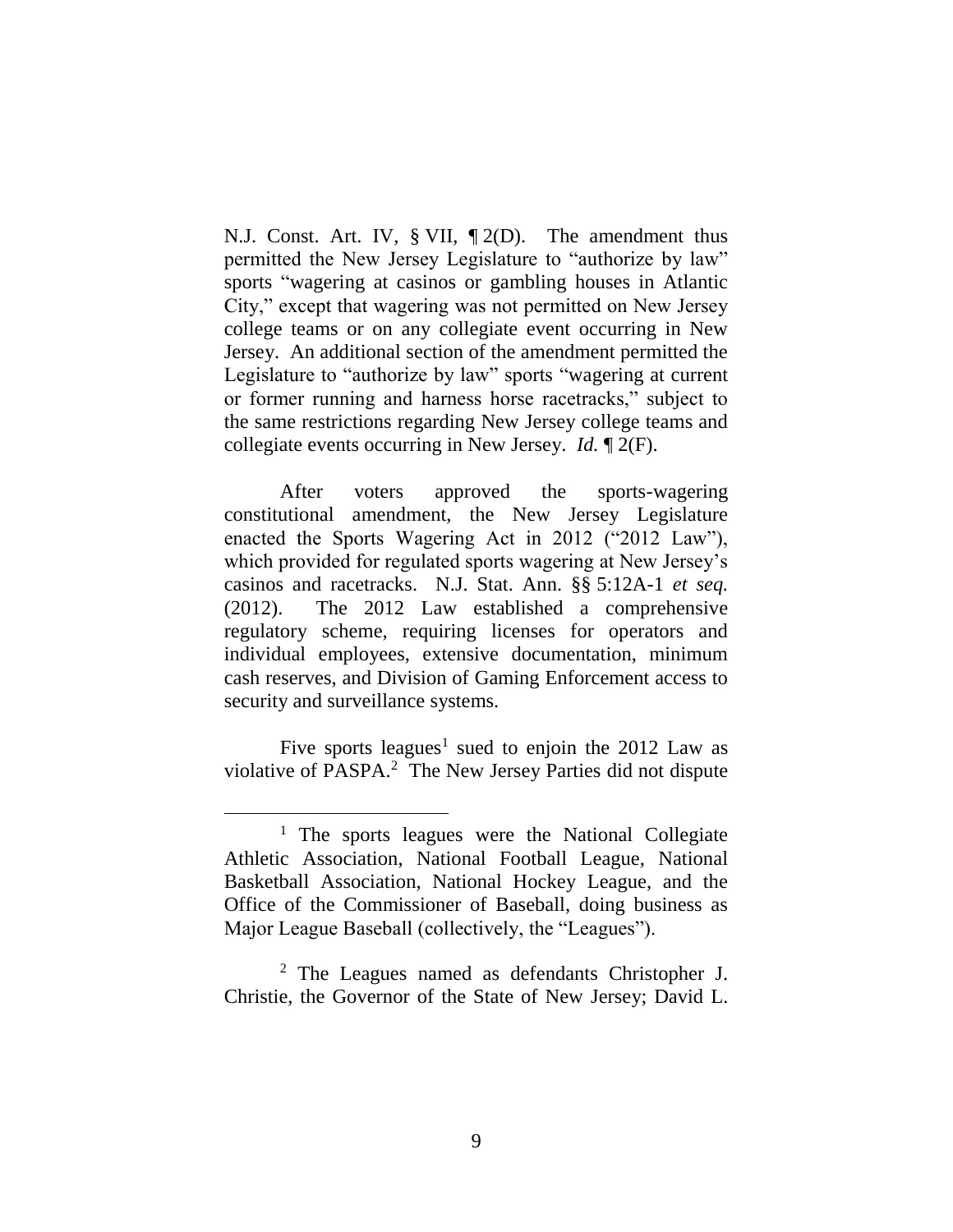that the 2012 Law violated PASPA, but urged instead that PASPA was unconstitutional under the anti-commandeering doctrine. The District Court held that PASPA was constitutional and enjoined implementation of the 2012 Law. The New Jersey Parties appealed, and we affirmed in *National Collegiate Athletic Ass'n v. Governor of New Jersey*, 730 F.3d 208 (3d Cir. 2013) (*Christie I*).

In *Christie I*, we rejected the New Jersey Parties' argument that PASPA was unconstitutional by commandeering New Jersey's legislative process. In doing so, we stated that "[n]othing in [PASPA's] words *requires* that the states keep any law in place. All that is prohibited is the issuance of gambling 'license[s]' or the affirmative 'authoriz[ation] *by law*' of gambling schemes." *Id.* at 232

Rebuck, the Director of the New Jersey Division of Gaming Enforcement and Assistant Attorney General of the State of New Jersey; and Frank Zanzuccki, Executive Director of the New Jersey Racing Commission. The New Jersey Thoroughbred Horsemen's Association, Inc. ("NJTHA") intervened as a defendant, as did Stephen M. Sweeney, President of the New Jersey Senate, and Sheila Y. Oliver, Speaker of the New Jersey General Assembly ("State Legislators"). We collectively refer to these parties as the "New Jersey Parties." In the present case, the New Jersey Parties are the same, with some exceptions. NJTHA was named as a defendant (i.e., it did not intervene), as was the New Jersey Sports and Exposition Authority; the latter is not participating in this appeal. Additionally, Vincent Prieto, not Sheila Y. Oliver, is now the Speaker of the General Assembly.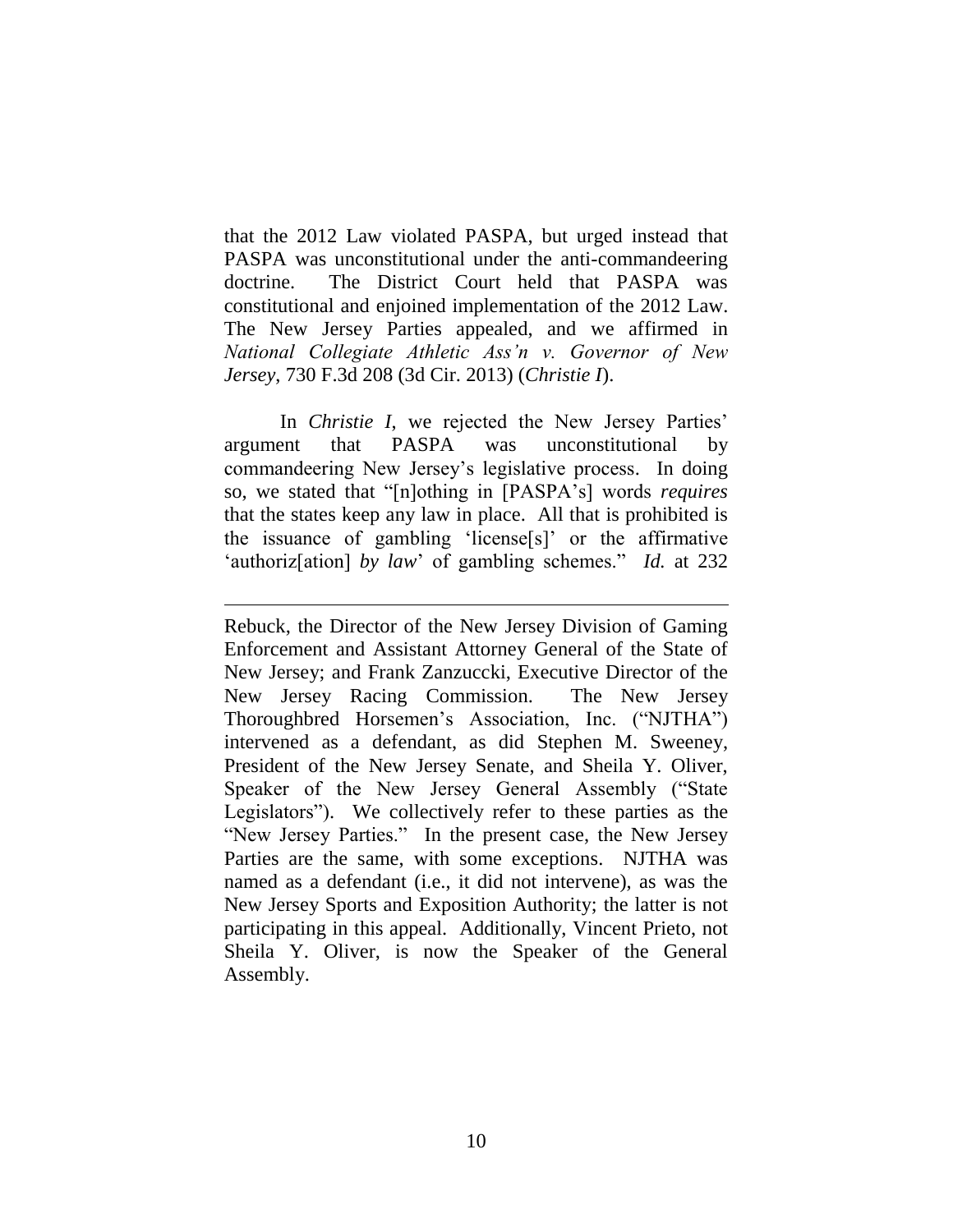(alterations in original). The New Jersey Parties had urged that PASPA commandeered the state because it prohibited the repeal of New Jersey's prohibitions on sports gambling; they reasoned that repealing a statute barring an activity would be equivalent to authorizing the activity, and "authorizing" was not allowed by PASPA. We rejected that argument, observing that "PASPA speaks only of 'authorizing *by law*' a sports gambling scheme," and "[w]e [did] not see how having *no law* in place governing sports wagering is the same as authorizing it by law." *Id*. (emphasis in original). We further emphasized that "the lack of an affirmative prohibition of an activity does not mean it is *affirmatively* authorized by law. The right to do that which is not prohibited derives not from the authority of the state but from the inherent rights of the people." *Id.* (emphasis in original). In short, we concluded that the New Jersey Parties' argument rested on a "false equivalence between repeal and authorization." *Id.* at 233. The New Jersey Parties appealed to the Supreme Court of the United States, which denied certiorari.

Undeterred, in 2014, the Legislature passed the 2014 Law, SB 2460, which provided in part:

> [A]ny rules and regulations that may require or authorize any State agency to license, authorize, permit or otherwise take action to allow any person to engage in the placement or acceptance of any wager on any professional, collegiate, or amateur sport contest or athletic event, or that prohibit participation in or operation of a pool that accepts such wagers, are repealed to the extent they apply or may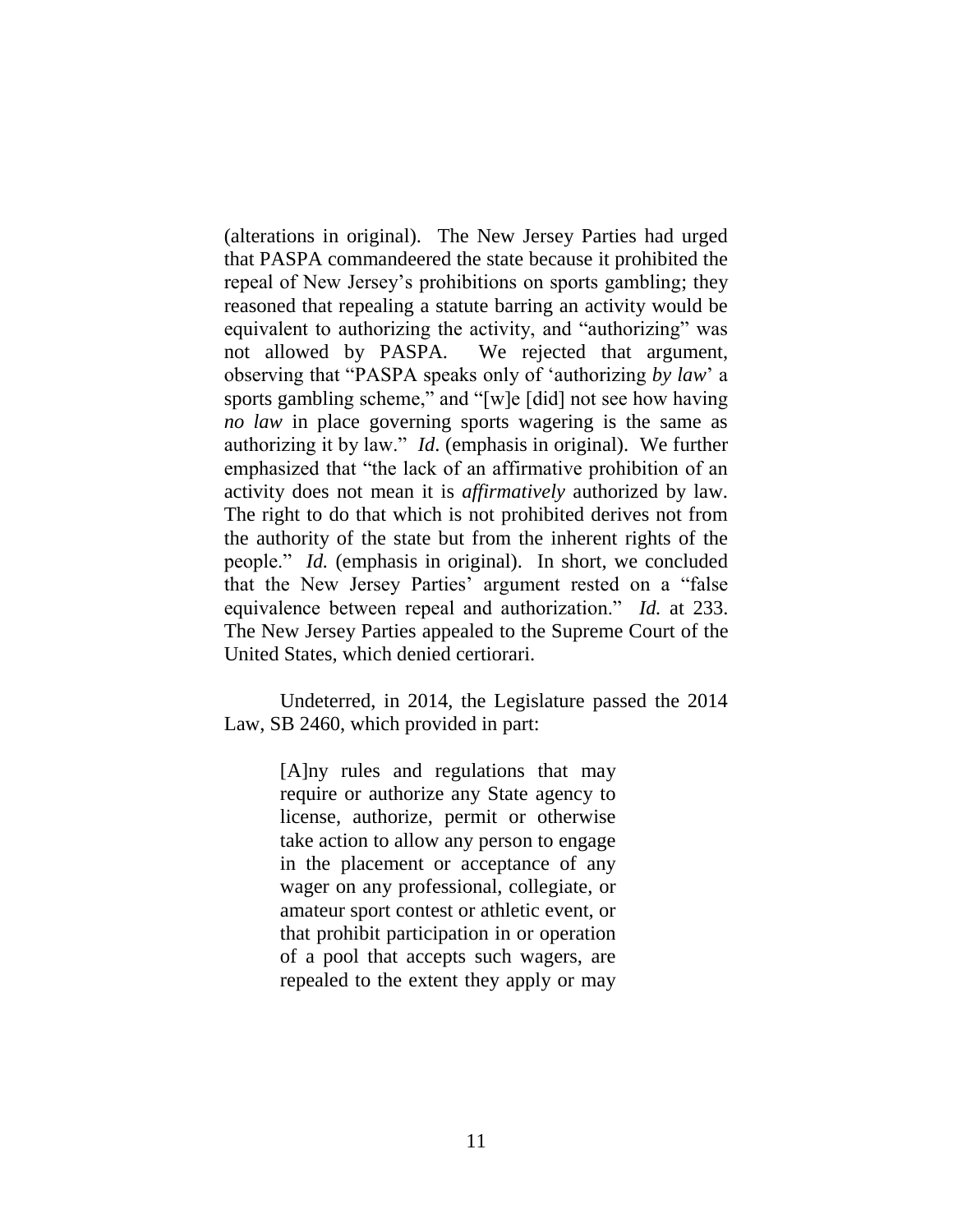be construed to apply at a casino or gambling house operating in this State in Atlantic City or a running or harness horse racetrack in this State, to the placement and acceptance of wagers on professional, collegiate, or amateur sport contests or athletic events . . . .

N.J. Stat. Ann. § 5:12A-7. The 2014 Law specifically prohibited wagering on New Jersey college teams' competitions and on any collegiate competition occurring in New Jersey, and it limited sports wagering to "persons 21 years of age or older situated at such location[s]," namely casinos and racetracks. *Id.*

## **II. Procedural History and Parties' Arguments**

 $\overline{a}$ 

The Leagues filed suit to enjoin the New Jersey Parties from giving effect to the 2014 Law. The District Court held that the 2014 Law violates PASPA, granted summary judgment in favor of the Leagues, and issued a permanent injunction against the Governor of New Jersey, the Director of the New Jersey Division of Gaming Enforcement, and the Executive Director of the New Jersey Racing Commission (collectively, the "New Jersey Enjoined Parties").<sup>3</sup> The

<sup>&</sup>lt;sup>3</sup> In the District Court, the New Jersey Enjoined Parties urged that the Eleventh Amendment gave them immunity such that they could not be sued in an action challenging the 2014 Law. The District Court rejected this argument, as do we, and we note that, while the issue was briefed, the New Jersey Enjoined Parties did not press—or even mention—this issue at oral argument before either the merits panel or the en banc court. They contend that, because the 2014 Law is a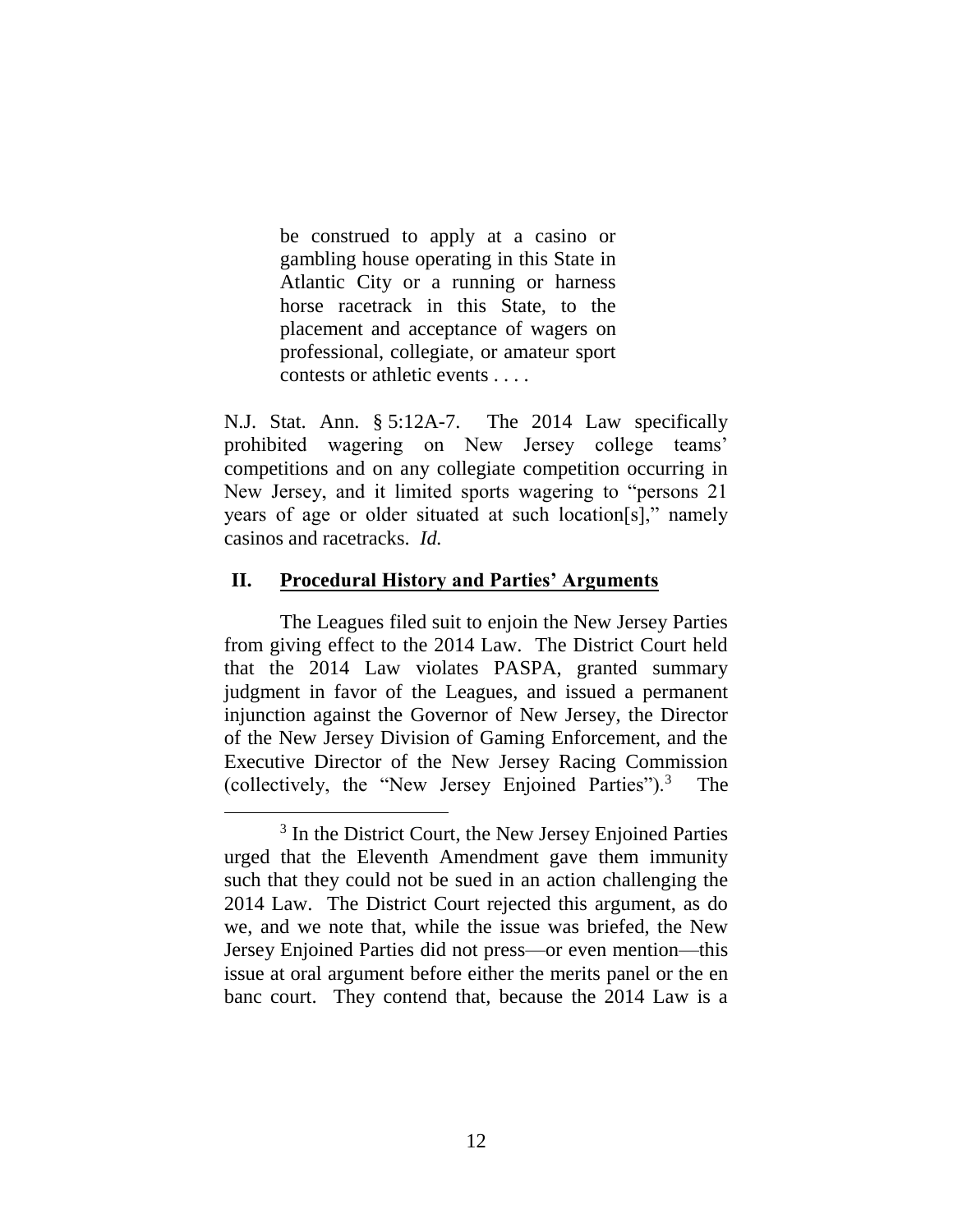self-executing repeal that requires no action from them or any other state official, they are immune from suit. This argument fails. The New Jersey Enjoined Parties are subject to suit under the *Ex parte Young* exception to Eleventh Amendment immunity, which "permit[s] the federal courts to vindicate federal rights and hold state officials responsible to 'the supreme authority of the United States.'" *Pennhurst State Sch. & Hosp. v. Halderman*, 465 U.S. 89, 105 (1984) (quoting *Ex parte Young*, 209 U.S. 123, 160 (1908)). The contrary argument of the New Jersey Enjoined Parties relies on a false premise that execution of the 2014 Law involves no affirmative *ultra vires* act by state officials. But the 2014 Law is far from passive. As we conclude at length, the 2014 Law establishes a regulatory regime that authorizes wagering on sports in limited locations for particular persons, so it is an affirmative act by New Jersey state officials to authorize by law sports betting, in violation of PASPA. As such, implementation of the law falls squarely within the *Ex parte Young* exception to sovereign immunity because it is "simply an illegal act upon the part of a state official in attempting, by the use of the name of the state, to enforce a legislative enactment which is void because" it is contrary to federal law. 209 U.S. at 159. "In determining whether the doctrine of *Ex parte Young* avoids an Eleventh Amendment bar to suit, a court need only conduct a straightforward inquiry into whether the complaint alleges an ongoing violation of federal law and seeks relief properly characterized as prospective." *Verizon Maryland, Inc. v. Pub. Serv. Comm'n of Maryland*, 535 U.S. 635, 645 (2002) (internal quotation marks and alterations omitted). That is precisely the situation we face in this case. We therefore need not address the unsettled question of whether an *Ex parte Young* exception must exist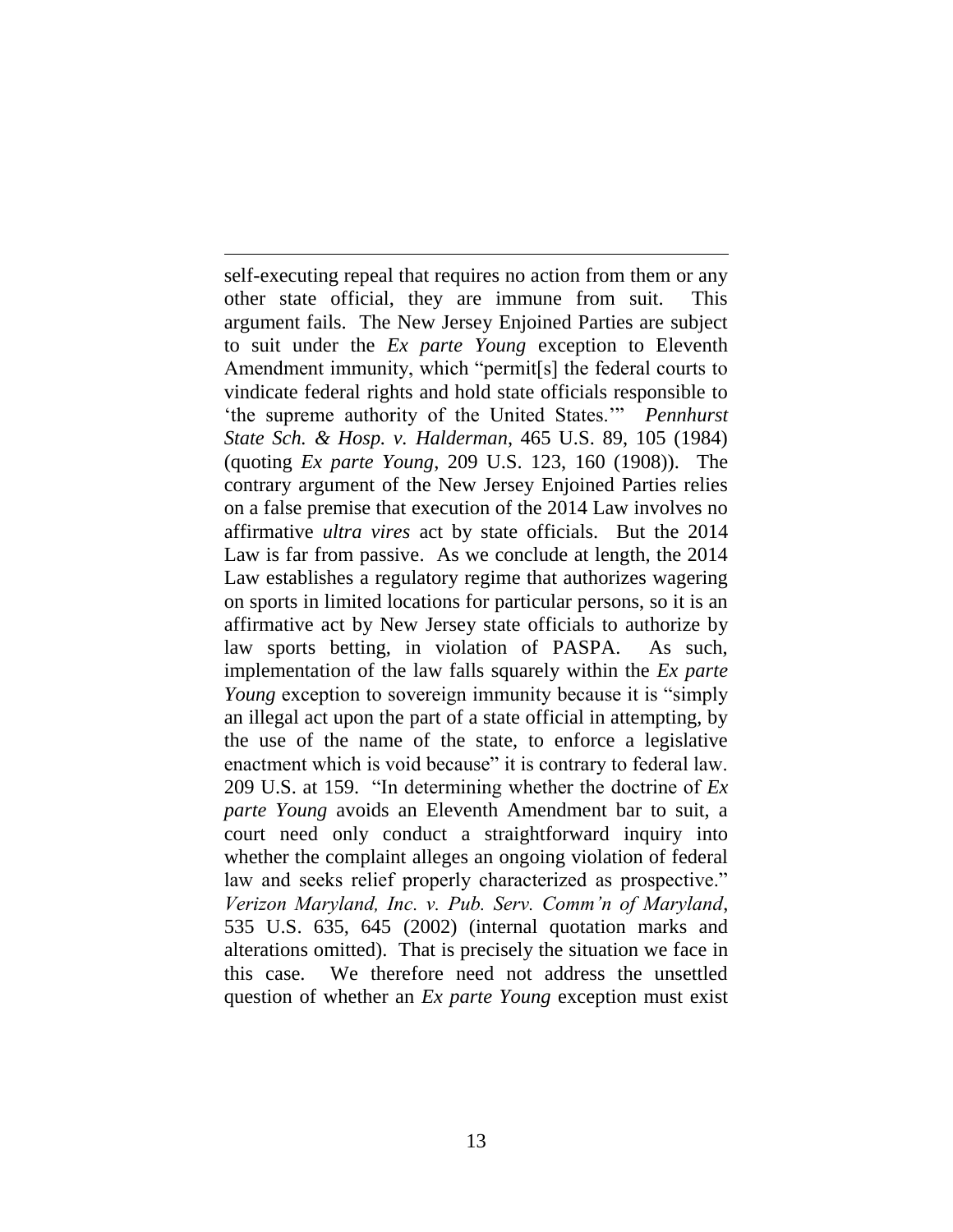District Court interpreted *Christie I* as holding that PASPA offers two choices to states: maintaining prohibitions on sports gambling or completely repealing them. It reasoned that the 2014 Law runs afoul of PASPA because the 2014 Law is a partial repeal that necessarily results in sports wagering with the State's imprimatur. The New Jersey Parties appealed.

On appeal, the New Jersey Parties argue that the 2014 Law does not constitute an authorization in violation of PASPA and it is consistent with *Christie I* because the New Jersey Legislature effected a repealer as *Christie I* specifically permitted.

The Leagues urge that the 2014 Law violates PASPA because it "authorizes by law" sports wagering and also impermissibly "licenses" the activity by confining the repeal of gambling prohibitions to licensed gambling facilities and thus, in effect, enlarging the terms of existing gaming licenses. The United States submitted an amicus brief in support of the Leagues.

A panel of this Court affirmed in a divided opinion, which was subsequently vacated. Because we, sitting en banc, essentially agree with the reasoning of the panel majority's opinion, we incorporate much of it verbatim in this opinion.

in the case of a truly self-executing law because the 2014 Law is not one.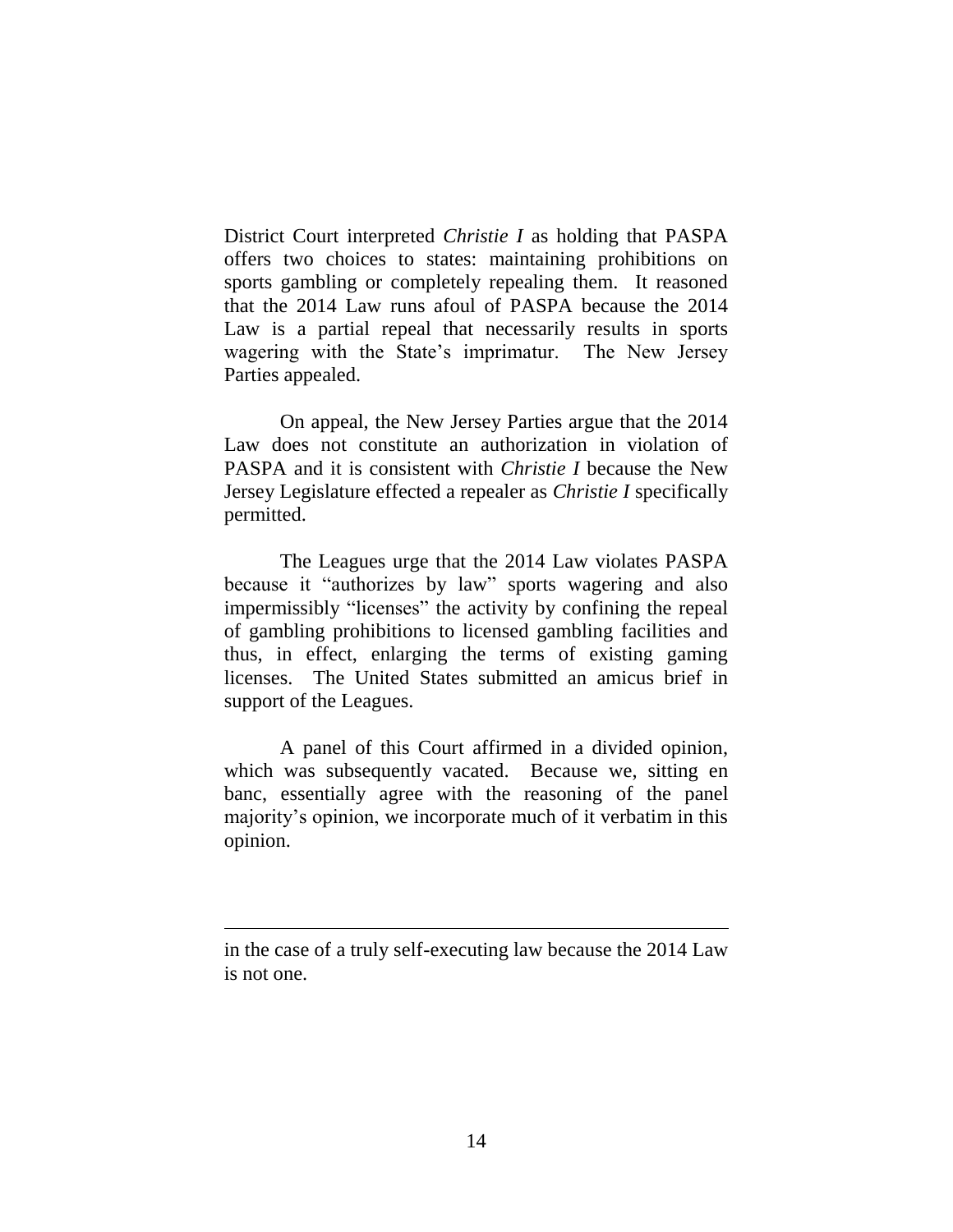# **III. Analysis**<sup>4</sup>

 $\overline{a}$ 

### A. The 2014 Law Violates PASPA

As a preliminary matter, we acknowledge the 2014 Law's salutary purpose in attempting to legalize sports gambling to revive its troubled casino and racetrack industries. The New Jersey Assembly Gaming and Tourism Committee chairman stated, in regard to the 2014 Law, that "[w]e want to give the racetracks a shot in the arm. We want to help Atlantic City. We want to do something for the gaming business in the state of New Jersey, which has been under tremendous duress . . . ." (App. 91.) New Jersey State Senator Ray Lesniak, a sponsor of the law, has likewise stated that "[s]ports betting will be a lifeline to the casinos, putting people to work and generating economic activity in a growth industry." (App. 94.) And New Jersey State Senator Joseph Kyrillos stated that "New Jersey's continued prohibition on sports betting at our casinos and racetracks is contrary to our interest of supporting employers that provide tens of thousands of jobs and add billions to our state's economy" and that "[s]ports betting will help set New Jersey's wagering facilities apart from the competition and strengthen Monmouth Park and our struggling casino industry." (App. 138.) PASPA has clearly stymied New Jersey's attempts to

<sup>&</sup>lt;sup>4</sup> "We review a district court's grant of summary judgment *de novo* . . . ." *Viera v. Life Ins. Co. of N. Am.*, 642 F.3d 407, 413 (3d Cir. 2011). "We review a district court's grant of a permanent injunction for abuse of discretion." *Meyer v. CUNA Mut. Ins. Soc'y*, 648 F.3d 154, 162 (3d Cir. 2011).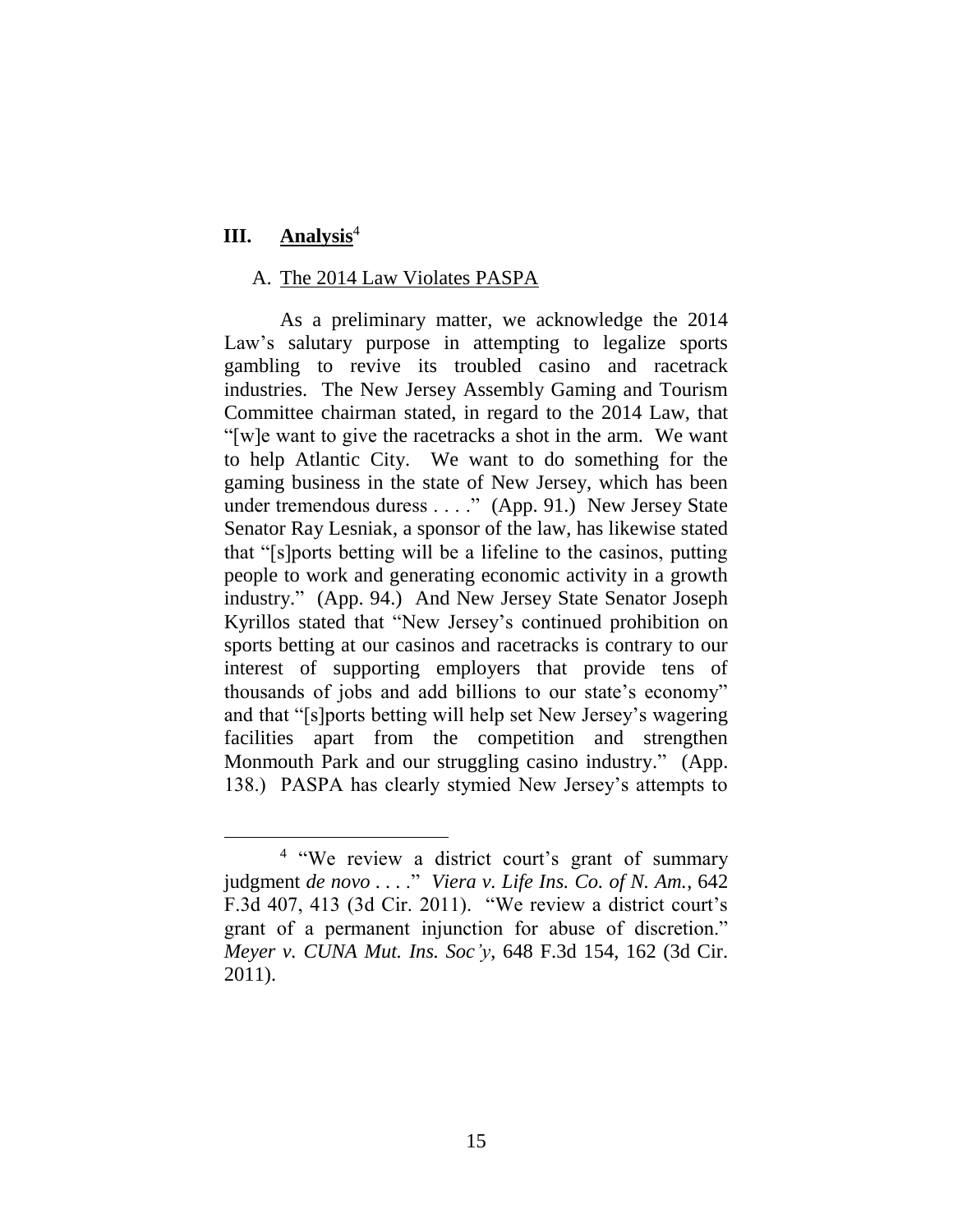revive its casinos and racetracks and provide jobs for its workforce.

Moreover, PASPA is not without its critics, even aside from its economic impact. It has been criticized for prohibiting an activity, i.e., sports gambling, that its critics view as neither immoral nor dangerous. It has also been criticized for encouraging the spread of illegal sports gambling and for making it easier to fix games, since it precludes the transparency that accompanies legal activities. Simply put, "[w]e are cognizant that certain questions related to this case—whether gambling on sporting events is harmful to the games' integrity and whether states should be permitted to license and profit from the activity—engender strong views." *Christie I*, 730 F.3d at 215. While PASPA's provisions and its reach are controversial (and, some might say, unwise), "we are not asked to judge the wisdom of PASPA" and "[i]t is not our place to usurp Congress' role simply because PASPA may have become an unpopular law." *Id.* at 215, 241. We echo *Christie I* in noting that "New Jersey and any other state that may wish to legalize gambling on sports . . . are not left without redress. Just as PASPA once gave New Jersey preferential treatment in the context of gambling on sports, Congress may again choose to do so or . . . may choose to undo PASPA altogether." *Id.* at 240-41. Unless that happens, however, we are duty-bound to interpret the text of the law as Congress wrote it.

We now turn to the primary question before us: whether the 2014 Law violates PASPA. We hold that it does. Under PASPA, it shall be unlawful for "a governmental entity to sponsor, operate, advertise, promote, license, or authorize by law or compact" sports gambling. 28 U.S.C. § 3702(1).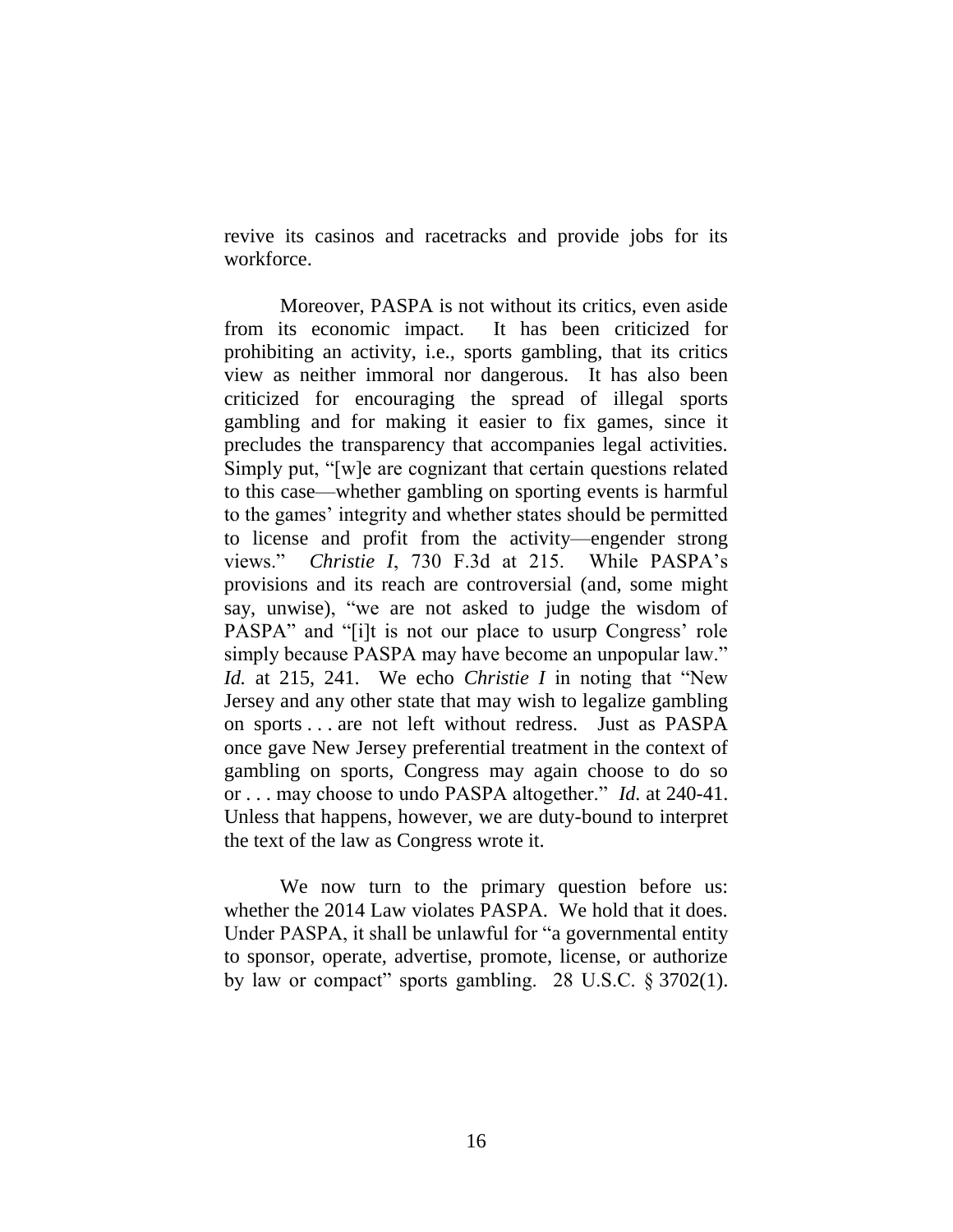We conclude that the 2014 Law violates PASPA because it authorizes by law sports gambling.

*First*, the 2014 Law authorizes casinos and racetracks to operate sports gambling while other laws prohibit sports gambling by all other entities. Without the 2014 Law, the sports gambling prohibitions would apply to casinos and racetracks. Appellants urge that the 2014 Law does not provide authority for sports gambling because we previously held that "[t]he right to do that which is not prohibited derives not from the authority of the state but from the inherent rights of the people" and that "[w]e do not see how having *no law* in place governing sports wagering is the same as authorizing it by law." *Christie I*, 730 F.3d at 232. But this is not a situation where there are *no* laws governing sports gambling in New Jersey. Absent the 2014 Law, New Jersey's myriad laws prohibiting sports gambling would apply to the casinos and racetracks. Thus, the 2014 Law provides the authorization for conduct that is otherwise clearly and completely legally prohibited.

*Second*, the 2014 Law authorizes sports gambling by selectively dictating where sports gambling may occur, who may place bets in such gambling, and which athletic contests are permissible subjects for such gambling. Under the 2014 Law, New Jersey's sports gambling prohibitions are specifically removed from casinos, gambling houses, and horse racetracks as long as the bettors are people age 21 or over, and as long as there are no bets on either New Jersey college teams or collegiate competitions occurring in New Jersey. The word "authorize" means, inter alia, "[t]o empower; to give a right or authority to act," or "[t]o permit a thing to be done in the future." Black's Law Dictionary 133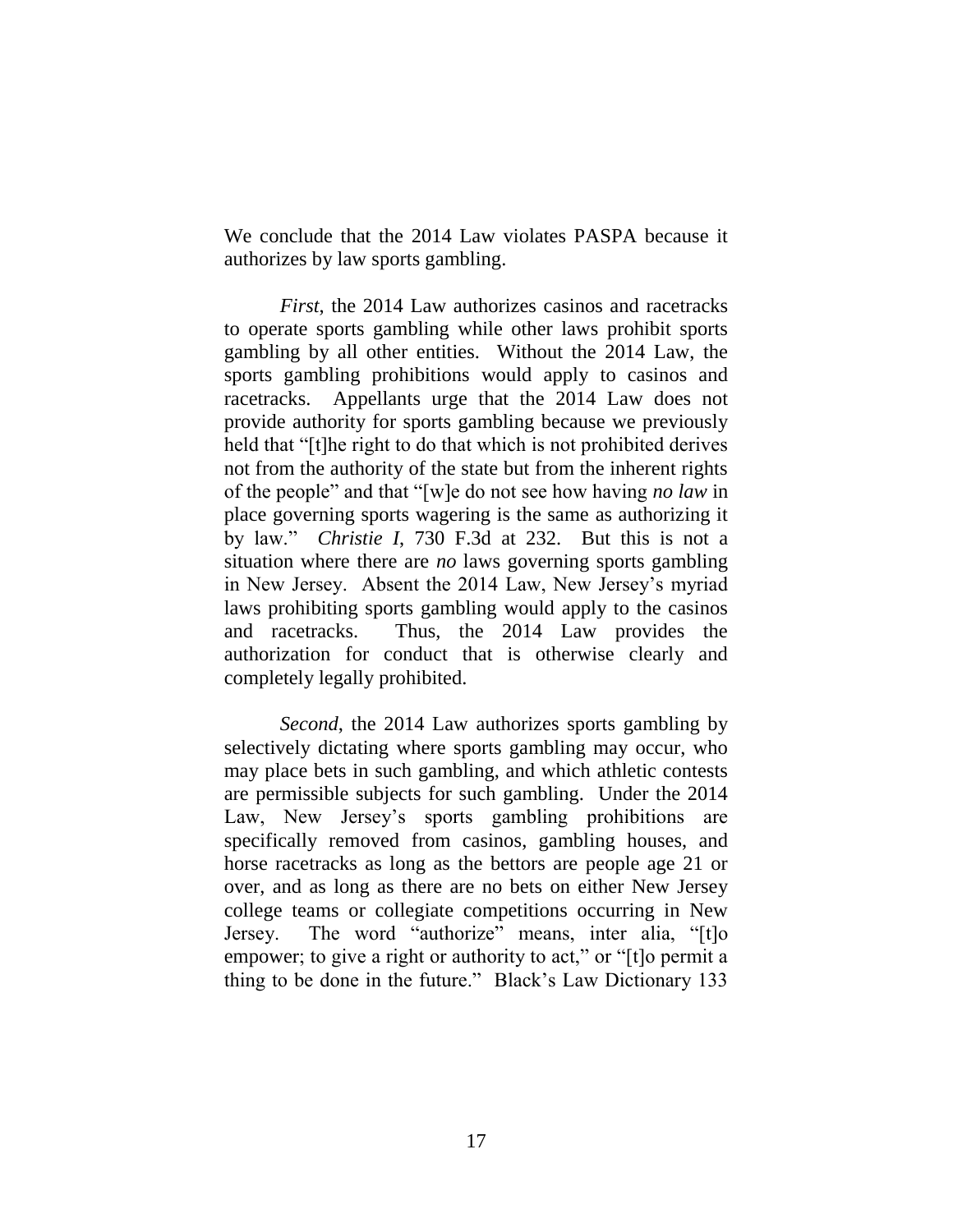$(6th$  ed. 1990).<sup>5</sup> The 2014 Law allows casinos and racetracks and their patrons to engage, under enumerated circumstances, in conduct that other businesses and their patrons cannot do. That selectiveness constitutes specific permission and empowerment.

Appellants urge that because the 2014 Law is only a "repeal" removing prohibitions against sports gambling, it is not an "affirmative authorization" under *Christie I*. To the extent that in *Christie I* we took the position that a repeal cannot constitute an authorization, we now reject that reasoning. Moreover, we do not adopt the District Court's view that the options available to a state are limited to two. Neither of these propositions were necessary to their respective rulings and were, in essence, dicta. Furthermore, our discussion of partial versus total repeals is similarly unnecessary to determining the 2014 Law's legality because the question presented here is straightforward—i.e., what does the law do—and does not turn on the way in which the state has enacted its directive.

The presence of the word "repeal" does not prevent us from examining what the provision actually does, and the Legislature's use of the term does not change that the 2014 Law selectively grants permission to certain entities to engage in sports gambling. New Jersey's sports gambling prohibitions remain, and no one may engage in such conduct except those singled out in the 2014 Law. While artfully couched in terms of a repealer, the 2014 Law essentially

<sup>5</sup> We cite the version of Black's Law Dictionary that was current in 1992, the year PASPA was passed.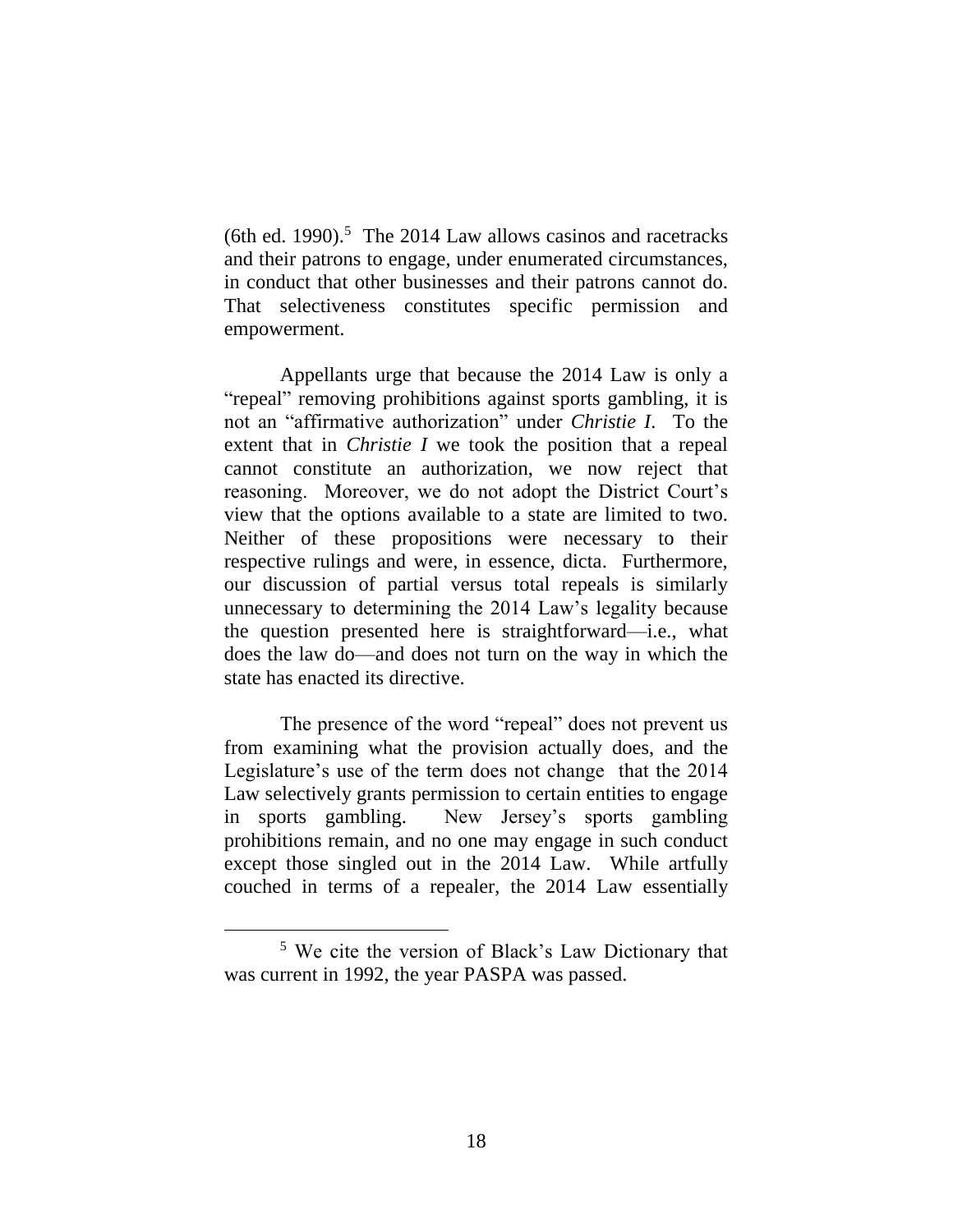provides that, notwithstanding any other prohibition by law, casinos and racetracks shall hereafter be permitted to have sports gambling. This is an authorization.

*Third*, the exception in PASPA for New Jersey, which the State did not take advantage of before the one-year time limit expired, is remarkably similar to the 2014 Law. The exception states that PASPA does not apply to "a betting, gambling, or wagering scheme . . . conducted exclusively in casinos . . . , but only to the extent that . . . any commercial casino gaming scheme was in operation . . . throughout the 10-year period" before PASPA was enacted. 28 U.S.C. § 3704(a)(3)(B). The exception would have permitted sports gambling at New Jersey's casinos, which is just what the 2014 Law does. We can easily infer that, by explicitly excepting a scheme of sports gambling in New Jersey's casinos from PASPA's prohibitions, Congress intended that such a scheme would violate PASPA. If Congress had not perceived that sports gambling in New Jersey's casinos would violate PASPA, then it would not have needed to insert the New Jersey exception. In other words, if sports gambling in New Jersey's casinos does not violate PASPA, then PASPA's one-year exception for New Jersey would have been superfluous. We will not read statutory provisions to be surplusage. *See Marx v. Gen. Revenue Corp.*, 133 S. Ct. 1166, 1178 (2013) ("[T]he canon against surplusage is strongest when an interpretation would render superfluous another part of the same statutory scheme."). In order to avoid rendering the New Jersey exception surplusage, we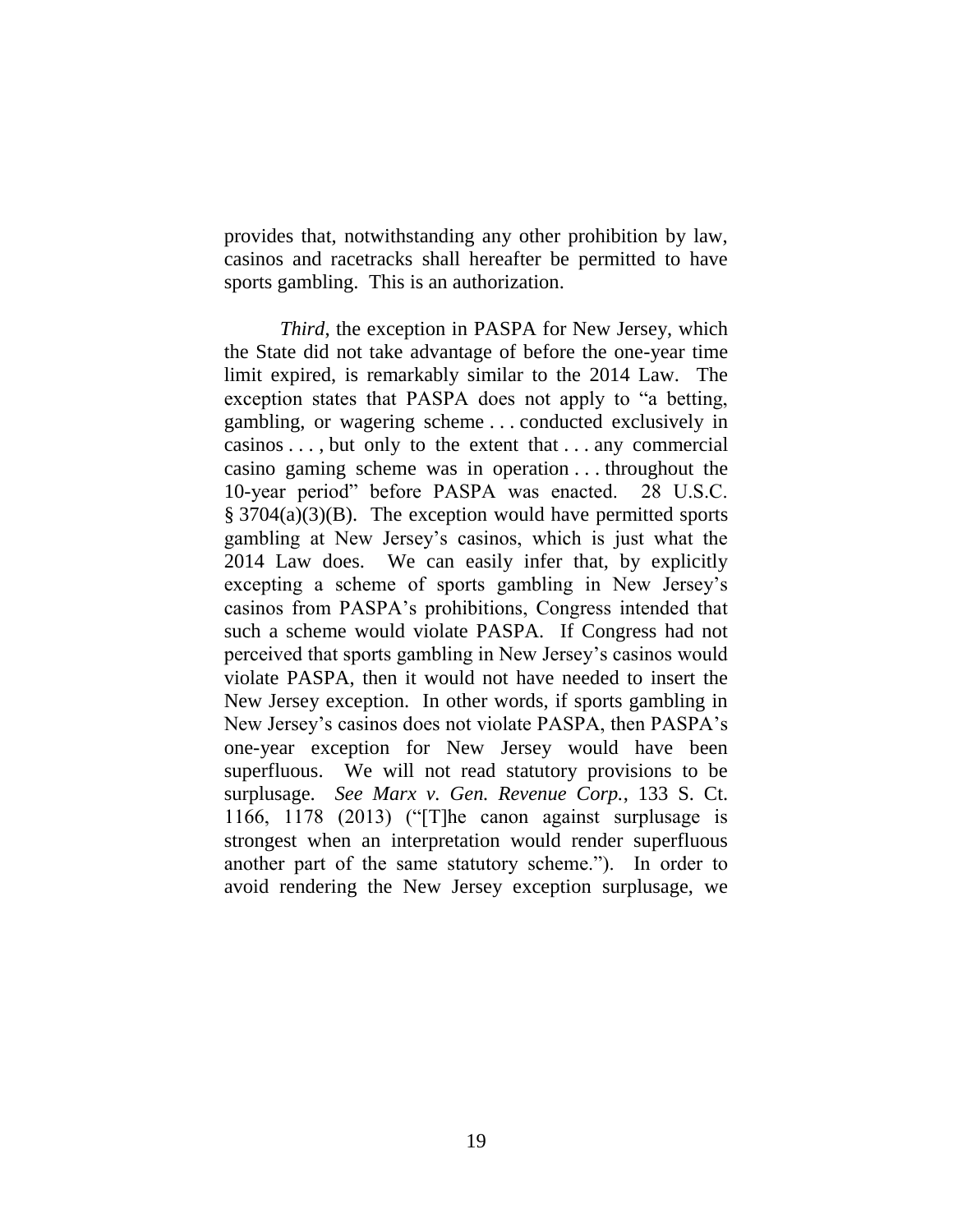must read the 2014 Law as authorizing a scheme that clearly violates PASPA.<sup>6</sup>

As support for their argument that the 2014 Law does not violate PASPA, Appellants cite the 2014 Law's construction provision, which provides that "[t]he provisions of this act . . . are not intended and shall not be construed as causing the State to sponsor, operate, advertise, promote, license, or authorize by law or compact" sports wagering. N.J. Stat. Ann. § 5:12A-8. This conveniently mirrors PASPA's language providing that states may not "sponsor, operate, advertise, promote, license, or authorize by law or compact" sports wagering. 28 U.S.C. § 3702(1).

The construction provision does not save the 2014 Law. States may not use clever drafting or mandatory construction provisions to escape the supremacy of federal law. *Cf. Haywood v. Drown*, 556 U.S. 729, 742 (2009) ("[T]he Supremacy Clause cannot be evaded by formalism."); *Howlett ex rel. Howlett v. Rose*, 496 U.S. 356, 382-83 (1990) ("[t]he force of the Supremacy Clause is not so weak that it can be evaded by mere mention of" a particular word). In the same vein, the New Jersey Legislature cannot use a targeted construction provision to limit the reach of PASPA or to dictate to a court a construction that would limit that reach.

<sup>6</sup> Granted, the 2014 Law applies to horse racetracks as well as casinos, while the PASPA exception for New Jersey refers only to casinos, but that does not change the significance of the New Jersey exception because it refers to gambling in places that already allow gambling, and the racetracks fall within that rubric.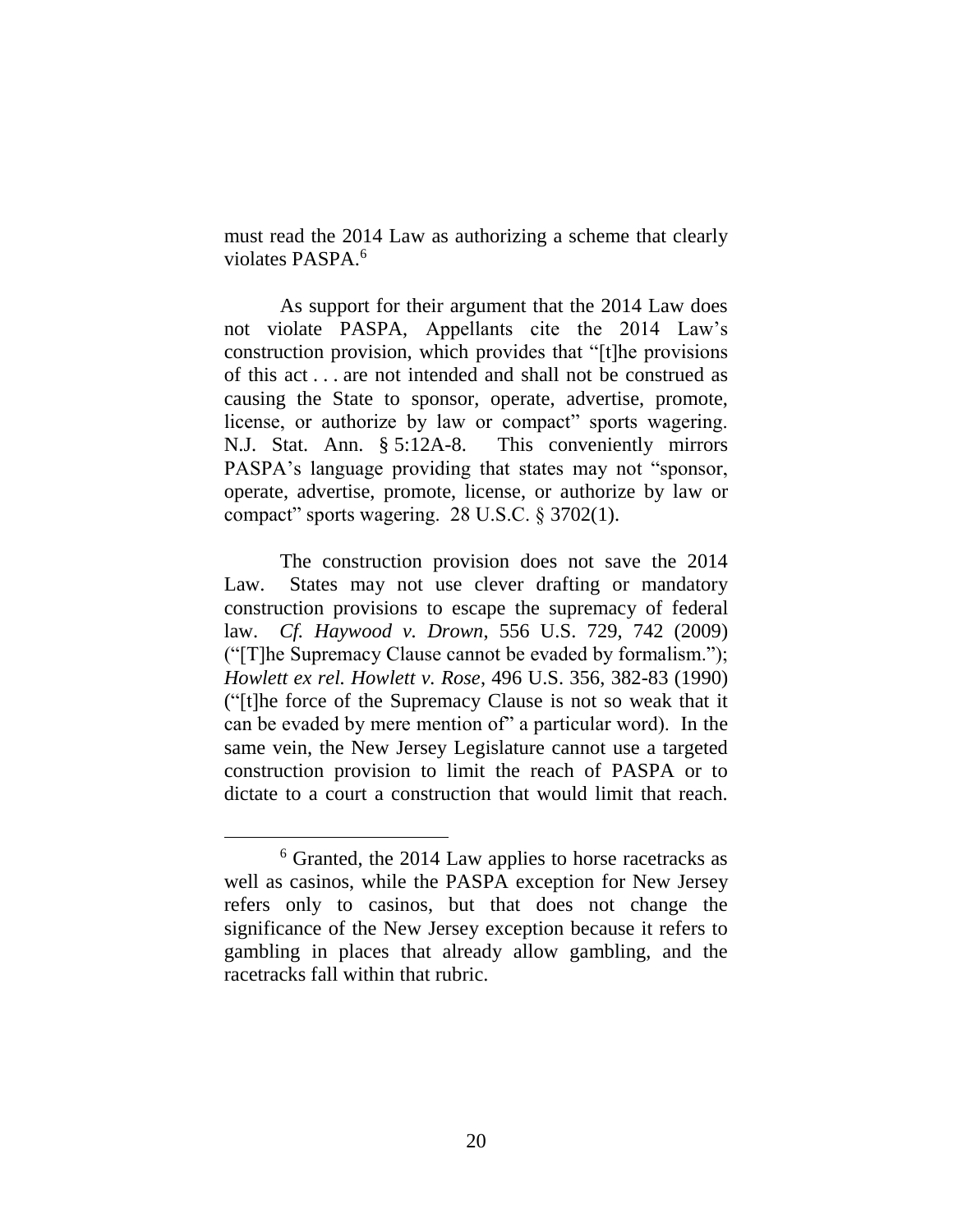The 2014 Law violates PASPA, and the construction provision cannot alter that fact.

Appellants also draw a comparison between the 2014 Law and the 2012 Law, which involved a broad regulatory scheme, as evidence that the 2014 Law does not violate PASPA. It is true that the 2014 Law does not set forth a comprehensive scheme or provide for a state regulatory role, as the 2012 Law did. However, PASPA does not limit its reach to active state involvement or extensive regulation of sports gambling. It prohibits a range of state activity, the least intrusive of which is "authorization" by law of sports gambling.

We conclude that the 2014 Law violates PASPA because it authorizes by law sports gambling.<sup>7</sup>

<sup>7</sup> Because we conclude that the 2014 Law authorizes by law sports gambling, we need not address the argument made by Appellees and Amicus that the 2014 Law also licenses sports gambling by permitting only those entities that already have gambling licenses or recently had such licenses to conduct sports gambling operations. We also reject the argument of the State Legislators and the NJTHA that, to the extent that any aspect of the 2014 Law violates PASPA, we should apply the 2014 Law's severability clause. Citing the broadly-worded severability provision of N.J. Stat. Ann. § 5:12A-9, they argue that the District Court should have saved the 2014 Law by severing the most objectionable parts. For example, the NJTHA urges that, "if the Court . . . concludes that a state decision to prohibit persons under 21 from making sports bets is [an] authorization by law for that activity by persons over 21, the age limitation could be severed, leaving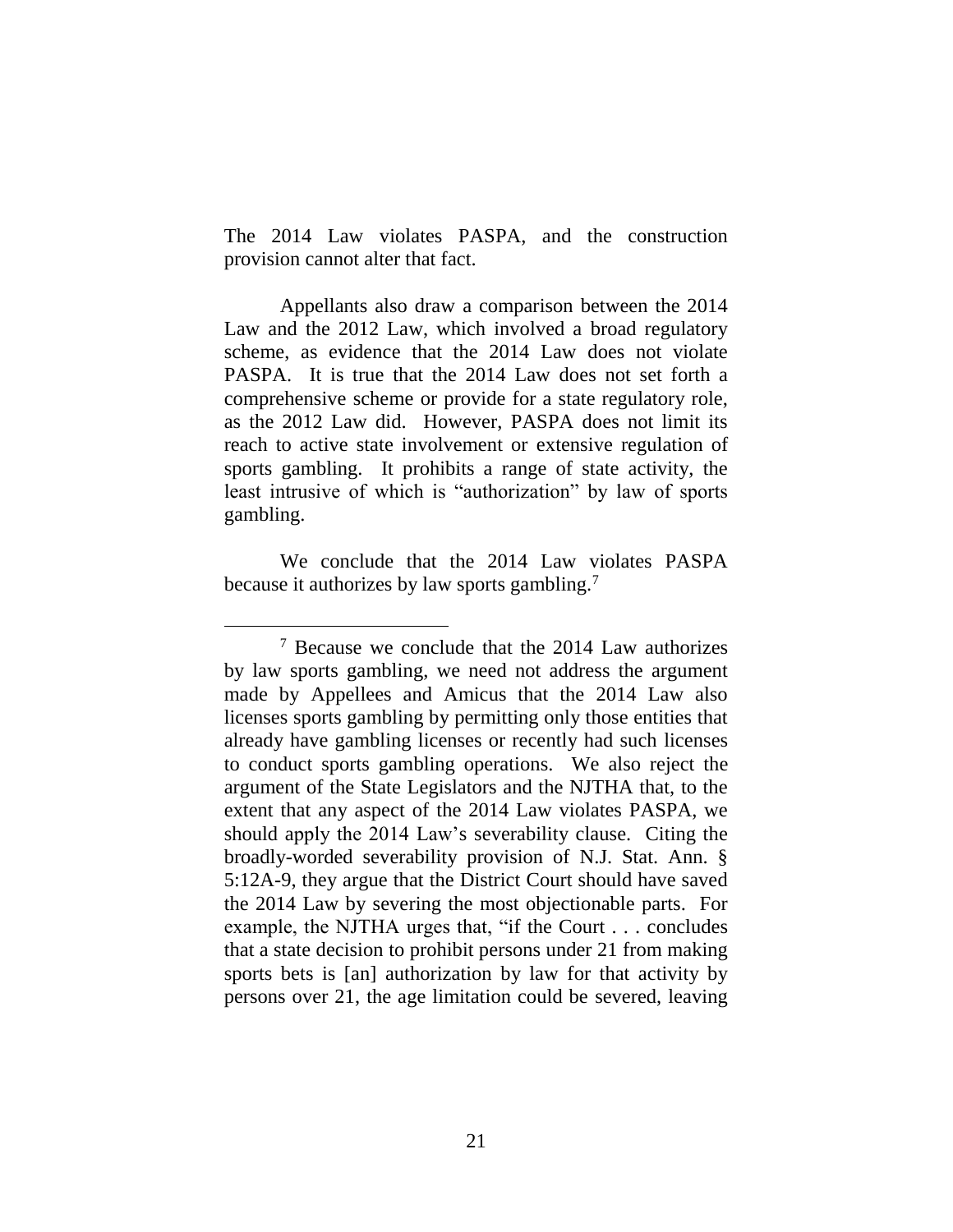it to the sports gambling operators . . . to impose a reasonable age limit." NJTHA's Reply Br. at 23. It also argues that, "if the Court concludes that a state decision to prohibit . . . sports betting on some games is [an] authorization by law as to betting on all other games, this limitation could be severed," and that "the Court can sever the Law's provision dealing with casinos from its provision dealing with racetracks." *Id.* at 24. Lifting the age limitation, permitting betting on New Jersey schools' games, or limiting the authorization to an even narrower category of venues, however, would not alter our conclusion that the 2014 Law authorizes by law sports betting. "The standard for determining the severability of an unconstitutional provision is well established: Unless it is evident that the Legislature would not have enacted those provisions which are within its power, independently of that which is not, the invalid part may be dropped if what is left is fully operative as a law." *Alaska Airlines, Inc. v. Brock*, 480 U.S. 678, 684 (1987) (internal quotation marks omitted). Because New Jersey's legislature, in both the 2012 Law and the 2014 Law, was loath to permit sports betting outside of gambling establishments, we cannot reasonably say that it would have enacted a repeal of its gambling laws without the age restriction, without the restriction on gambling on New Jersey-based college sports, and without the geographic restriction to casinos and racetracks. We thus need not speculate about other possible forms that severance might take.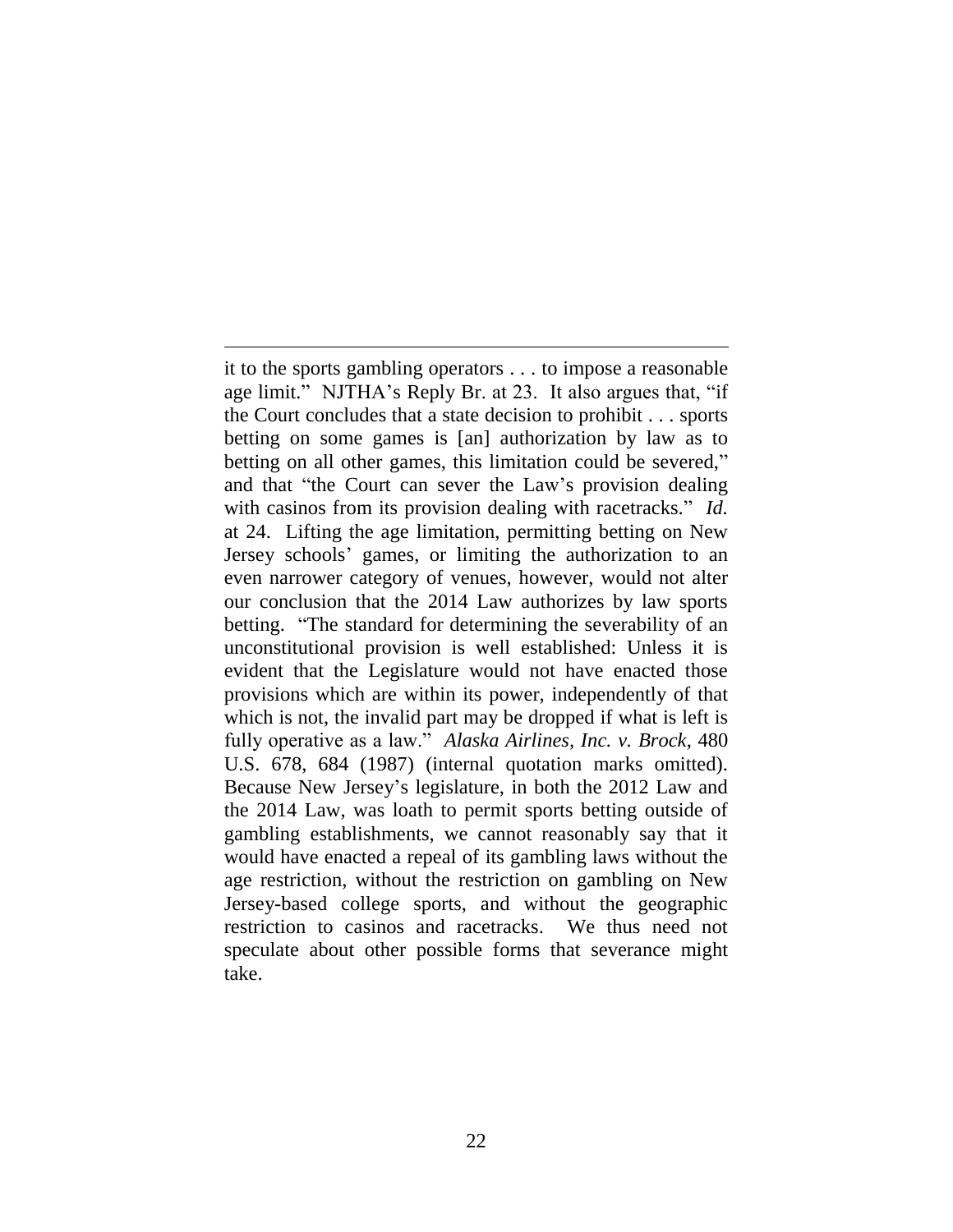## B. PASPA Does Not Impermissibly Commandeer the States

Appellants expend significant effort in this appeal revisiting our conclusion in *Christie I* that PASPA does not unconstitutionally commandeer the states. They root this effort in the District Court's erroneous conclusion that PASPA presents states with a binary choice—either maintain a complete prohibition on sports wagering or wholly repeal state prohibitions. In *Christie I*, we engaged in a lengthy discussion to rebut Appellants' assertion that if we conclude that New Jersey's repeal of its prohibition is not permitted by PASPA, then it has unconstitutionally commandeered New Jersey. In so doing, we discussed the Supreme Court's clear case law on commandeering. Our prior conclusion that PASPA does not run afoul of anti-commandeering principles remains sound despite Appellants' attempt to call it into question using the 2014 Law as an exemplar.

## *1. Anti-Commandeering Jurisprudence*

As we noted in *Christie I*, the Supreme Court's anticommandeering principle rests on the conclusion that "Congress 'lacks the power directly to compel the States to require or prohibit' acts which Congress itself may require or prohibit." *Christie I*, 730 F.3d at 227 (quoting *New York v. United States*, 505 U.S. 144, 166 (1992)). In our prior survey of the anti-commandeering case law in *Christie I*, we grouped four commandeering cases upholding the federal laws at issue into two categories: (1) permissible regulation in a preemptible field, *Hodel v. Virginia Surface Min. & Reclamation Ass'n, Inc.*, 452 U.S. 264 (1981), and *F.E.R.C. v. Mississippi*, 456 U.S. 742 (1982); and (2) prohibitions on state action,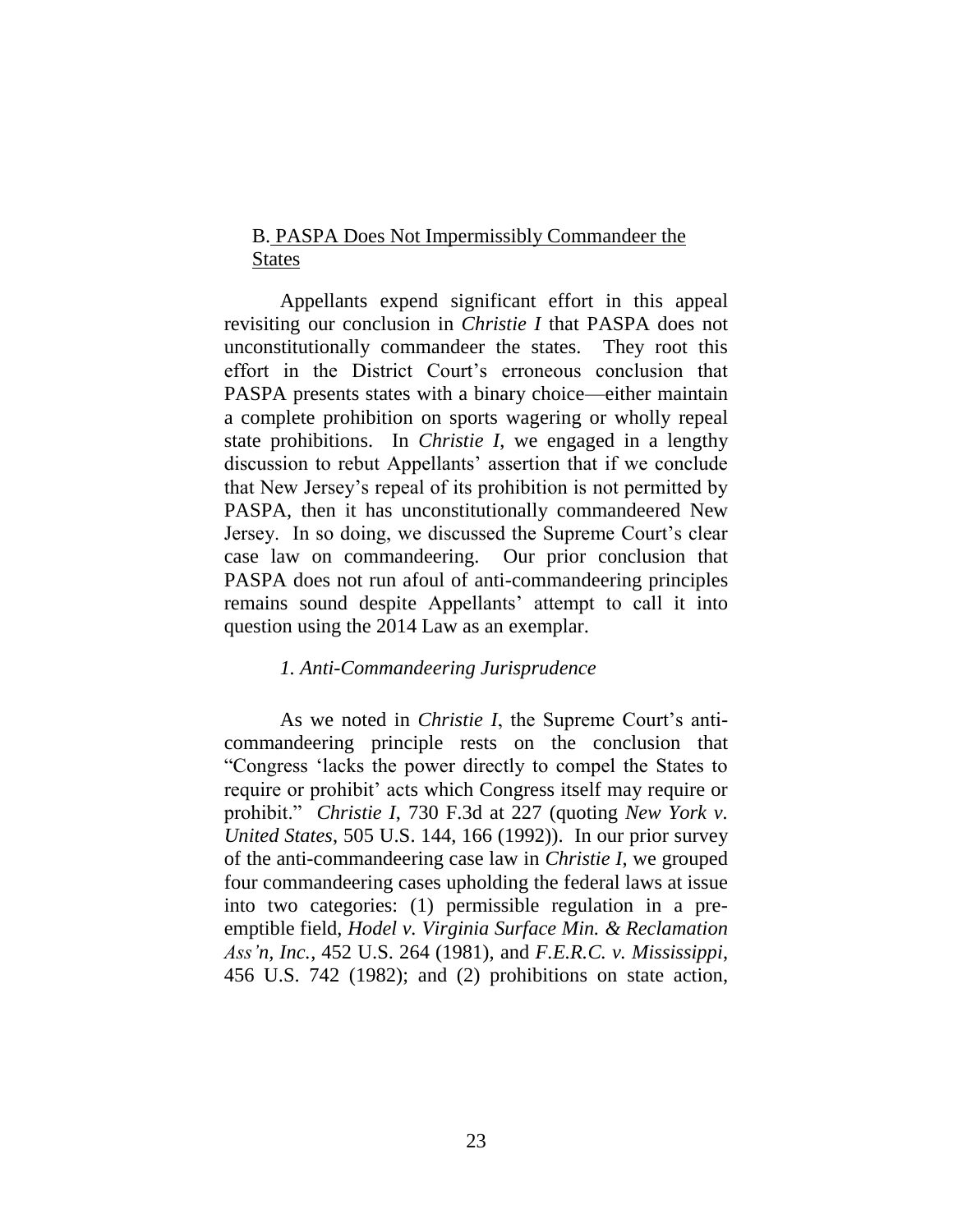*South Carolina v. Baker*, 485 U.S. 505 (1988) and *Reno v. Condon*, 528 U.S. 141 (2000). The Supreme Court has struck down federal laws on anti-commandeering grounds in only two cases, *New York v. United States* and *Printz v. United States*, 521 U.S. 898 (1997). We summarize our prior review below.

*First*, congressional action in passing laws in otherwise pre-emptible fields has withstood attack in cases where the states were not compelled to enact laws or implement federal statutes or regulatory programs themselves. In *Hodel*, the Supreme Court upheld the constitutionality of a law that imposed federal standards for coal mining. The law left states a choice. A state could "assume permanent regulatory authority over . . . surface coal mining operations" and "submit a proposed permanent program" that "demonstrate[s] that the state legislature has enacted laws implementing the environmental protection standards . . . and that the State has the administrative and technical ability to enforce the[] standards." *Hodel*, 452 U.S. at 271. However, if a state chose not to assume regulatory authority, the federal government would "administer[] the Act within that State and continue<sup>[]</sup> as such unless and until a 'state program' [wa]s approved." *Id.* at 272. As we described in *Christie I*:

> The Supreme Court upheld the provisions, noting that they neither compelled the states to adopt the federal standards, nor required them "to expend any state funds," nor coerced them into "participat[ing] in the federal regulatory program in any manner whatsoever." [*Hodel*, 452 U.S.] at 288. The Court further concluded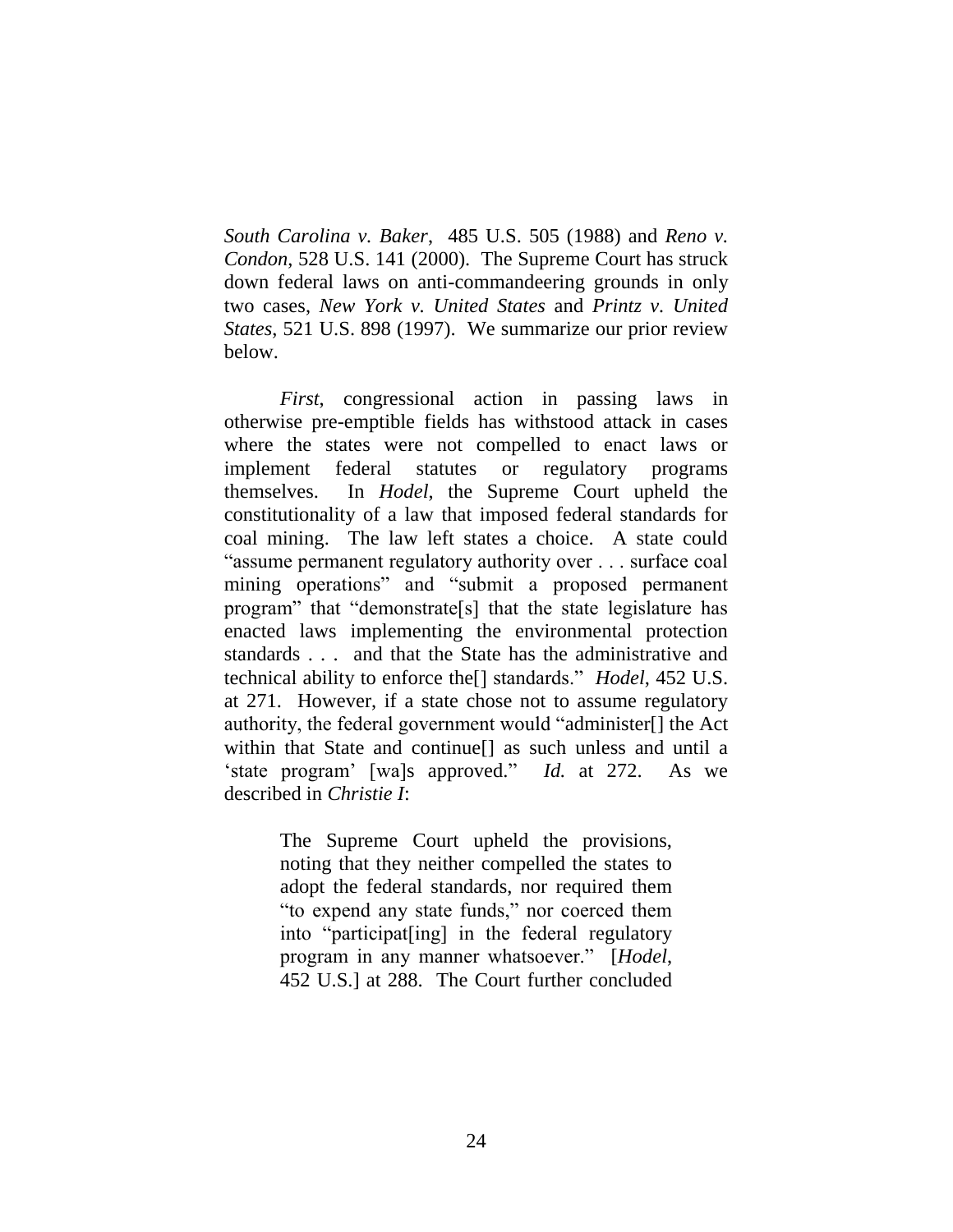that Congress could have chosen to completely preempt the field by simply assuming oversight of the regulations itself. *Id.* It thus held that the Tenth Amendment posed no obstacle to a system by which Congress "chose to allow the States a regulatory role." *Id.* at 290. As the Court later characterized *Hodel,* the scheme there did not violate the anti-commandeering principle because it "merely made compliance with federal standards a precondition to continued state regulation in an otherwise preempted field." *Printz v. United States,* 521 U.S. 898, 926 (1997).

*Christie I*, 730 F.3d at 227–28. The Supreme Court's opinion in *F.E.R.C. v. Mississippi* the following year confirmed its view that a law does not unconstitutionally commandeer the states when the law does not impose federal requirements on the states, but leaves states the choice to decline to implement federal standards. 456 U.S. 742, 767–68 (upholding a provision that required state utility companies to expend state resources to "consider" enacting federal standards, but did not require states to enact those standards).

*Second*, the Supreme Court has found Congress's prohibition of certain state actions to not constitute unconstitutional commandeering. In *South Carolina v. Baker*, the Court upheld federal laws that prohibited the issuance of bearer bonds, which required states to amend legislation to be in compliance. 485 U.S. at 511, 514 (1988). As we characterized this case in *Christie I*: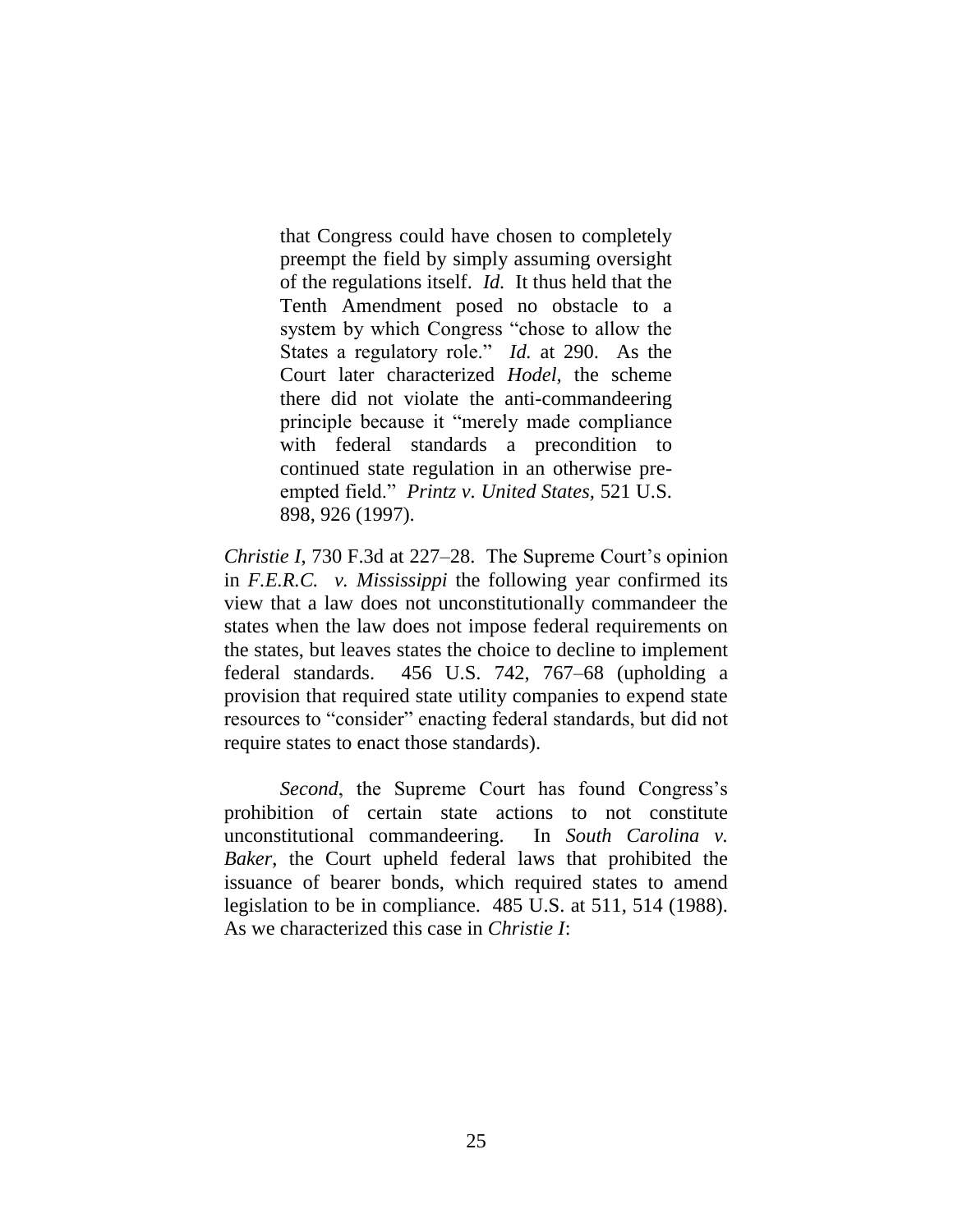The Court concluded this result did not run afoul [of] the Tenth Amendment because it did not seek to control or influence the manner in which States regulate private parties but was simply an inevitable consequence of regulating a state activity. In subsequent cases, the Court explained that the regulation in *Baker* was permissible because it simply subjected a State to the same legislation applicable to private parties.

*Christie I*, 730 F.3d at 228 (internal quotation marks and citations omitted). Later, in *Reno v. Condon*, the Court upheld the constitutionality of a law that prohibited states from releasing information gathered by state departments of motor vehicles. The Court ultimately concluded that the law at issue "d[id] not require the States in their sovereign capacity to regulate their own citizens[,] . . . d[id] not require the [State] Legislature[s] to enact any laws or regulations, and it d[id] not require state officials to assist in the enforcement of federal statutes regulating private individuals." *Reno*, 528 U.S. at 151 (as altered in *Christie I*, 730 F.3d at 228).

As noted above, the Supreme Court has invalidated laws on anti-commandeering grounds on only two occasions. In *New York*, the Supreme Court struck down a "take-title" provision whereby states were required to take title to radioactive waste by a specific date, at the waste generator's request, if they did not adopt a federal program. As we stated in *Christie I*, the provision "compel[led] the states to either enact a regulatory program, or expend resources in taking title to the waste." *Christie I*, 730 F.3d at 229. The Supreme Court ultimately concluded in *New York* that the take-title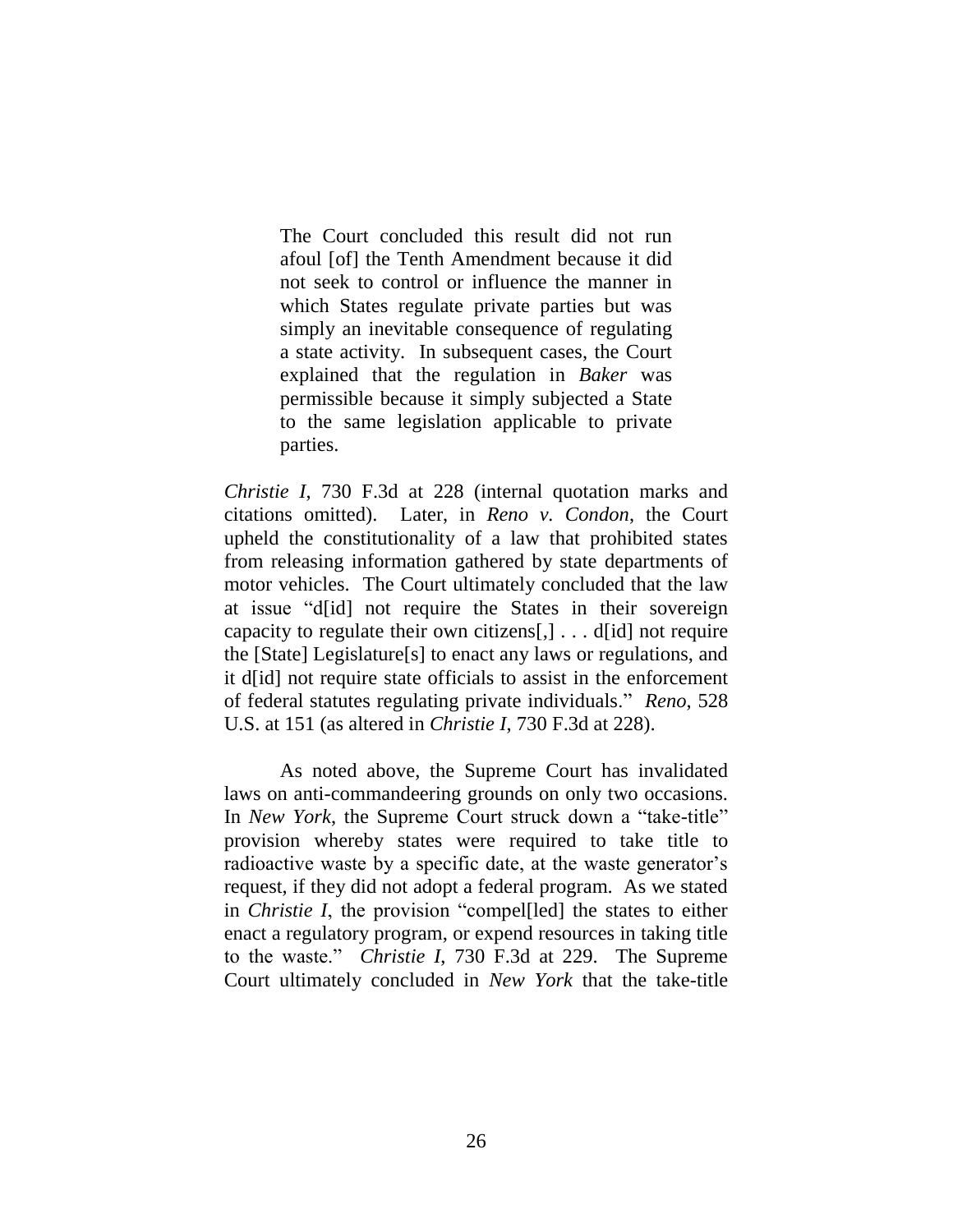provision "crossed the line distinguishing encouragement from coercion." 505 U.S. at 175. Similarly in *Printz v. United States*, the Supreme Court concluded that Congress "may neither issue directives requiring the States to address particular problems, nor command the States' officers . . . to administer or enforce a federal regulatory program." 521 U.S. at 935 (finding a federal law requiring state officers to conduct background checks on prospective gun owners to commandeer the states in violation of the Tenth Amendment).

# *2. PASPA Does Not Violate Anti-Commandeering Principles*

We continue to view PASPA's prohibition as more akin to those laws upheld in *Hodel*, *F.E.R.C.*, *Baker*, and *Reno*, and distinguishable from those struck down by the Supreme Court in *New York* and *Printz*. Our articulation of the way in which PASPA does not violate anticommandeering principles warrants refinement, however, given the way in which the 2014 Law attempted to skirt PASPA and the thrust of Appellants' arguments in this appeal.

In an attempt to reopen the anti-commandeering question we previously decided, Appellants creatively rely on certain language that was used in *Christie I*. In pressing for a declaration that PASPA unconstitutionally commandeered the states in *Christie I*, Appellants characterized PASPA as requiring the states to affirmatively keep a prohibition against sports wagering on their books, lest they be found to have authorized sports gambling by law by repealing the prohibition. In response, we opined that Appellants' position "rest[ed] on a false equivalence between repeal and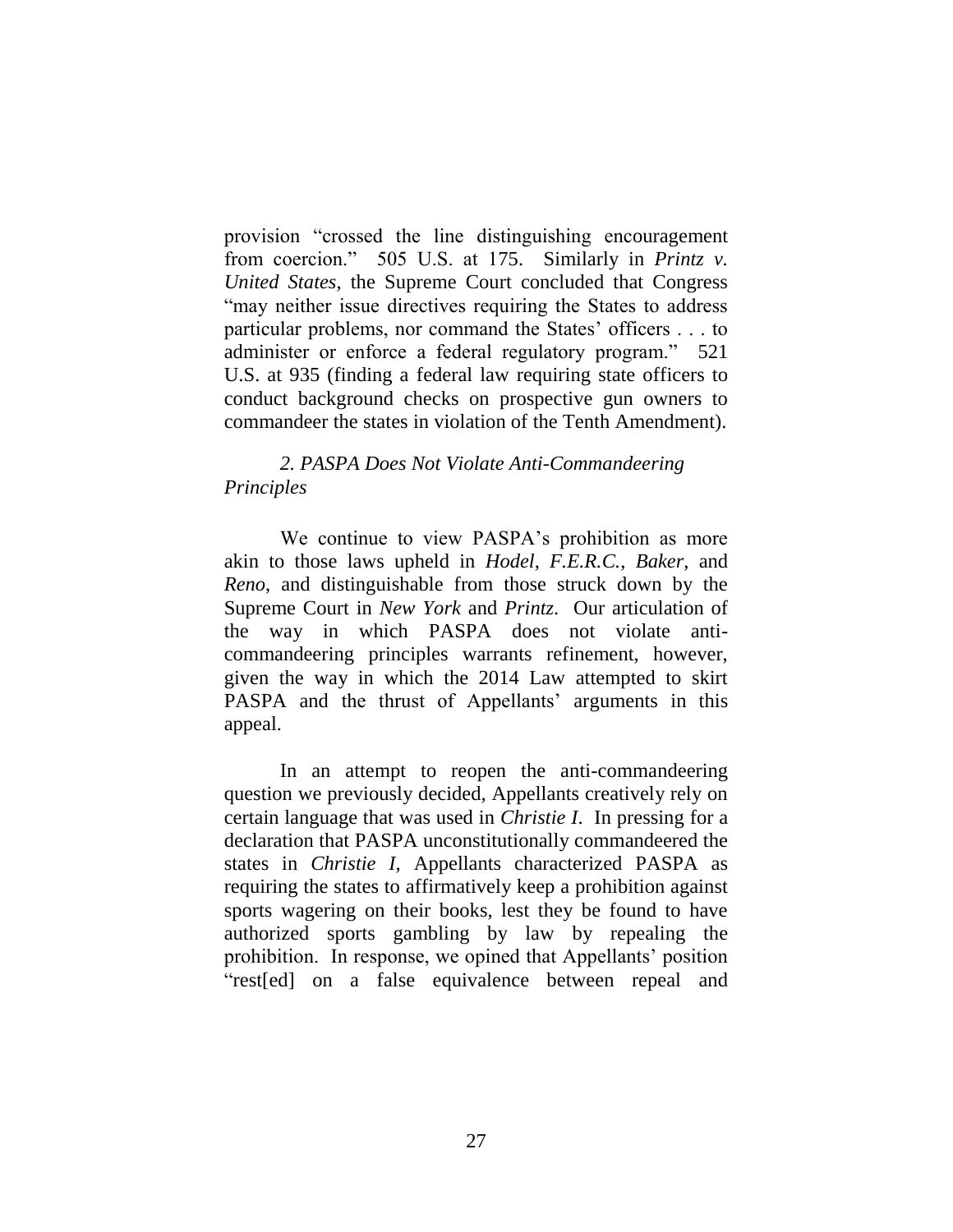authorization," implying that a repeal is not an authorization. 730 F.3d at 233. Before us now Appellants urge that "[t]his Court held [in *Christie I*] that PASPA is constitutional *precisely because* it permits States to elect *not to prohibit* sports wagering, even if *affirmatively authorizing* it would be unlawful." Appellants' Br. 22 (emphasis in original). Appellants are saying, in effect, "We told you so"—if the legislature cannot repeal New Jersey's prohibition as it attempted to do in the 2014 Law, then it is required to affirmatively keep the prohibition on the books, and PASPA unconstitutionally commandeers the states. We reject this argument.

That said, we view our discussion in *Christie I* regarding the relationship between a "repeal" and an "authorization" to have been too facile. While we considered whether repeal and authorization are interchangeable, our decision did not rest on that discussion. Today, we choose to excise that discussion from our prior opinion as unnecessary dicta. To be clear, a state's decision to selectively remove a prohibition on sports wagering in a manner that permissively channels wagering activity to particular locations or operators is, in essence, "authorization" under PASPA. However, our determination that such a selective repeal of certain prohibitions amounts to authorization under PASPA does not mean that states are not afforded sufficient room under PASPA to craft their own policies.

Appellants urge that our conclusion in *Christie I* that PASPA does not unconstitutionally commandeer the states rested on our view that PASPA allows states to "choos[e] among many different potential policies on sports wagering that do not include licensing or affirmative authorization by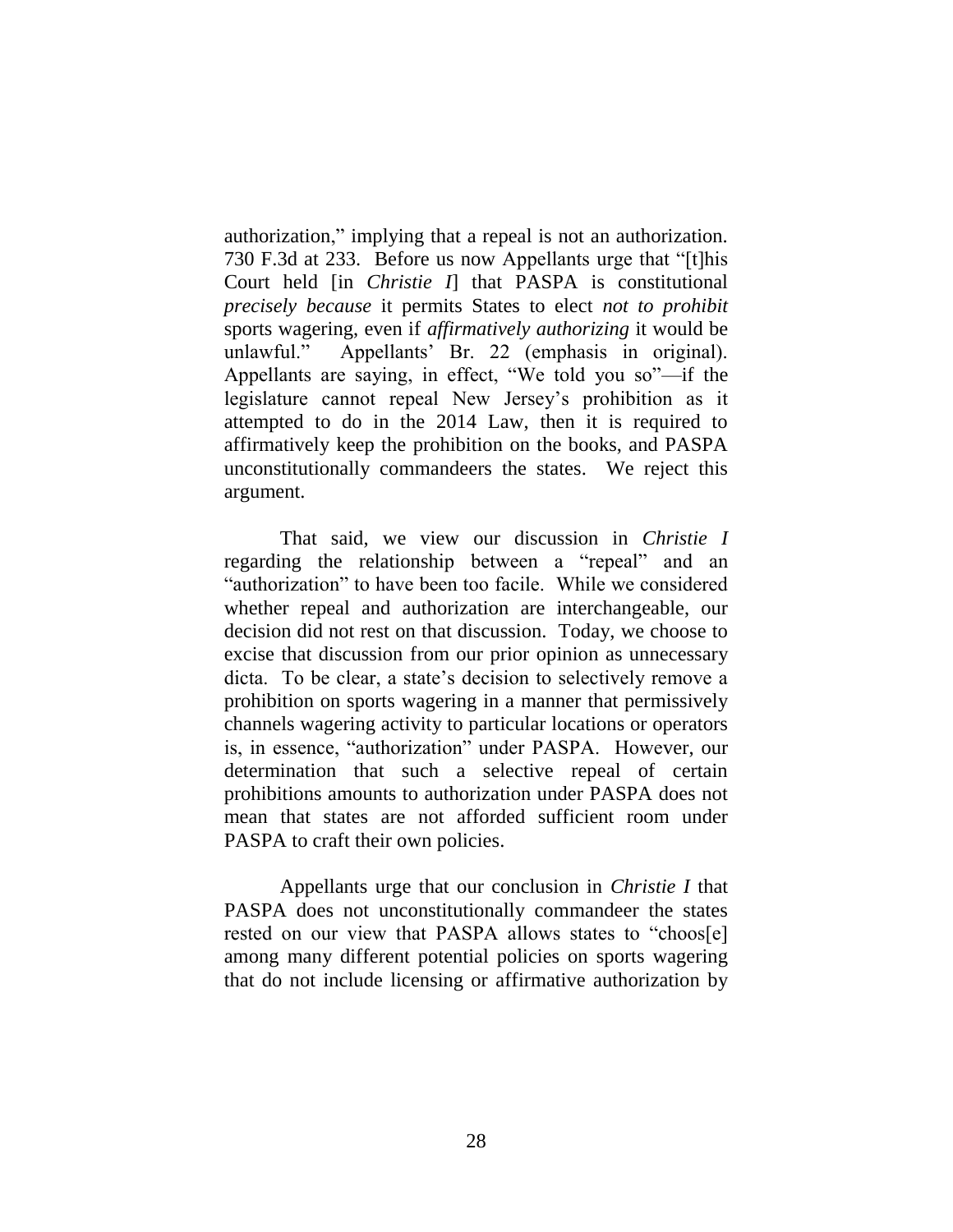the State." Appellants' Br. 29. This is correct. PASPA does not command states to take affirmative actions, and it does not present a coercive binary choice. Our reasoning in *Christie I* that PASPA does not commandeer the states remains unshaken.

Appellants characterize the 2014 Law as a lawful exercise in the space PASPA affords states to create their own policy. They argue that without options beyond a complete repeal or a complete ban on sports wagering, such as the partial repeal New Jersey pursued, PASPA runs afoul of anticommandeering principles. This argument sweeps too broadly. That a specific partial repeal which New Jersey chose to pursue in its 2014 Law is not valid under PASPA does not preclude the possibility that other options may pass muster. The issue of the extent to which a given repeal would constitute an authorization, in a vacuum, is not before us, as it was not specifically before us in *Christie I*. However, as the Leagues noted at oral argument before the en banc court, not all partial repeals are created equal. For instance, a state's partial repeal of a sports wagering ban to allow *de minimis* wagers between friends and family would not have nearly the type of authorizing effect that we find in the 2014 Law. We need not, however, articulate a line whereby a partial repeal of a sports wagering ban amounts to an authorization under PASPA, if indeed such a line could be drawn. It is sufficient to conclude that the 2014 Law overstepped it.

Appellants seize on the District Court's erroneous interpretation of *Christie I*'s anti-commandeering analysis namely, that PASPA presents states with a strict binary choice between total repeal and keeping a complete ban on their books—to once again urge that if PASPA commands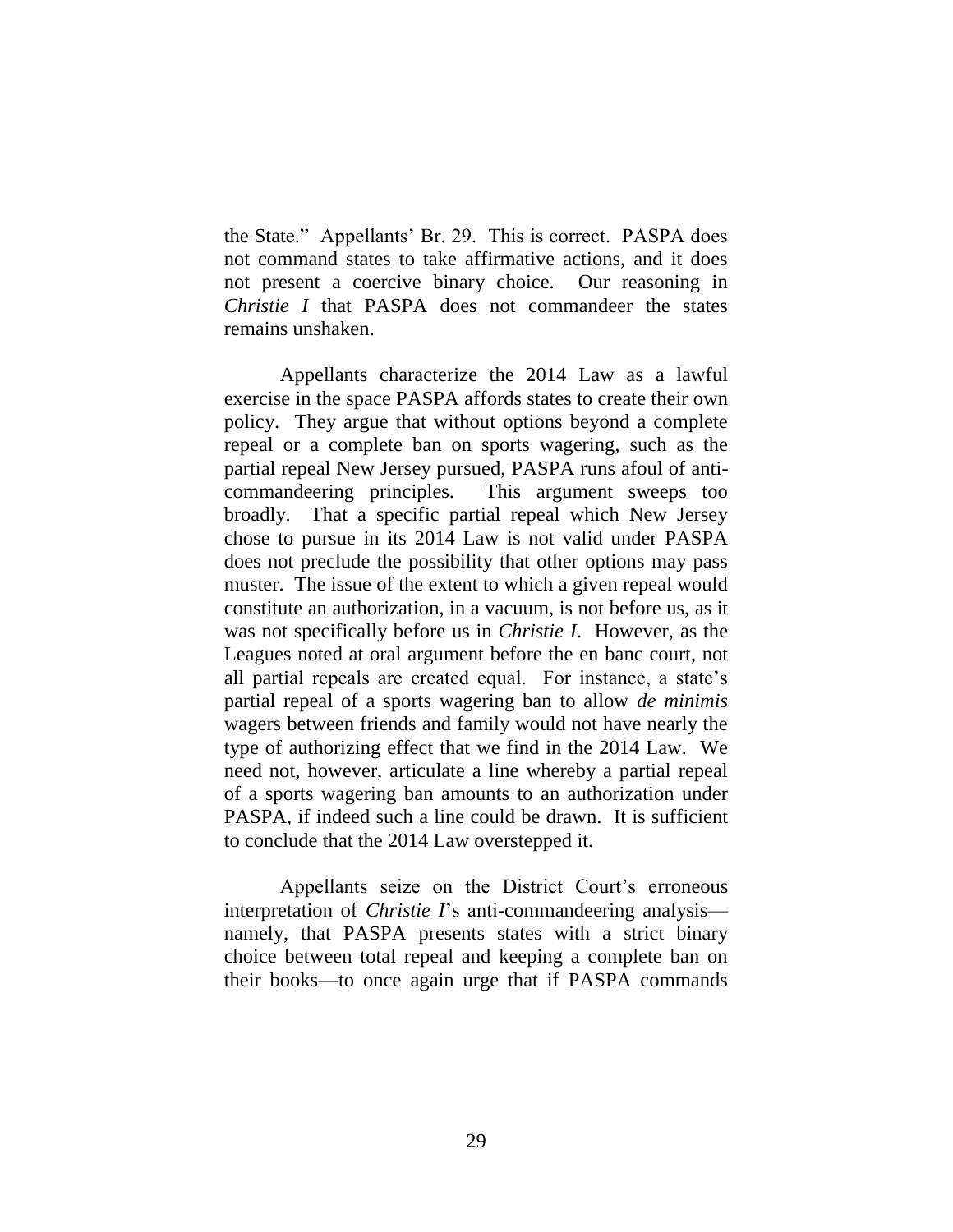such a choice, then it is comparable to the challenged law in *New York*. First, unlike the take-title provision included in the statute at issue in *New York*, PASPA's text does not present states with a coercive choice to adopt a federal program. To interpret PASPA to require such a coercive choice is to read something into the statute that simply is not there.

Second, PASPA is further distinguishable from the law at issue in *New York* because it does not require states to take any action. In *New York*, the Supreme Court held that a federal law that required states to enact a federal regulatory program or take title to radioactive waste at the behest of generators "crossed the line distinguishing encouragement from coercion." 505 U.S. at 175. Unlike the law at issue in *New York*, PASPA includes no coercive direction by the federal government. As we previously concluded in *Christie I*, PASPA does not command states to take any affirmative steps:

> PASPA does not *require* or coerce the states to lift a finger—they are not required to pass laws, to take title to anything, to conduct background checks, to expend any funds, or to in any way enforce federal law. They are not even required, like the states were in *F.E.R.C.,* to expend resources considering federal regulatory regimes, let alone to adopt them. Simply put, we discern in PASPA no directives requiring the States to address particular problems and no commands to the States' officers to administer or enforce a federal regulatory program.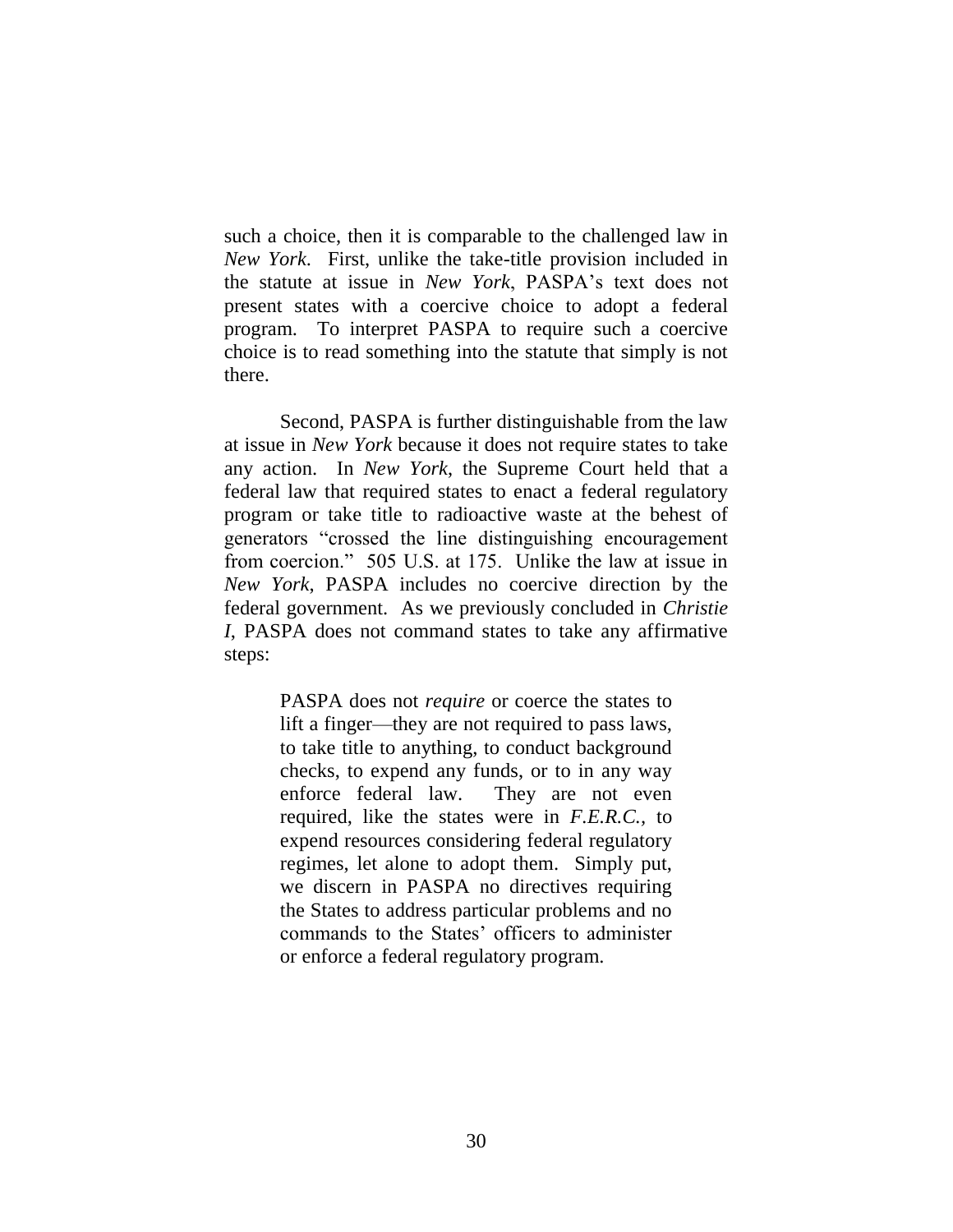730 F.3d at 231 (internal quotation marks and alterations omitted) (emphasis in original). Put simply, PASPA does not impose a coercive either-or requirement or affirmative command.

We will not allow Appellants to bootstrap already decided questions of PASPA's constitutionality onto our determination that the 2014 Law violates PASPA. We reject the notion that PASPA presents states with a coercive binary choice or affirmative command and conclude, as we did in *Christie I*, that it does not unconstitutionally commandeer the states.

## **IV. Conclusion**

The 2014 Law violates PASPA because it authorizes by law sports gambling. We continue to find PASPA constitutional. We will affirm.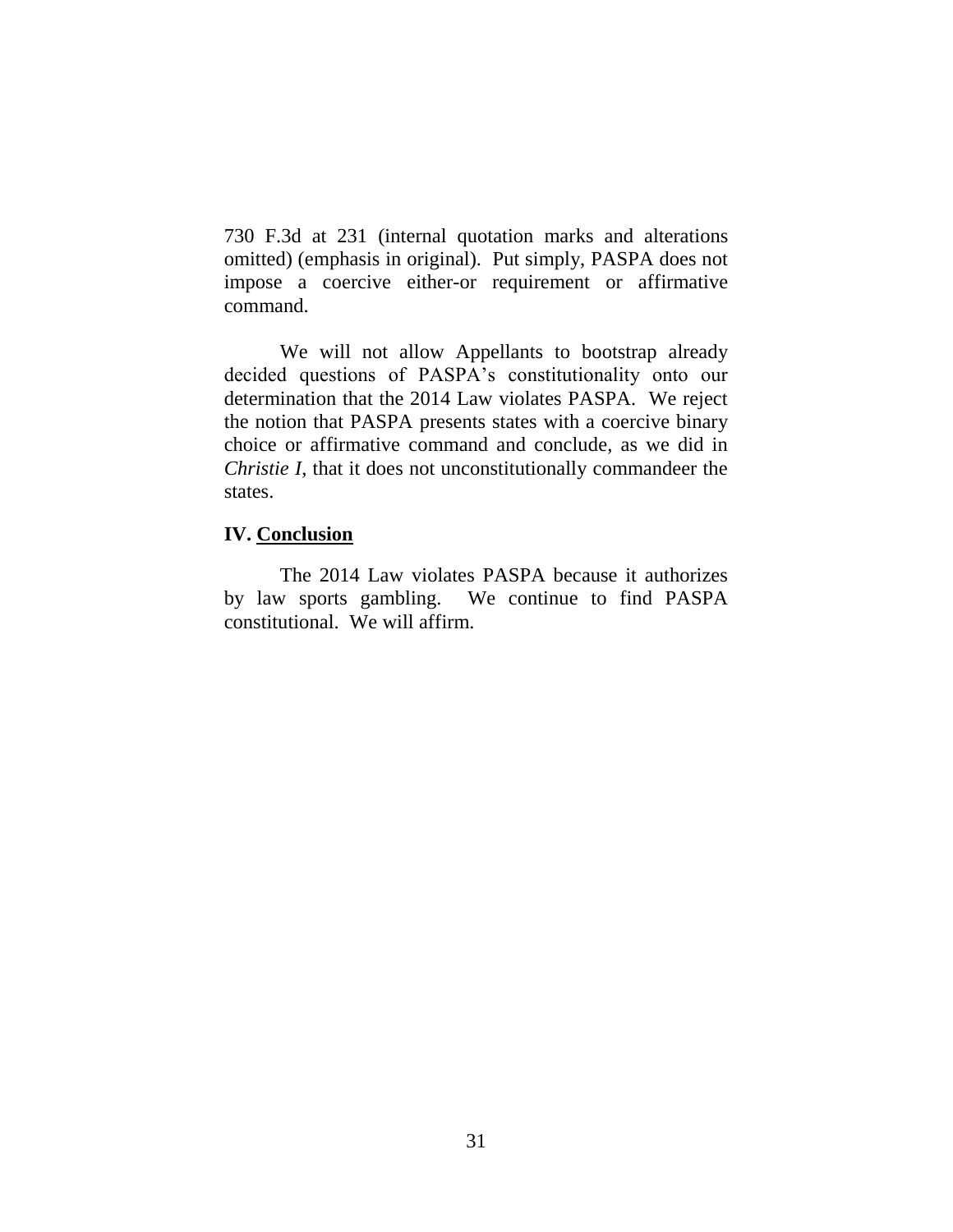### FUENTES, *Circuit Judge*, dissenting:

In November 2011, the question of whether to allow sports betting in New Jersey went before the electorate. By a 2-1 margin, New Jersey voters passed a referendum to amend the New Jersey Constitution to allow the New Jersey Legislature to "authorize by law" sports 1 Accordingly, the Legislature enacted the 2012 Sports Wagering Act ("2012 Law"). The Sports Leagues challenged this Law, claiming that it violated the Professional and Amateur Sports Protection Act's ("PASPA") prohibition on states "authoriz[ing] by law" sports betting. 2 In *Christie I*, we agreed with the Sports Leagues and held that the 2012 Law violated and thus was preempted by PASPA. We explained, however, that New Jersey was free to repeal the sports betting prohibitions it already had in place. We rejected the argument that a repeal of prohibitions on sports betting was equivalent to authorizing by law sports betting. When the matter was brought to the Supreme Court, the Solicitor General echoed that same sentiment, stating that, "PASPA does not even obligate New Jersey to leave in place the statelaw prohibitions against sports gambling that it had chosen to adopt prior to PASPA's enactment. To the contrary, New Jersey is free to repeal those prohibitions in whole or in part."<sup>3</sup>

<sup>&</sup>lt;sup>1</sup> N.J. Const. art. IV,  $\S$  7,  $\P$  2(D).

<sup>2</sup> *See* 28 U.S.C. § 3702(1).

<sup>3</sup> Br. for the United States in Opp'n at 11, *Christie v. Nat'l Collegiate Athletic Ass'n*, Nos. 13-967, 13-979, and 13-980 (U.S. May 14, 2014).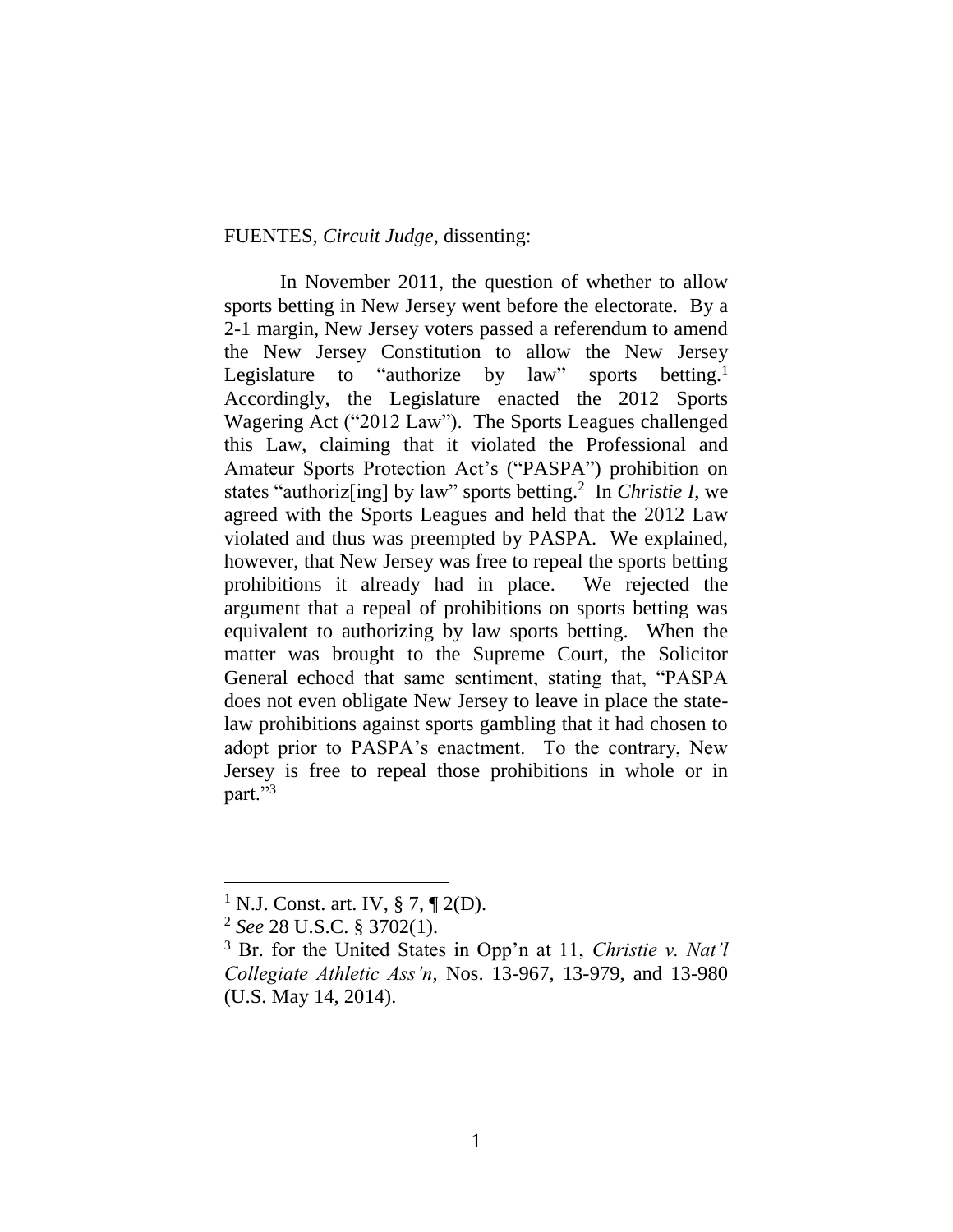So New Jersey did just that. In 2014, the New Jersey Legislature repealed certain sports betting prohibitions at casinos and gambling houses in Atlantic City and at horse racetracks in the State ("2014 Repeal"). In addition to repealing the 2012 Law in full, the 2014 Repeal stripped New Jersey of *any* involvement in sports betting, regulatory or otherwise. In essence, the 2014 Repeal rendered previous prohibitions on sports betting non-existent.

But the majority today concludes that the New Jersey Legislature's efforts to satisfy its constituents while adhering to our decision in *Christie I* are still in violation of PASPA. According to the majority, the "selective" nature of the 2014 Repeal *amounts to* "authorizing by law" a sports wagering scheme. That is, because the State retained certain restrictions on sports betting, the majority *infers* the authorization by law. I cannot agree with this interpretation of PASPA.

PASPA restricts the states in six ways  $-$  a state cannot "sponsor, operate, advertise, promote, license, or *authorize by*  law or compact" sports betting.<sup>4</sup> The only one of these six restrictions that includes "by law" is "authorize." None of the other restrictions say anything about *how* the states are restricted. Thus, I believe that Congress gave this restriction a special meaning—that a state's "authoriz[ation] by law" of sports betting cannot merely be inferred, but rather requires a specific legislative enactment that affirmatively allows the people of the state to bet on sports. Any other interpretation would be reading the phrase "by law" out of the statute.

<sup>4</sup> 28 U.S.C. § 3702(1) (emphasis added).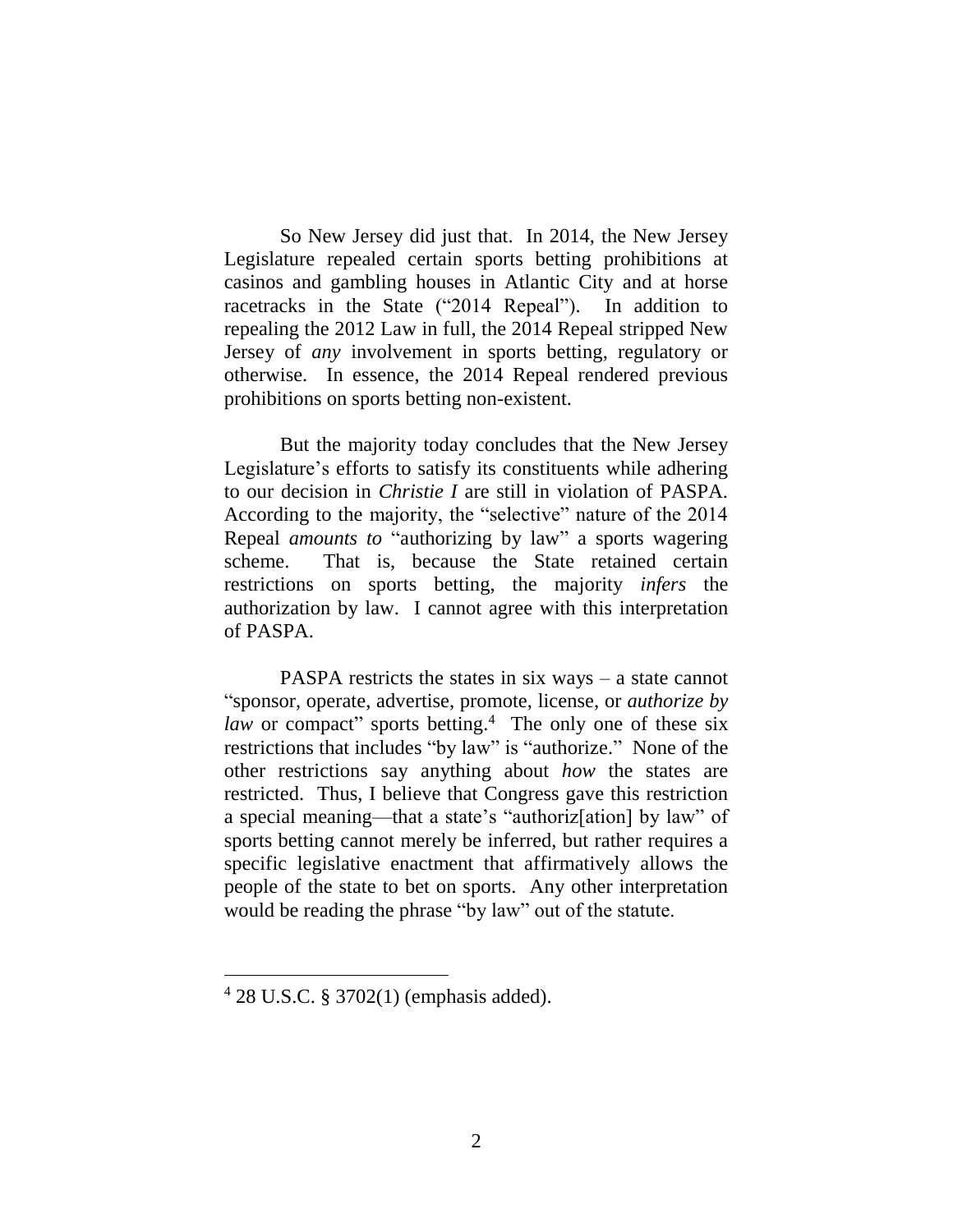Indeed, we stated exactly this in *Christie I*—that all PASPA prohibits is "the affirmative 'authoriz[ation] *by law*' of gambling schemes."<sup>5</sup> Thus, we explained, nothing prevented New Jersey from repealing its sports betting prohibitions, since, "in reality, the lack of an affirmative prohibition of an activity does not mean it is *affirmatively* authorized by law."<sup>6</sup> As we noted, "that the Legislature needed to enact the [2012 Law] itself belies any contention that the mere repeal of New Jersey's ban on sports gambling was sufficient to 'authorize [it] by law."<sup>7</sup> The Legislature itself "saw a meaningful distinction between repealing the ban on sports wagering and authorizing it by law, undermining any contention that the amendment alone was sufficient to affirmatively authorize sports wagering—the [2012 Law] was required."<sup>8</sup> In short, we explained that there was a false equivalence between repeal and authorization.

With the 2014 Repeal, the New Jersey Legislature did what it thought it was permitted to do under our reading of PASPA in *Christie I*. The majority, however, maintains that the 2014 Repeal "authorizes" sports wagering at casinos, gambling houses, and horse racetracks simply because other sports betting prohibitions remain in place.<sup>9</sup> According to the

<sup>5</sup> *Christie I*, 730 F.3d at 232 (alteration in original).

<sup>6</sup> *Id.*

<sup>&</sup>lt;sup>7</sup> *Id.* (alteration in original).

<sup>8</sup> *Id.*

<sup>9</sup> I refer to the repeal of prohibitions as applying to casinos, gambling houses, and horse racetracks, with the understanding that the repeal applies to casinos and gambling houses in Atlantic City and horse racetracks in New Jersey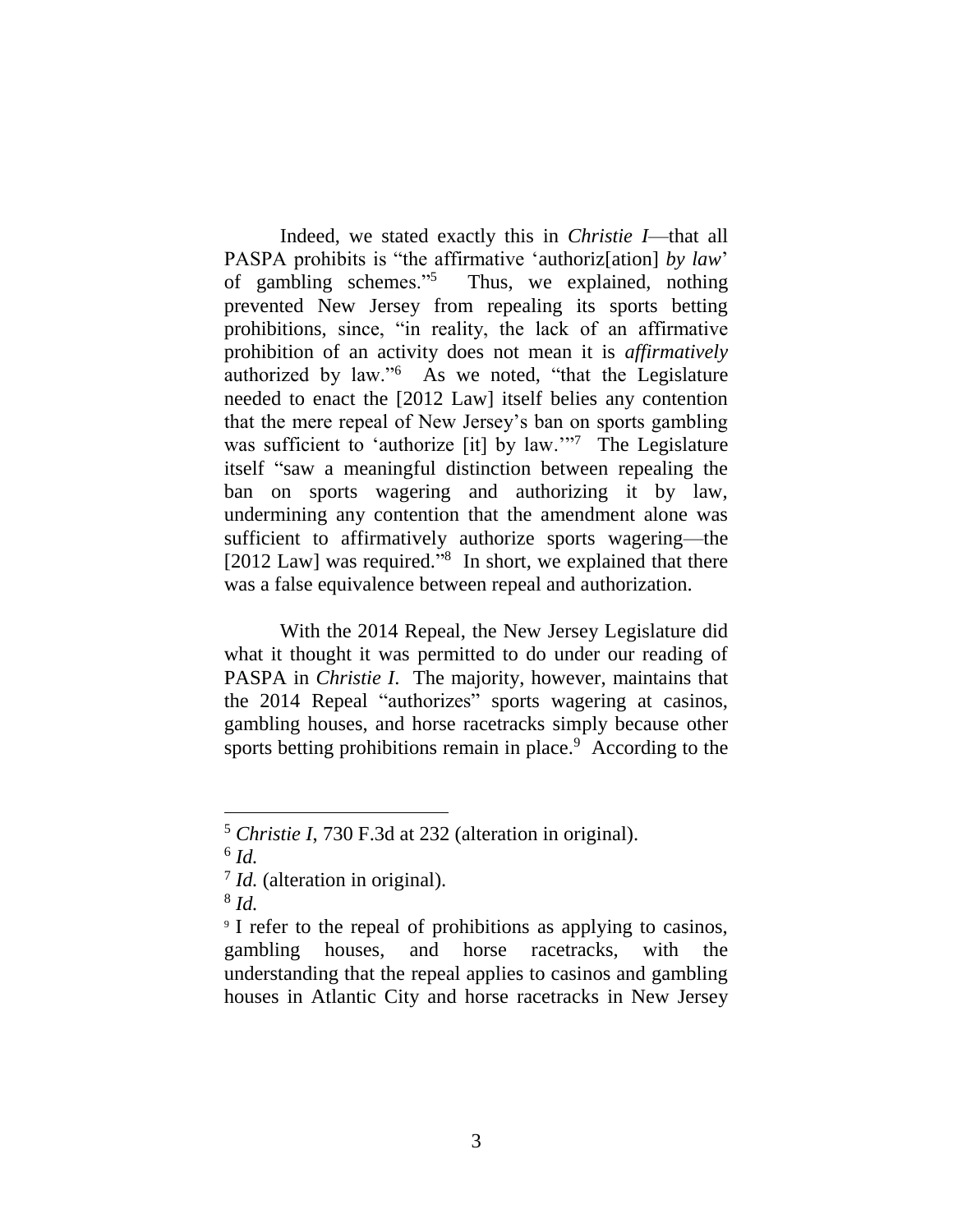majority, "[a]bsent the 2014 Law, New Jersey's myriad laws prohibiting sports gambling would apply to the casinos and racetracks," and thus "the 2014 Law provides the authorization for conduct that is otherwise clearly and completely legally prohibited."<sup>10</sup> But I believe the majority is mistaken as to the impact of a partial repeal.

A repeal is defined as an "abrogation of an existing law by legislative act."<sup>11</sup> When a statute is repealed, "the repealed statute, in regard to its operative effect, is considered as if it had never existed." $12$  If a repealed statute is treated as if it never existed, a partially repealed statute is treated as if the repealed sections never existed.<sup>13</sup> The 2014 Repeal, then, simply returns New Jersey to the state it was in before it first

for those over 21 not betting on New Jersey collegiate teams or any collegiate competition occurring in New Jersey.  $10$  Maj. Op. 17.

<sup>11</sup> Black's Law Dictionary 1325 (8th ed. 2007).

<sup>12</sup> 73 Am. Jur. 2d Statutes § 264.

<sup>13</sup> *See, e.g.*, *Ex parte McCardle*, 74 U.S. 506, 514 (1868) ("[W]hen an act of the legislature is repealed, it must be considered . . . as if it never existed."); *Anderson v. USAir, Inc.*, 818 F.2d 49, 55 (D.C. Cir. 1987) ("Common sense dictates that repeal means a deletion. This court would engage in pure speculation were it to hold otherwise."); *Kemp by Wright v. State, Cty. of Burlington*, 687 A.2d 715, 723 (N.J. 1997) ("In this State it is the general rule that where a statute is repealed and there is no saving[s] clause or a general statute limiting the effect of the repeal, the repealed statute, in regard to its operative effect, is considered as though it had never existed, except as to matters and transactions passed and closed.").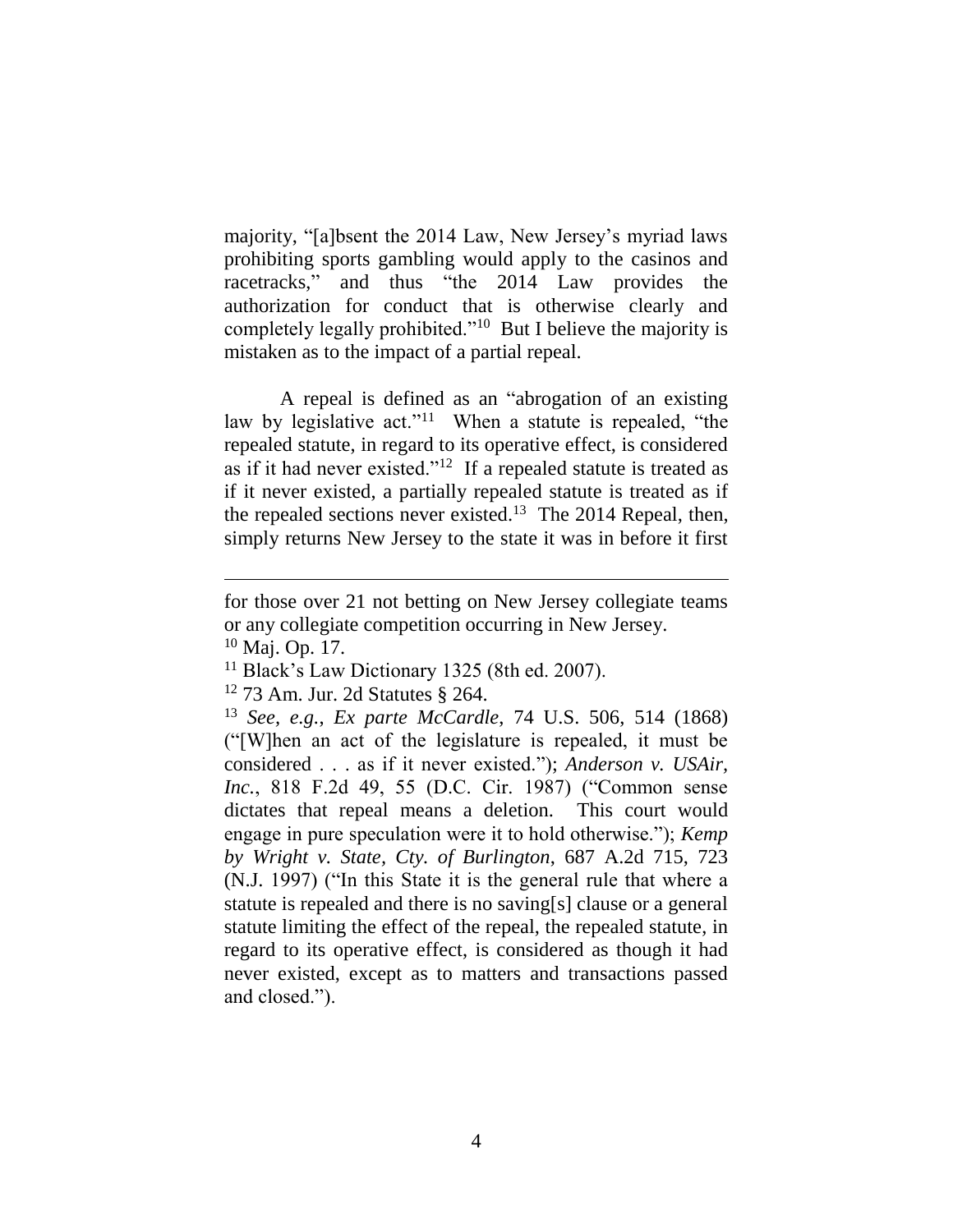enacted those prohibitions on sports gambling. In other words, after the repeal, it is as if New Jersey *never* prohibited sports wagering at casinos, gambling houses, and horse racetracks. Therefore, with respect to those locations, there are no laws governing sports wagering. Contrary to the majority's position, the permission to engage in such an activity is not affirmatively granted *by virtue of* it being prohibited elsewhere.

To bolster its position, the majority rejects our reasoning in *Christie I*, stating that "[t]o the extent that in *Christie I* we took the position that a repeal cannot constitute an authorization, we now reject that reasoning."<sup>14</sup> I continue to maintain, however, that the 2014 Repeal *is not* an affirmative authorization by law. It is merely a repeal – it does not, and cannot, authorize by law anything.

In my view, the majority's position that the 2014 Repeal "selectively grants permission to certain entities to engage in sports gambling"<sup>15</sup> is simply incorrect. There is no explicit grant of permission in the 2014 Repeal for any person or entity to engage in sports gambling. Rather, the 2014 Repeal is a self-executing deregulatory measure that repeals existing prohibitions and regulations for sports betting and requires the State to abdicate *any* control or involvement in sports betting.<sup>16</sup> The majority fails to explain why a partial

<sup>14</sup> Maj. Op. 18.

<sup>15</sup> *Id.*

<sup>16</sup> For example, under the 2014 Repeal, "[the Division of Gaming Enforcement ("DGE")] now considers sports wagering to be 'non-gambling activity' . . . that is beyond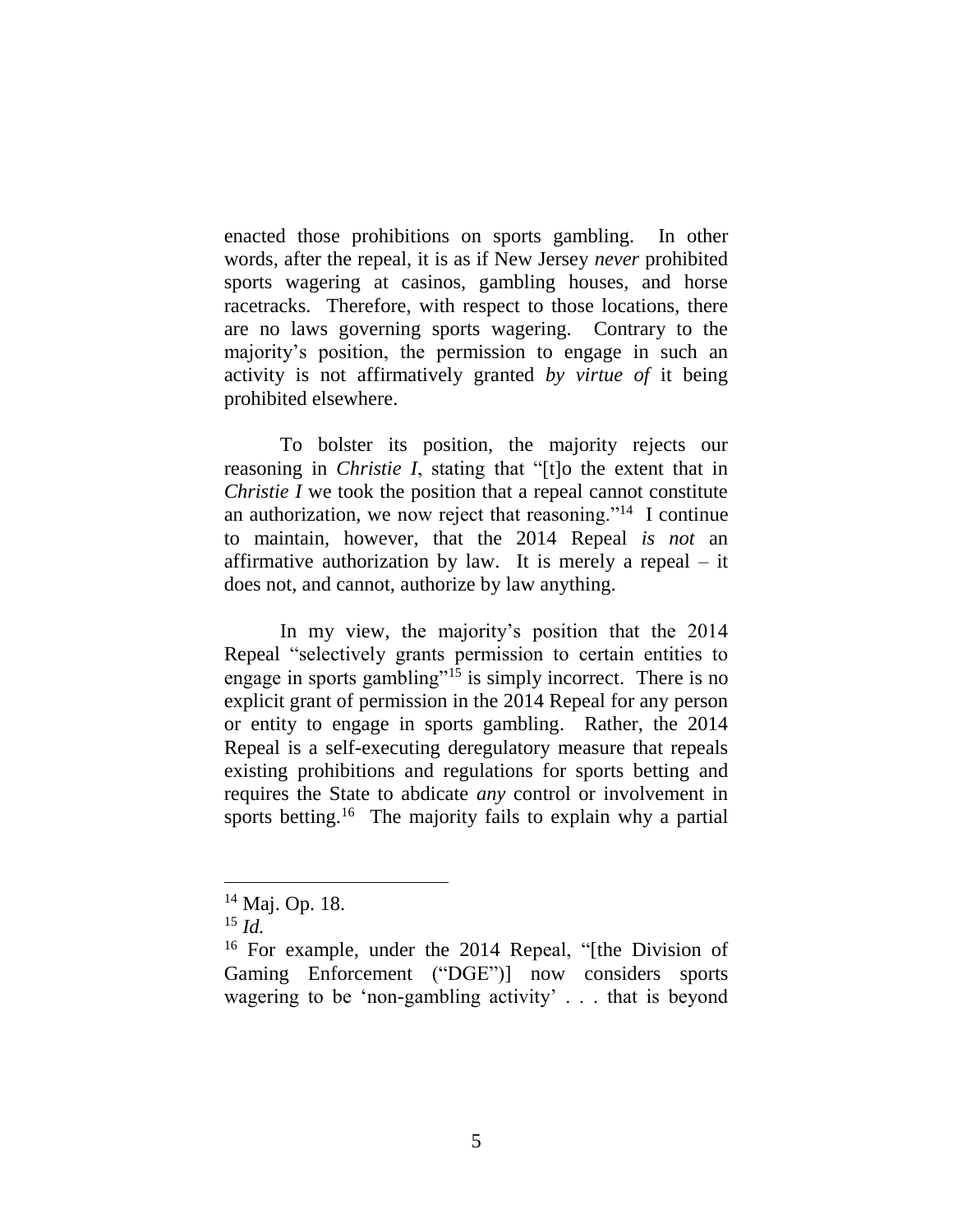repeal is equivalent to a grant of permission (by law) to engage in sports betting.

Suppose the State did exactly what the majority suggests it could have done: repeal completely its sports betting prohibitions. In that circumstance, sports betting could occur anywhere in the State and there would be no restrictions as to age, location, or whether a bettor could wager on games involving local teams. Would the State violate PASPA if it later enacted limited restrictions regarding age requirements and places where wagering could occur? Surely no conceivable reading of PASPA would preclude a state from *restricting* sports wagering in this scenario. Yet the 2014 Repeal comes to the same result.

The majority also fails to illustrate how the 2014 Repeal results in sports wagering *pursuant to state law* when there is effectively no law in place as to several locations, no scheme created, and no state involvement. A careful comparison with the 2012 Law is instructive. The 2012 Law lifted New Jersey's ban on sports wagering and created a licensing scheme for sports wagering pools at casinos and racetracks in the State. This comprehensive regime required close State supervision and regulation of those sports wagering pools. For instance, the 2012 Law required any entity that wished to operate a "sports pool lounge" to acquire a "sports pool license." To do so, a prospective operator was required to pay a \$50,000 application fee, secure Division of Gaming Enforcement ("DGE") approval of all internal controls, and ensure that any of its employees who were to be

DGE's control and outside of DGE's regulatory authority." App. 416.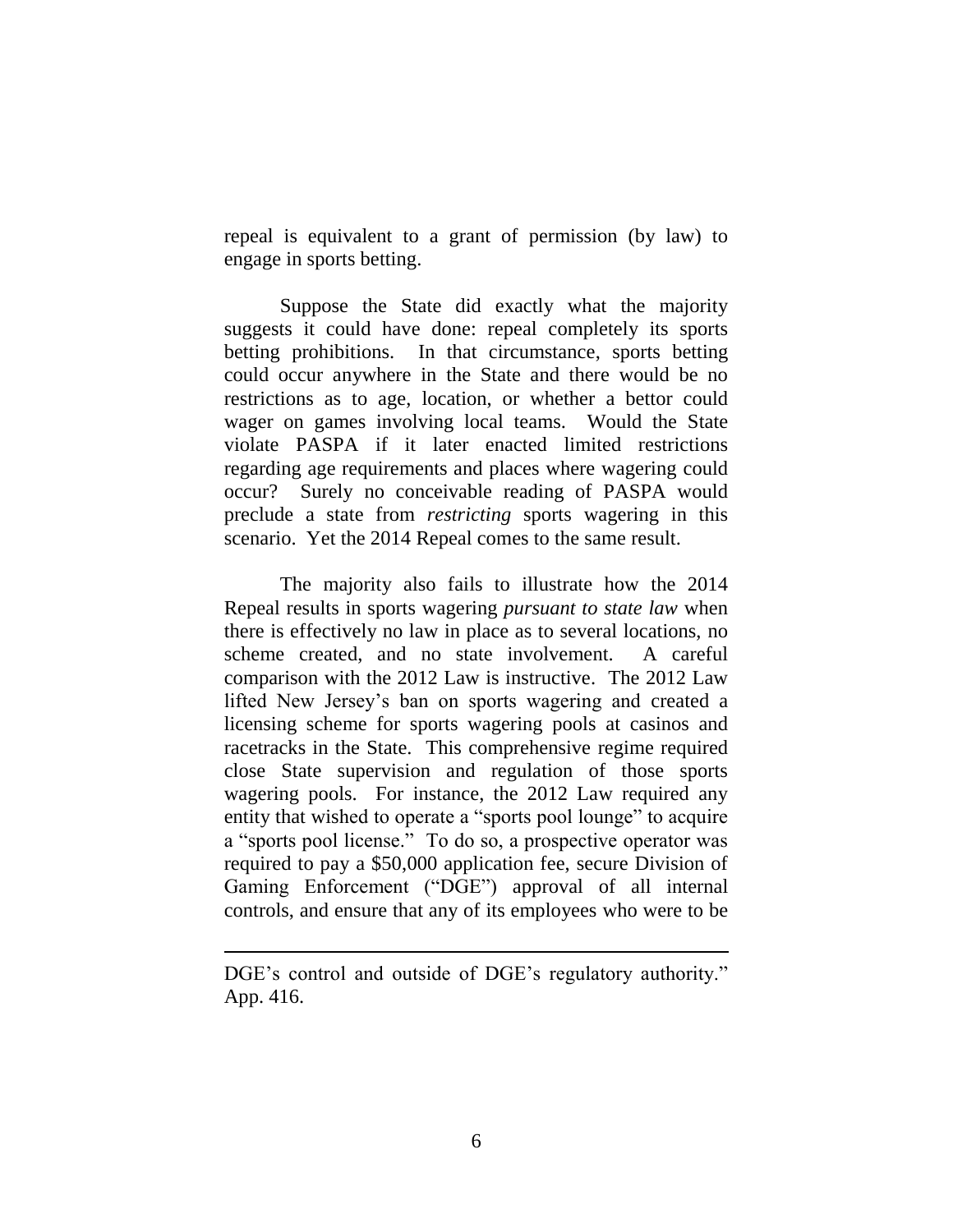directly involved in sports wagering obtained individual licenses from the DGE and the Casino Control Commission ("CCC"). In addition, the betting regime required entities to, among other things, submit extensive documentation to the DGE, adopt new "house" rules subject to DGE approval, and conform to DGE standards. This, of course, violated PASPA in the most basic way: New Jersey developed an intricate scheme that both "authorize<sup>[d]</sup> *by law*" and "license<sup>[d]"</sup> sports gambling. The 2014 Repeal eliminated this entire scheme. Moreover, all state agencies with jurisdiction over state casinos and racetracks, such as the DGE and the CCC, were stripped of any sports betting oversight.

The majority likewise falters when it analogizes the 2014 Repeal to the exception Congress originally offered to New Jersey in 1992. The exception stated that PASPA did not apply to "a betting, gambling, or wagering scheme . . . conducted exclusively in casinos[,] . . . but only to the extent that . . . any commercial casino gaming scheme was in operation . . . throughout the 10-year period" before PASPA was enacted.<sup>17</sup> Setting aside the most obvious distinction between the 2014 Repeal and the 1992 exception—that it contemplated a *scheme* that the 2014 Repeal does not authorize—the majority misses the mark when it states: "If Congress had not perceived that sports gambling in New Jersey's casinos would violate PASPA, then it would not have needed to insert the New Jersey exception."<sup>18</sup> Congress did not, however, perceive, or intend for, private sports wagering in casinos to violate PASPA. Instead, Congress prohibited sports wagering undertaken pursuant to state law.

 $17$  28 U.S.C. § 3704(a)(3)(B).

<sup>18</sup> Maj. Op. 19.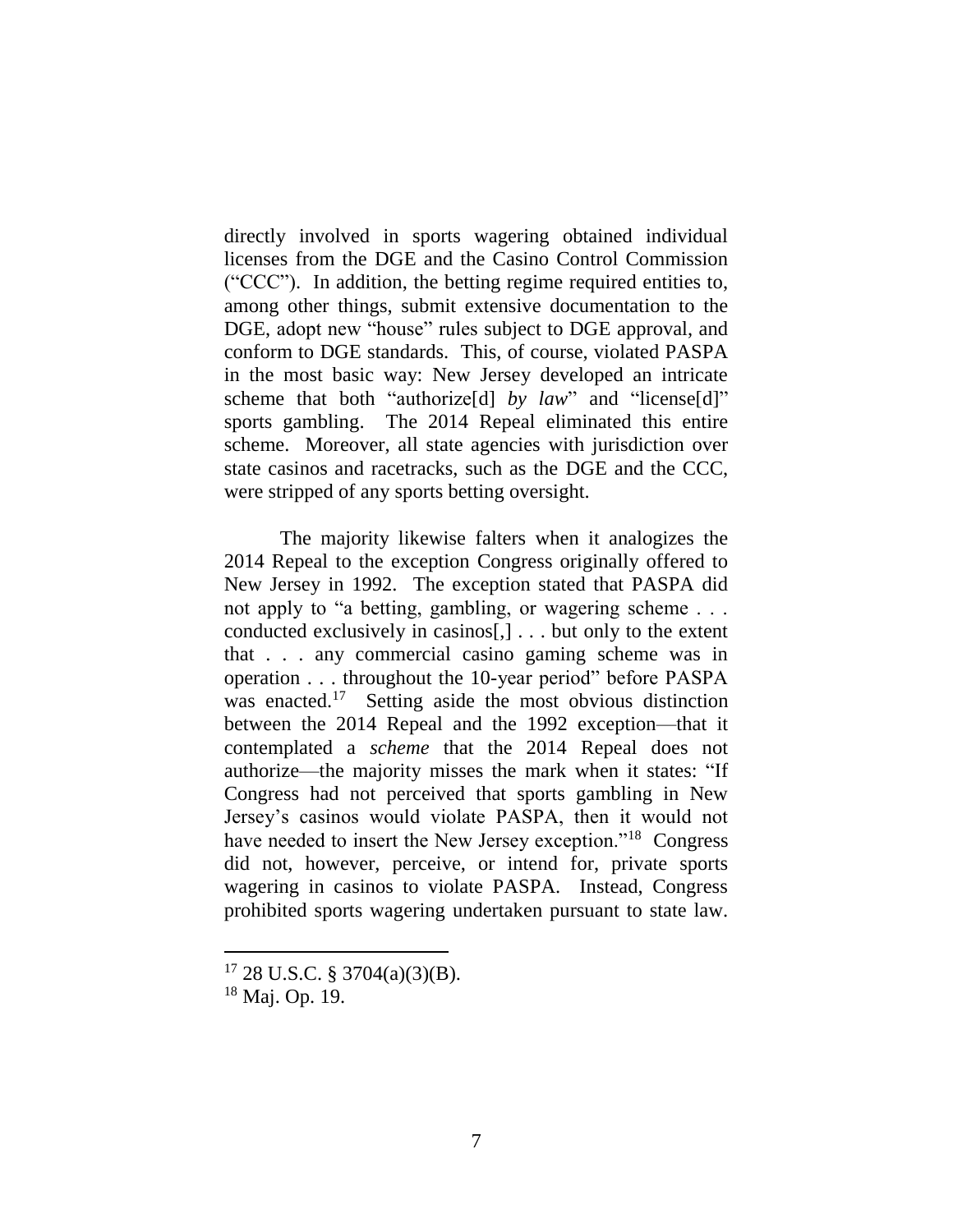That the 2014 Repeal might bring about an increase in the amount of private, legal sports wagering in New Jersey is of no moment, and the majority's reliance on such a possibility is misplaced. The majority is also wrong in a more fundamental way. The exception Congress offered to New Jersey was exactly that: an *exception* to the ordinary prohibitions of PASPA. That is to say, with this exception, New Jersey could have "sponsor[ed], operate[d], advertise[d], promote[d], license[d], or authorize[d] by law or compact" sports wagering. Under the 2014 Repeal, of course, New Jersey cannot and does not aim to do any of these things.

Because I do not see how a partial repeal of prohibitions is tantamount to authorizing by law a sports wagering scheme in violation of PASPA, I respectfully dissent.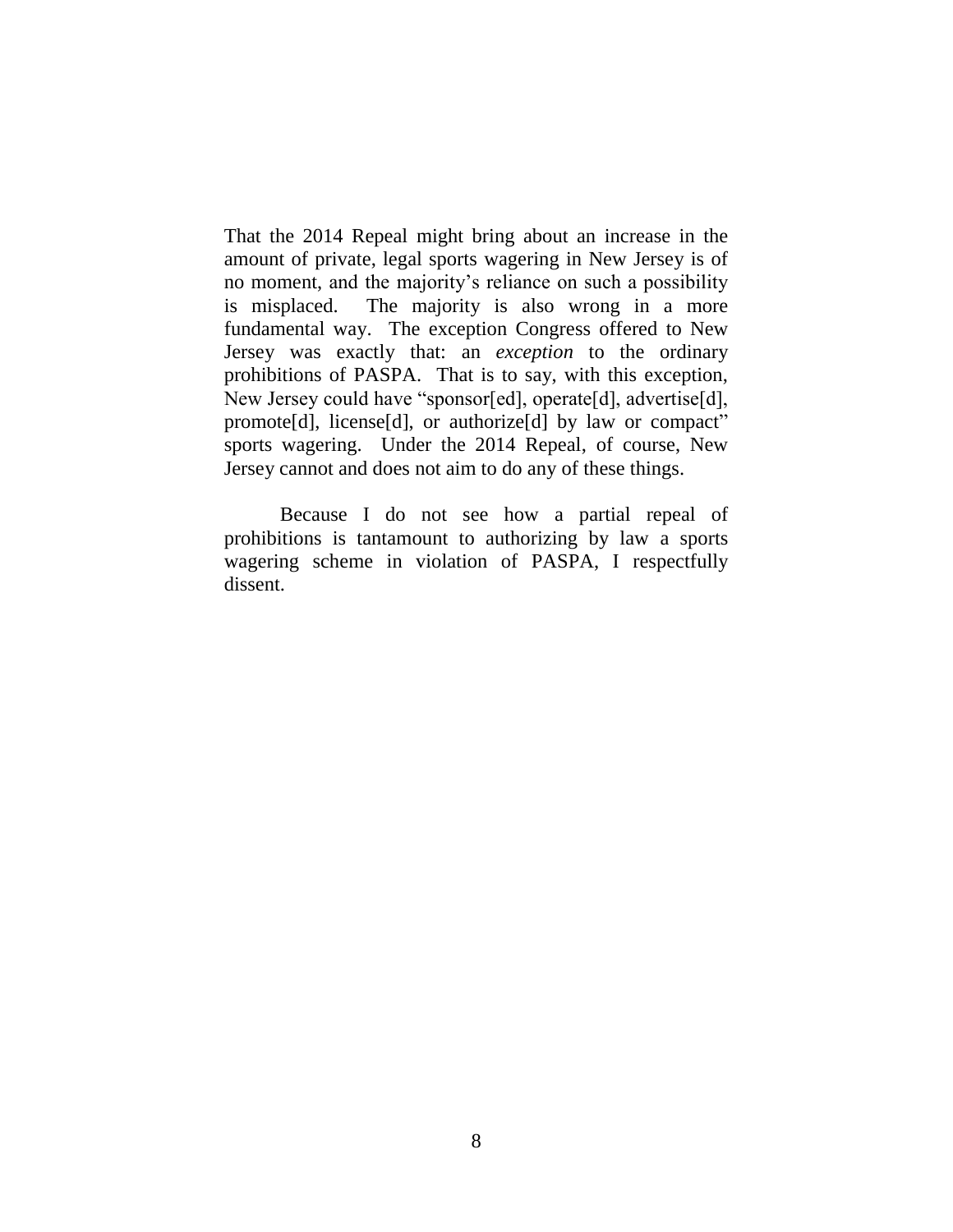NCAA v. Governor of the State of New Jersey, et al., Nos. 14-4546, 14-4568, 14-4659

### VANASKIE, *Circuit Judge*, dissenting.

While Congress "has the authority under the Constitution to pass laws requiring or prohibiting certain acts, *it lacks the power directly to compel the States to require or prohibit those acts*." *New York v. United States*, 505 U.S. 144, 166 (1992) (emphasis added). Concluding that the Professional and Amateur Sports Protection Act ("PASPA"), 28 U.S.C. § 3701 *et seq*., was a congressional command that States must prohibit wagering on sporting events because it forbids the States from "authoriz[ing] by law" such activity, I dissented from the holding in *Christie I* that PASPA was a valid exercise of congressional authority. *National Collegiate Athletic Ass'n v. Governor of New Jersey* (*Christie I*), 730 F.3d 208, 241–51 (3d Cir. 2013) (Vanaskie, J., dissenting). My colleagues in the majority in *Christie I* disagreed with my conclusion because they believed that States had the option of repealing existing bans on sports betting. *Id*. at 232. In upholding PASPA, *Christie I* rejected New Jersey's argument that a repeal of its ban on sports betting would be viewed as effectively "authoriz[ing] by law" this activity. *Christie I* declared that New Jersey's "attempt to read into PASPA a requirement that the states must affirmatively keep a ban on sports gambling in their books rests on a false equivalence between repeal and authorization." *Id*. at 233. I viewed that "false equivalence" assertion with considerable skepticism. *Id.* at 247 n. 5 ("II certainly is open to debate whether a state's repeal of a ban on sports gambling would be akin to that state's 'authorizing' gambling on sporting events . . . ."). My skepticism is validated by today's majority opinion. The majority dodges the inevitable conclusion that PASPA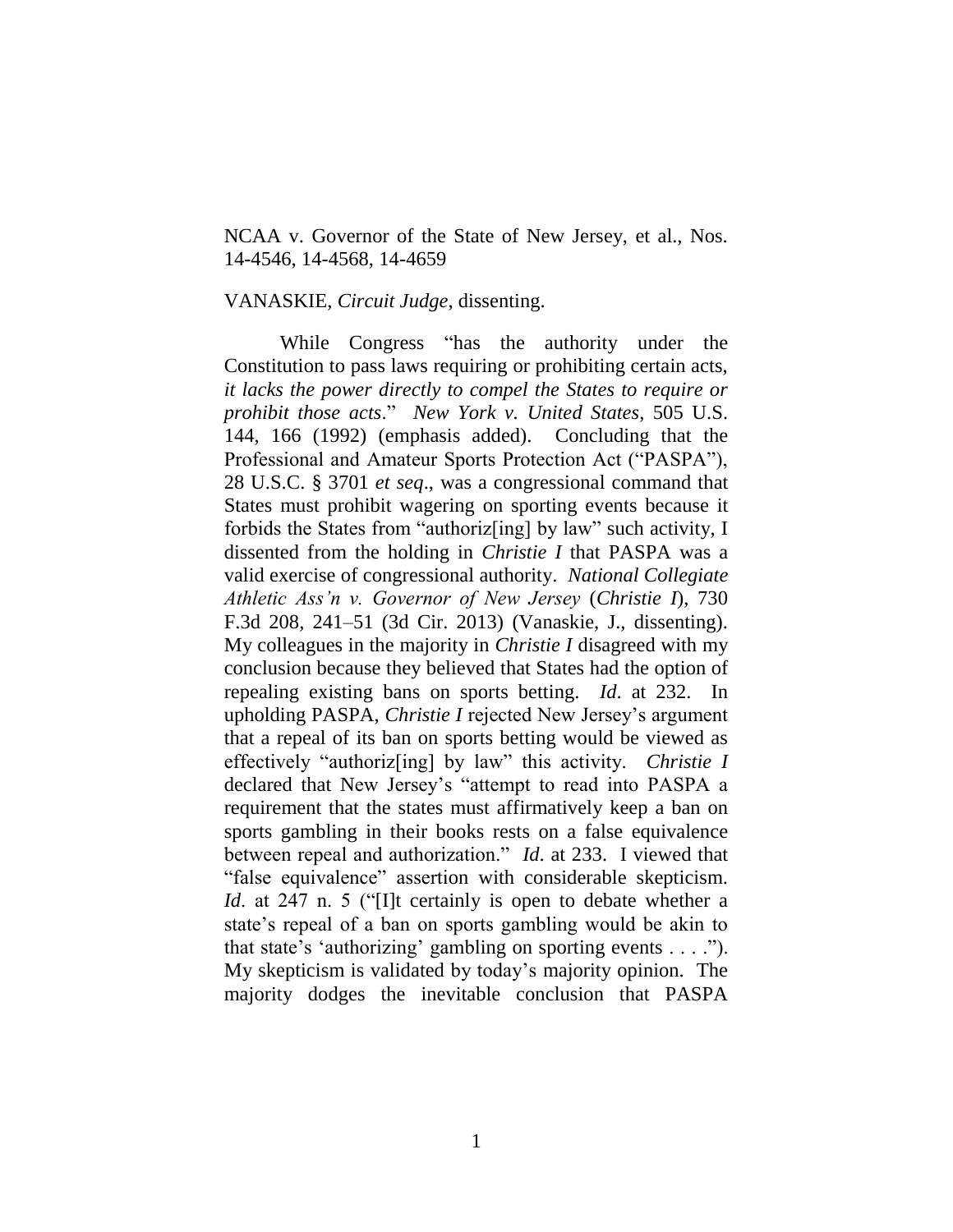conscripts the States to prohibit wagering on sports by suggesting that some partial repeal of the ban on sports gambling would not be tantamount to authorization of gambling.

Implicit in today's majority opinion and *Christie I* is the premise that Congress lacks the authority to decree that States must prohibit sports wagering, and so both majorities find some undefined room for States to enact partial repeals of existing bans on sports gambling. While the author of *Christie I* finds that New Jersey's partial repeal at issue here is not the equivalent of authorizing by law wagering on sporting events, today's majority concludes otherwise. This shifting line approach to a State's exercise of its sovereign authority is untenable. The bedrock principle of federalism that Congress may not compel the States to require or prohibit certain activities cannot be evaded by the false assertion that PASPA affords the States some undefined options when it comes to sports wagering. Because I believe that PASPA was intended to compel the States to prohibit wagering on sporting events, it cannot survive constitutional scrutiny. Accordingly, as I did in *Christie I*, I dissent.

**I.**

According to the majority, "a state's decision to selectively remove a prohibition on sports wagering in a manner that permissively channels wagering activity to particular locations or operators is, in essence, 'authorization' under PASPA." Maj. Op., at 28. The majority also claims "a state's partial repeal of a sports wagering ban to allow *de minimis* wagers between friends and family would not have nearly the type of authorizing effect that we find in the 2014 Law." *Id.* at 29. Thus, according to the majority, the 2014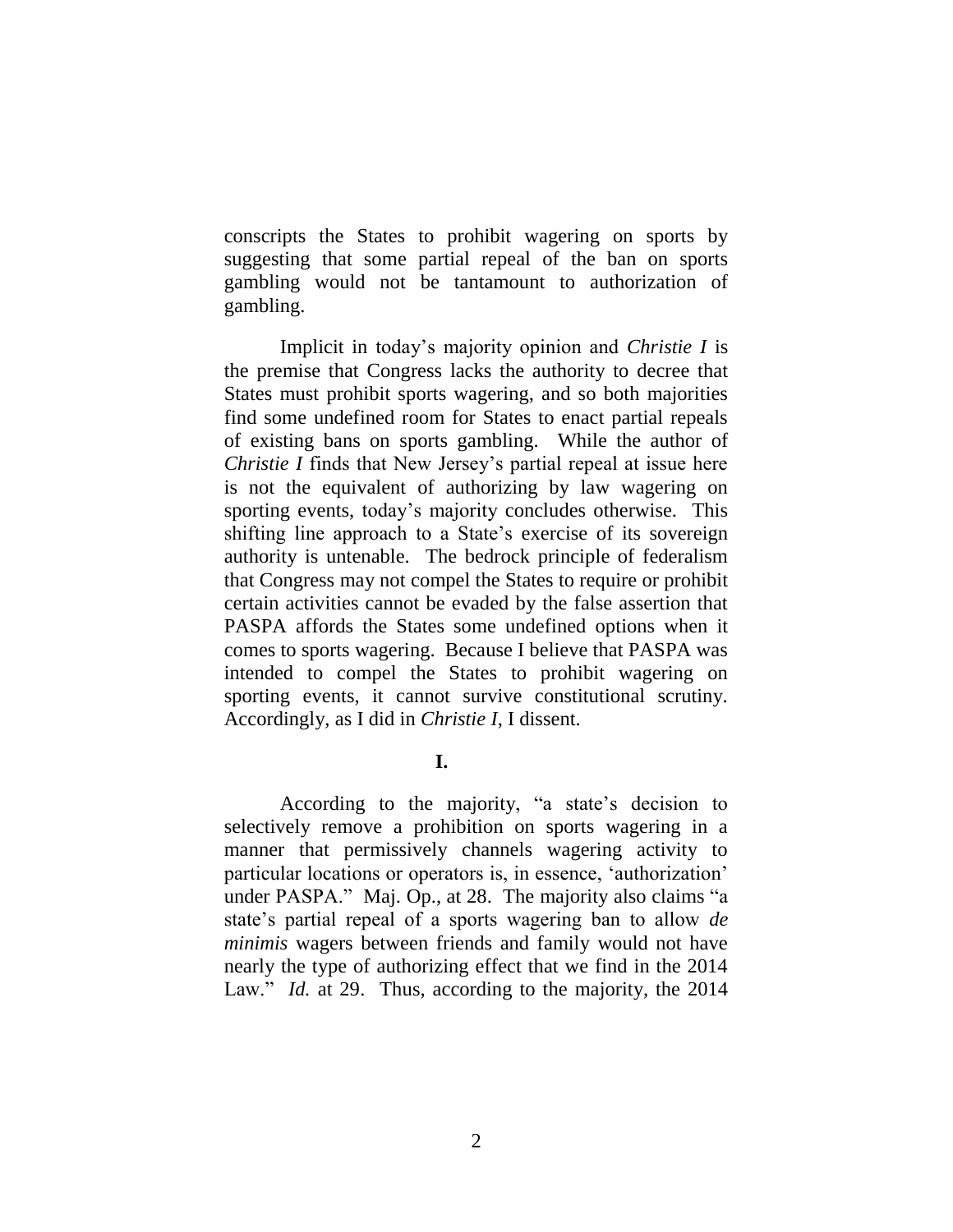Law is a partial repeal that is foreclosed by PASPA, but "other options may pass muster" because "not all partial repeals are created equal." *Id.* 

Noticeably, the majority does not explain why all partial repeals are not created equal or explain what distinguishes the 2014 Law from those partial repeals that pass muster. To further complicate matters, the majority continues to rely on *Christie I,* which did "not read PASPA to prohibit New Jersey from repealing its ban on sports wagering" and informed New Jersey that "[n]othing in [PASPA's] words *requires* that the states keep any law in place." 730 F.3d at 232.

### **A.**

*Christie I* "[r]ecogniz[ed] the importance of the affirmative/negative command distinction," and "agree[d] with [New Jersey] that the affirmative act requirement, if not properly applied, may permit Congress to 'accomplish exactly what the commandeering doctrine prohibits' by stopping the states from 'repealing an existing law.'" 730 F.3d at 232 (quoting *Conant v. Walters*, 309 F.3d 629, 646 (9th Cir. 2002) (Kozinski, J., concurring)). *Christie I*, however, discounted concerns regarding PASPA's affirmative act requirement because *Christie I* "d[id] not read PASPA to prohibit New Jersey from repealing its ban on sports wagering." *Id.* According to *Christie I*, PASPA is constitutional because "[n]othing in [PASPA's] words *requires* that the states keep any law in place." *Id.* This conclusion formed the premise for the conclusion in *Christie I* that PASPA passed constitutional muster.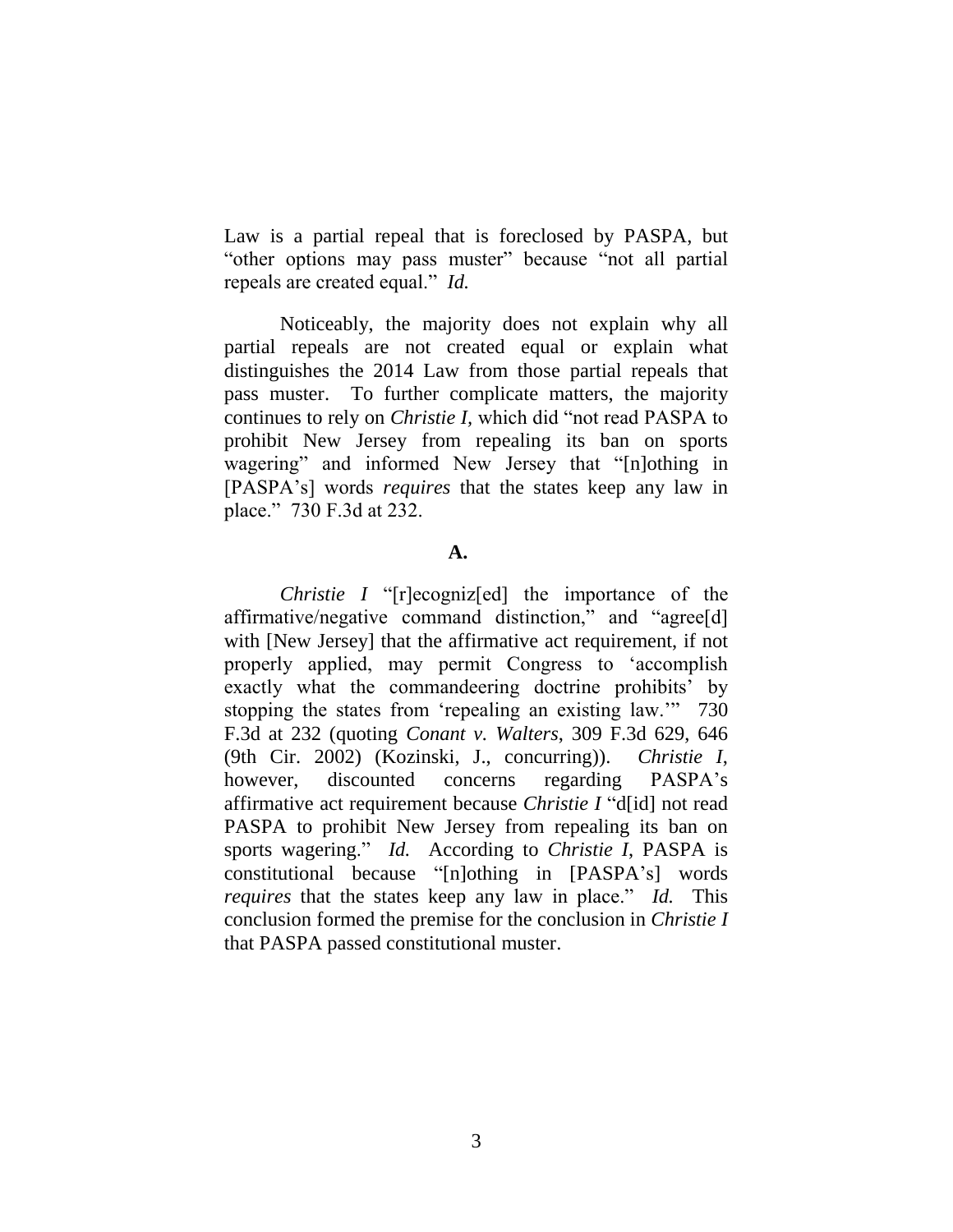Remarkably, the majority chooses to "excise that discussion from our prior opinion as unnecessary dicta."Maj. Op., at 28. This cannot be the case, however, because that discussion was the cornerstone of the holding in *Christie I*. *See In re McDonald*, 205 F.3d 606, 612 (3d Cir. 2000) ("Chief Judge Posner has aptly defined dictum as 'a statement in a judicial opinion that could have been deleted without seriously impairing the analytical foundations of the holding—that, being peripheral, may not have received the full and careful consideration of the court that uttered it." (quoting *Sarnoff v. Am. Home Prods. Corp.,* 798 F.2d 1075, 1084 (7th Cir. 1986))).

Indeed, to rationalize its conclusion in *Christie I*, the *Christie I* majority had to expressly reject the notion that when a state "choose[s] to repeal an affirmative prohibition of sports gambling, that is the same as 'authorizing' that activity, and therefore PASPA precludes repealing prohibitions on gambling just as it bars affirmatively licensing it." 730 F.3d at 232. This aspect of *Christie I* was not peripheral to the ultimate holding because *Christie I* specifically "agree[d] with [New Jersey] that the affirmative act requirement, if not properly applied, may permit Congress to 'accomplish exactly what the commandeering doctrine prohibits' by stopping the states from 'repealing an existing law.'" *Id.*  (quoting *Conant*, 309 F.3d at 646 (Kozinski, J., concurring)). Thus, to resolve the issue before it, *Christie I* necessarily had to give this issue the "full and careful consideration of the court." *In re McDonald*, 205 F.3d at 612 (quoting *Sarnoff*, 798 F.2d at 1084).

In giving the issue its full and careful consideration, *Christie I* explained that the notion that a "repeal" could be the same as an "authorization" was "problematic in numerous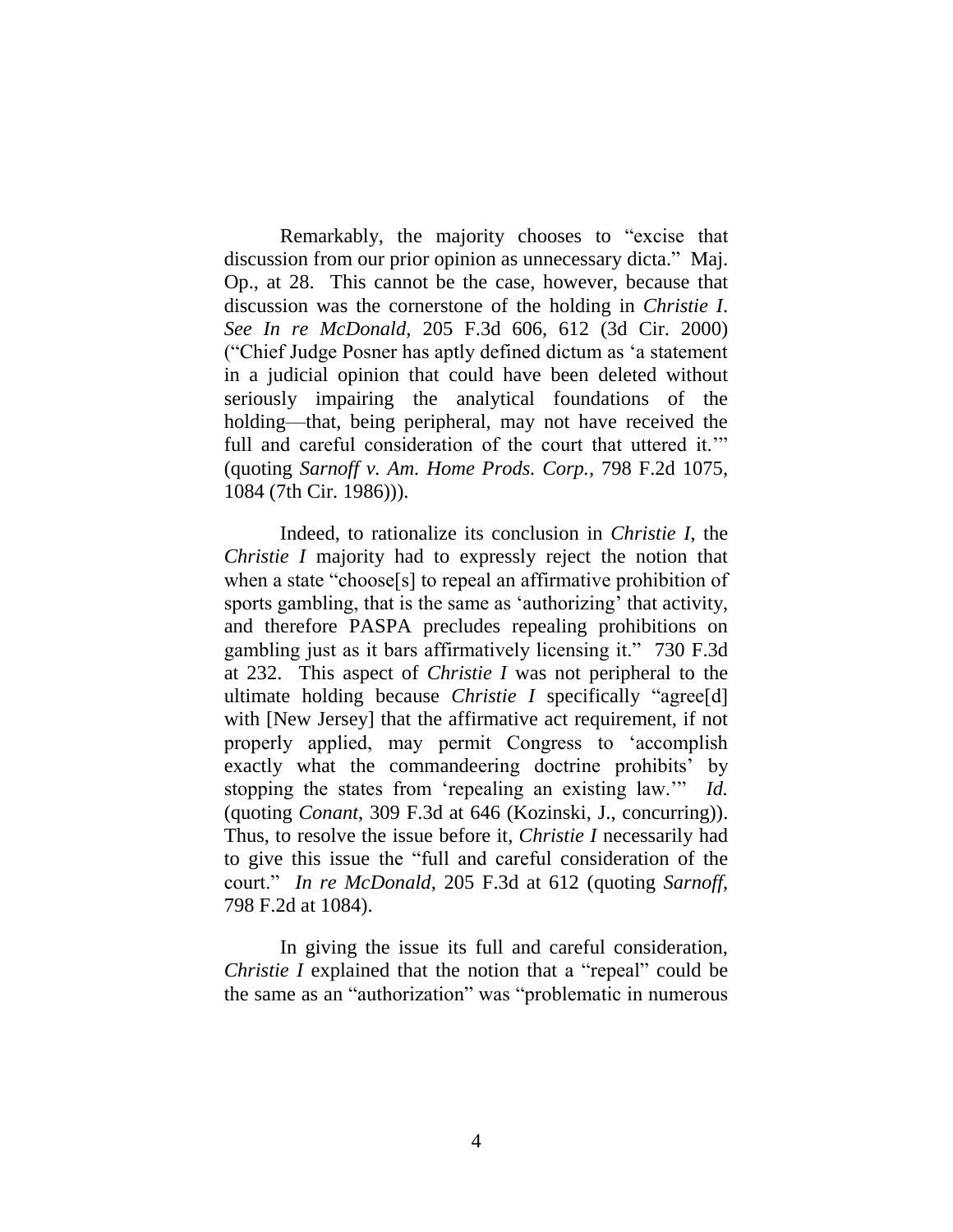respects." 730 F.3d at 232; *see also id.* ("Most basically, it ignores that PASPA speaks only of 'authorizing *by law*' a sports gambling scheme."). *Christie I* did "not see how having *no law* in place governing sports wagering is the same as authorizing it by law." *Id. Christie I* recognized a distinction between affirmative commands for actions and prohibitions, and explained that there was "a false equivalence between repeal and authorization." *Id*. at 233. Thus, as a matter of statutory construction, and to avoid "a series of constitutional problems," *Christie I* specifically held that if the Court did not distinguish between "repeals" (affirmative commands) and "authorizations" (affirmative prohibitions), the Court would "read[] the term 'by law' out of [PASPA]." *Id*. at 233.

I dissented from that opinion because "any distinction between a federal directive that commands states to take affirmative action and one that prohibits states from exercising their sovereignty is illusory." 730 F.3d at 245 (Vanaskie, J., concurring in part and dissenting in part). The decision to base *Christie I* on a distinction between affirmative commands for action and affirmative prohibitions was "untenable," because "affirmative commands to engage in certain conduct can be rephrased as a prohibition against not engaging in that conduct." *Id*. As I explained, basing *Christie I* on such an illusory distinction raises constitutional concerns because "[a]n interpretation of federalism principles that permits congressional negative commands to state governments will eviscerate the constitutional lines drawn" by the Supreme Court. *Id.*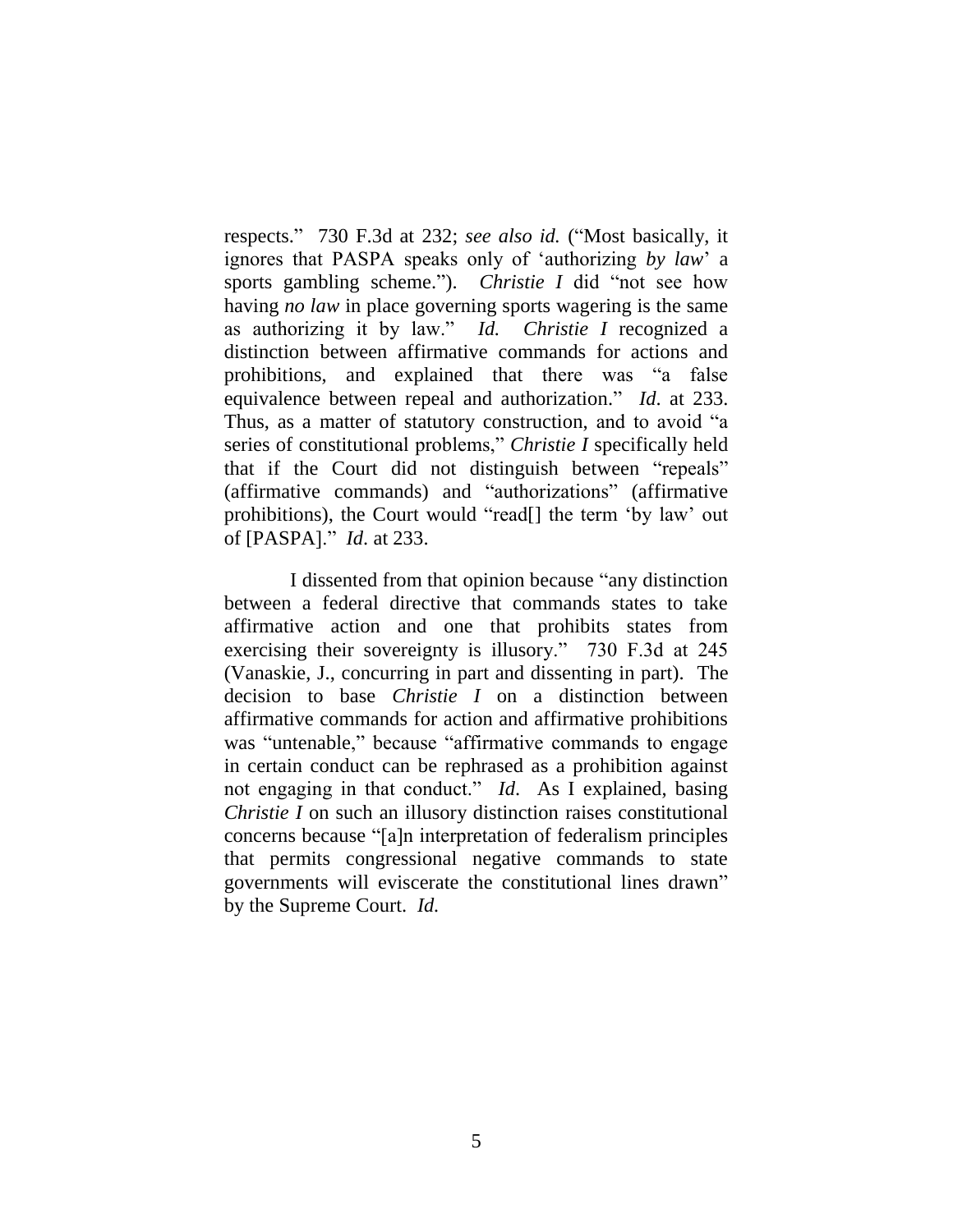After *Christie I*, a state like New Jersey *at least* had the choice to either "repeal its sports wagering ban," or, "[o]n the other hand . . . keep a complete ban on sports gambling." *Id*. at 233 (majority opinion). The *Christie I* majority found that this choice was not too coercive because it left "much room for the states to make their own policy" and left it to a State "to decide how much of a law enforcement priority it wants to make of sports gambling, or what the exact contours of the prohibition will be." *Id.* 

Today's majority makes it clear that PASPA does not leave a State "much room" at all. Indeed, it is evident that States must leave gambling prohibitions on the books to regulate their citizens. A review of the four Supreme Court anti-commandeering cases referenced by the majority is illuminating.

## **1.**

The first two anti-commandeering cases that the majority reviews are *Hodel v. Virginia Surface Mining & Reclamation Ass'n, Inc.*, 452 U.S. 264 (1981), and *F.E.R.C. v. Mississippi*, 456 U.S. 742 (1982). As the majority points out, these cases address "permissible regulation in a pre-emptible field." Maj. Op., at 23. In analyzing these cases, however, the majority overlooks the main rule announced by the Supreme Court in situations where there is an exercise of legislative authority under the Commerce Clause or where Congress preempts an area with federal legislation within its legislative power. In such situations, States have a choice: they may either comply with the federal legislation *or the Federal Government will carry the legislation into effect*.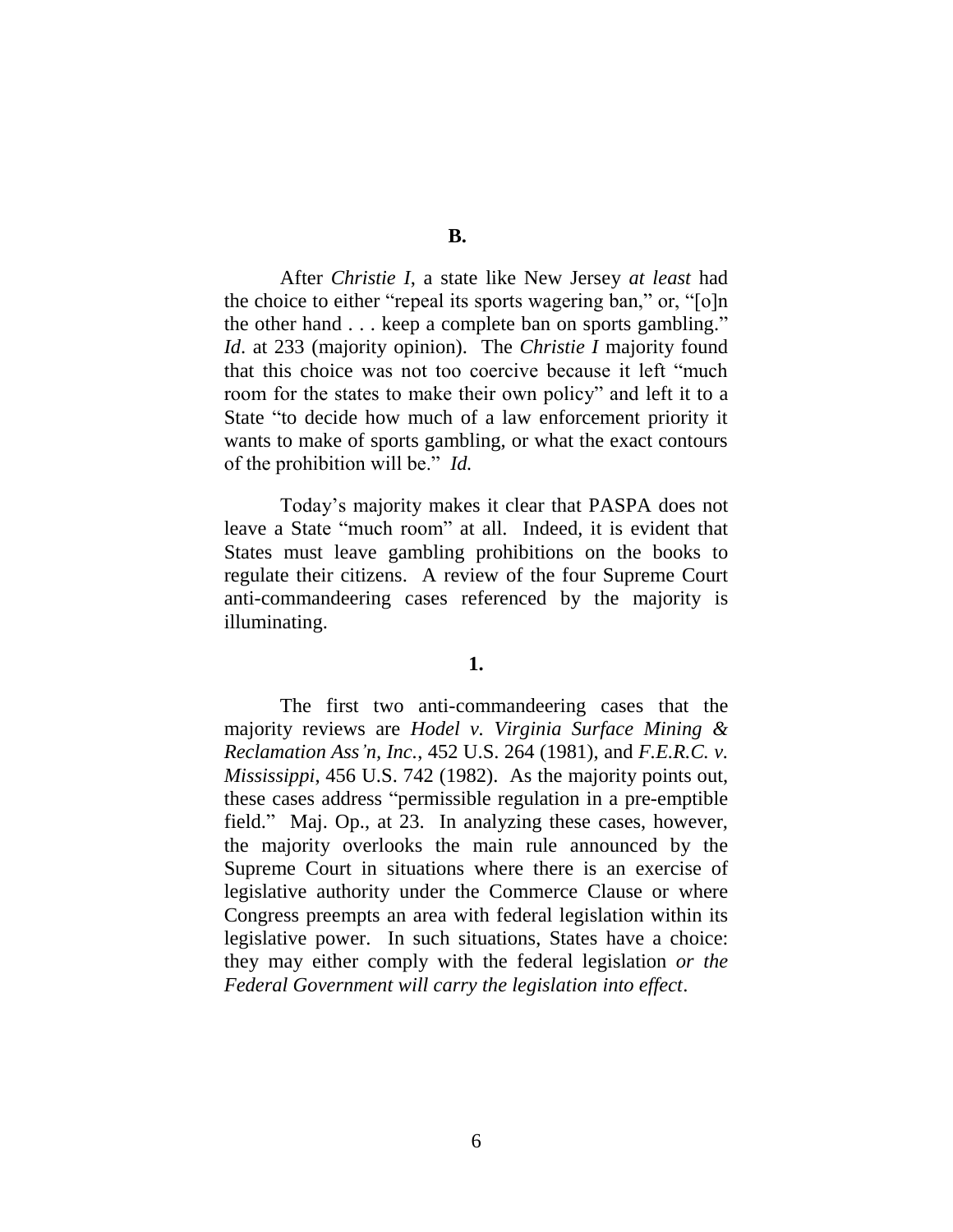This rule was announced in *Hodel*, where the Supreme Court explained that "[i]f a State does not wish to . . . compl[y] with the Act and implementing regulations, *the full regulatory burden will be borne by the Federal Government*." 452 U.S. at 288 (emphasis added). The same theme repeated itself in *F.E.R.C.*, as the Supreme Court focused on "*the choice put to the States*—that of either abandoning regulation of the field altogether or considering the federal standards." 456 U.S. at 766 (emphasis added). In both cases, the Supreme Court was clear that there must be some choice for the states to make because without it "the accountability of both state and federal officials is diminished." *New York v. United States*, 505 U.S. 144, 168 (1992).

Indeed, in *New York v. United States*, the Court explained that a State's view on legislation "can always be pre-empted under the Supremacy Clause if it is contrary to the national view, but in such a case . . . it will be federal officials that suffer the consequences if the decision turns out to be detrimental or unpopular." *Id.* at 168. The Supreme Court reiterated this point *Printz v. United States*, explaining that, "[b]y forcing state governments to absorb the financial burden of implementing a federal regulatory program, Members of Congress can take credit for 'solving' problems without having to ask their constituents to pay for the solutions with higher federal taxes." 521 U.S. 898, 930 (1997). Thus, States must be given a choice because the Supreme Court is concerned that "it may be state officials who will bear the brunt of public disapproval, while the federal officials who devised the regulatory program may remain insulated from the electoral ramifications of their decision." *New York*, 505 U.S. at 169.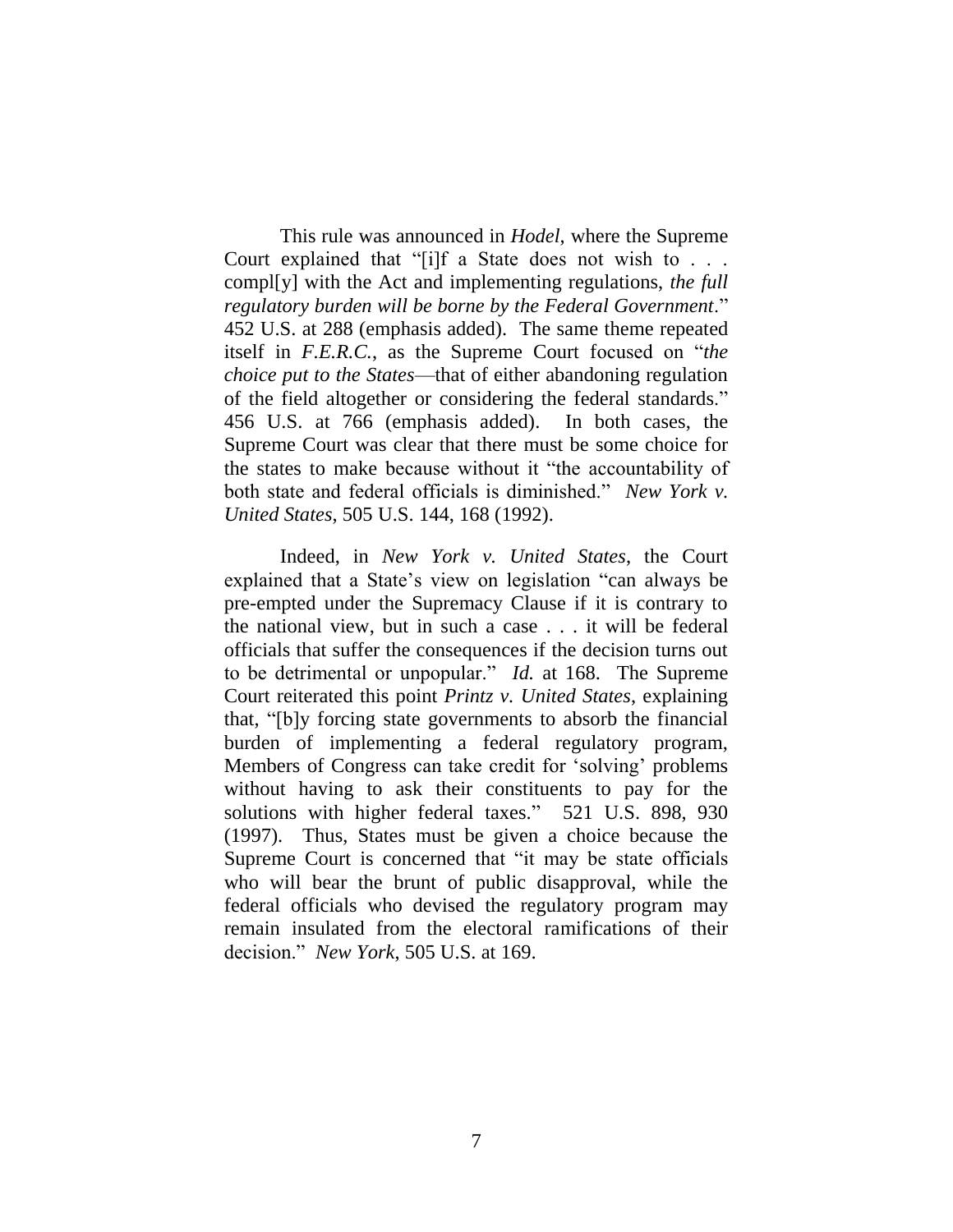As the majority explains, while "PASPA's provisions and its reach are controversial (and, some might say, unwise) . . . . we are duty-bound to interpret the text of the law as Congress wrote it." Maj. Op., at 16. Because the majority has excised the distinction between a repeal and an authorization, the majority makes it clear that under PASPA as written, no repeal of any kind will evade the command that no State "shall . . . authorize by law" sports gambling. 28 U.S.C. § 3702. In the face of such a congressional directive, "no case-by-case weighing of the burdens or benefits is necessary; such commands are fundamentally incompatible with our constitutional system of dual sovereignty." *Printz*, 521 U.S. at 935.

### **2.**

This leads to the other two anti-commandeering cases reviewed by the majority: *South Carolina v. Baker*, 485 U.S. 505 (1988), and *Reno v. Condon*, 528 U.S. 141 (2000). The majority explains that these cases address permissible "prohibitions on state action." Maj. Op., at 23. Again, however, the majority seems to overlook the animating factor for each of these opinions. In both *Baker* and *Reno* the Supreme Court explained that permissible prohibitions regulated *State activities*. The Supreme Court has never sanctioned statutes or regulations that sought to control or influence *the manner in which States regulate private parties*.

For example, in *Baker*, the Supreme Court reviewed a challenge to the Internal Revenue Code's enactment of § 310(b)(1) of the Tax Equity and Fiscal Responsibility Act of 1982, which prohibited States from issuing unregistered bearer bonds. Notably, when reviewing the case, the Court specifically found that it did not need to address "the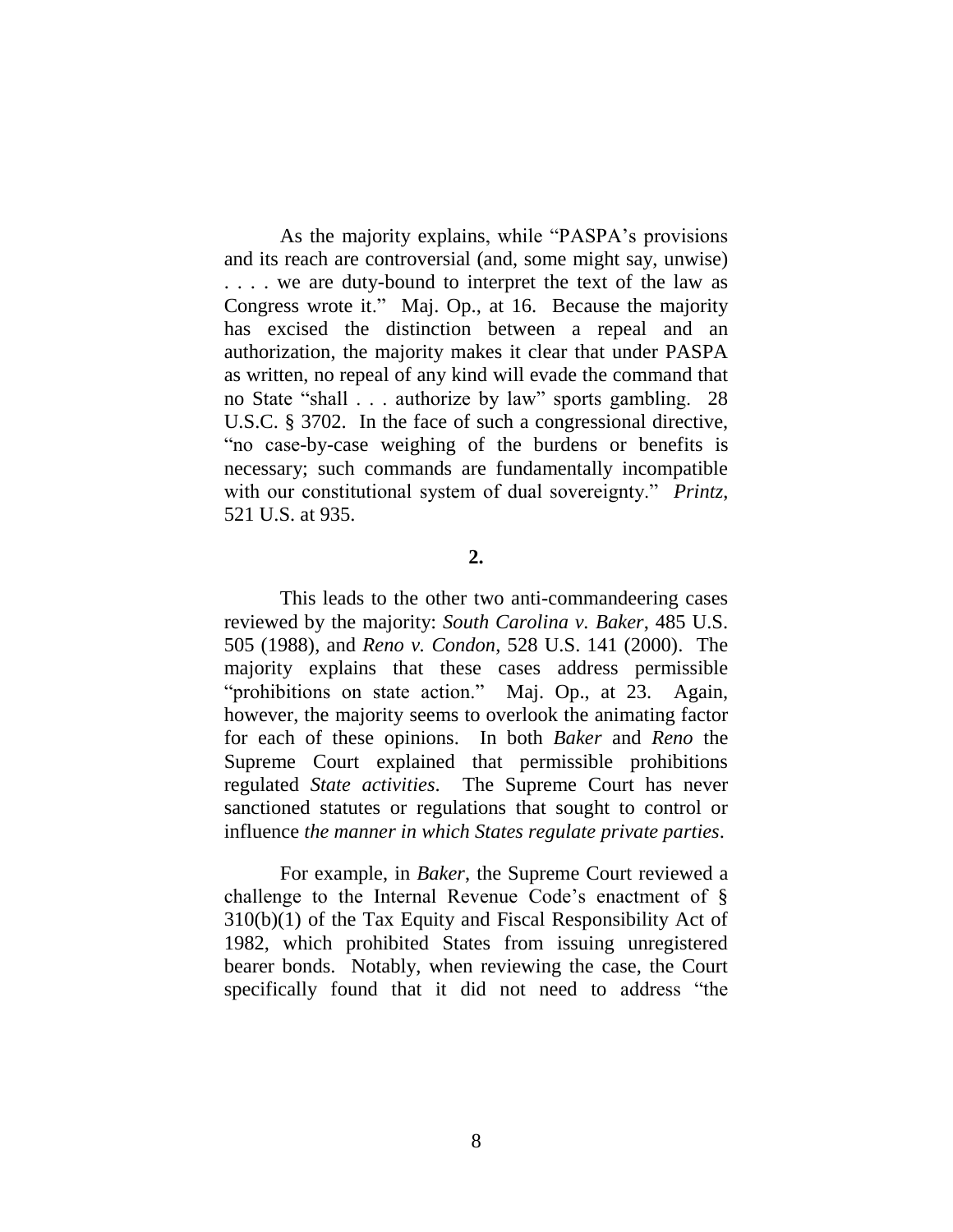possibility that the Tenth Amendment might set some limits on Congress' power to compel States to regulate on behalf of federal interests" because the Court found that the commandeering concerns "in *FERC* [were] inapplicable to § 310." *Baker*, 485 U.S. at 513. Importantly, the Court distinguished § 310 from the statute in *F.E.R.C.* because the Court found that "Section 310 regulates state activities; it does not, as did the statute in *FERC*, seek to control or influence the manner in which States regulate private parties." *Id.* at 514. Similarly, in *Reno*, the Court addressed a statute that did not require (1) "the States in their sovereign capacity to regulate their own citizens," (2) "the . . . Legislature to enact any laws or regulations," or (3) "state officials to assist in the enforcement of federal statutes regulating private individuals." 528 U.S. at 151. It was only on these bases that the Supreme Court found the statute at issue in *Reno* was "consistent with the constitutional principles enunciated in *New York* and *Printz.*" *Id.*

Unlike the statutes at issue in *Baker* and *Reno*, however, PASPA seeks to control and influence the *manner* in which States regulate private parties. Through PASPA, Congress unambiguously commands that "[i]t shall be unlawful for . . . a governmental entity to . . . authorize by law" sports gambling. 28 U.S.C. § 3702. By issuing this command, Congress has set an impermissible "mandatory agenda to be considered in all events by state legislative or administrative decisionmakers." *F.E.R.C.*, 456 U.S. at 769.

## **3.**

The logical extension of the majority is that PASPA prevents States from passing *any* laws to repeal existing gambling laws. As the majority correctly notes, "[t]he word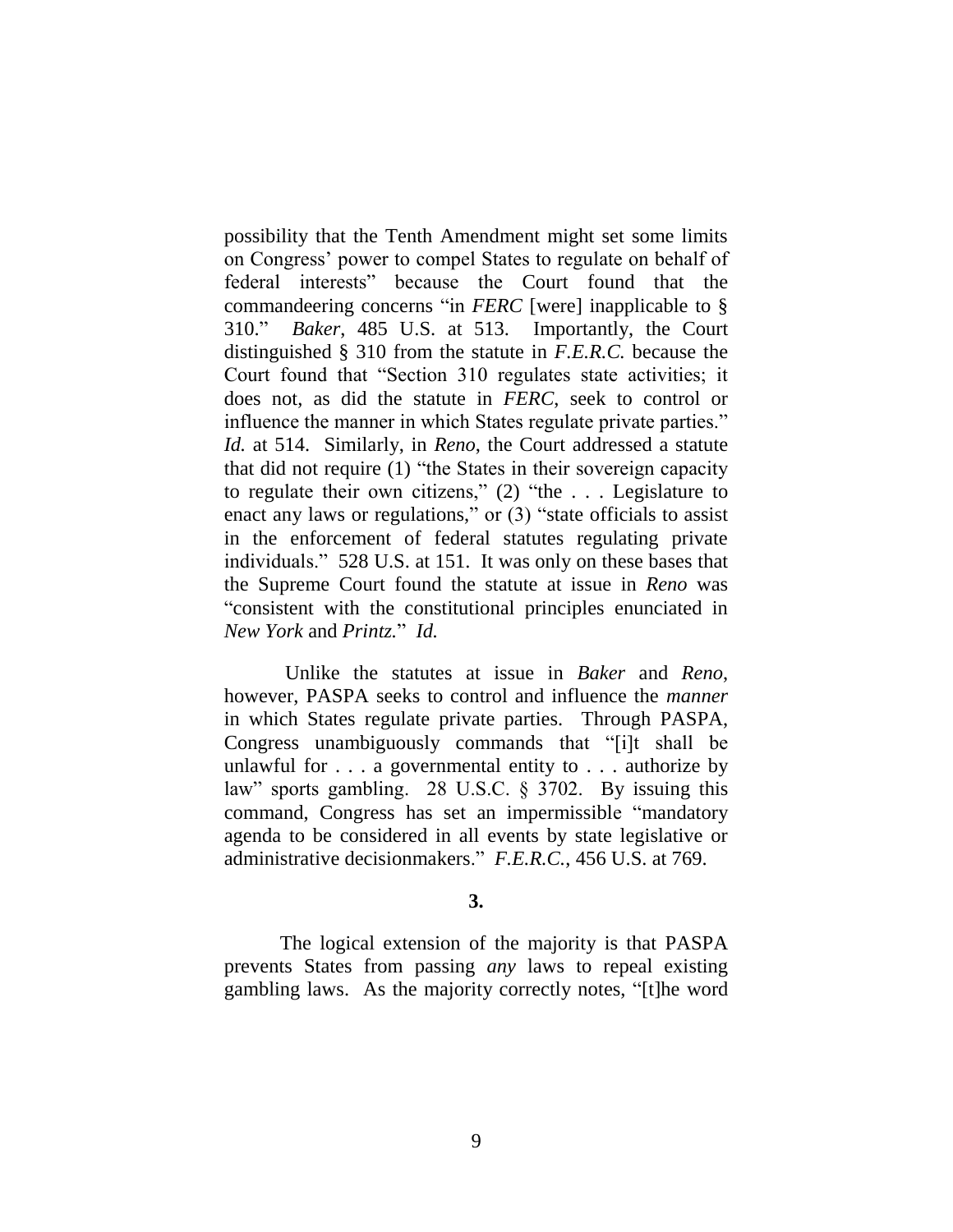'authorize' means, inter alia, '[t]o empower; to give a right or authority to act,' or '[t]o permit a thing to be done in the future." Maj. Op., at 17 (quoting Black's Law Dictionary 133 (6th Ed. 1990)) (footnote omitted). Because authorization includes permitting a thing to be done, it follows that PASPA also prevents state officials from stopping enforcement of existing gambling laws. States *must*  regulate conduct prioritized by Congress. *Cf. Conant*, 309 F.3d at 646 (Kozinski, J., concurring) ("[P]reventing the state from repealing an existing law is no different from forcing it to pass a new one; in either case, the state is being forced to regulate conduct that it prefers to leave unregulated.").

It is true that civil actions to enjoin a violation of PASPA "may be commenced in an appropriate district court of the United States by the Attorney General of the United States." 28 U.S.C. § 3703. But it can hardly be said that the United States Attorney General bears the full regulatory burden because, through PASPA, Congress effectively commands the States to maintain and enforce existing gambling prohibitions. $<sup>1</sup>$ </sup>

PASPA is a statute that directs States to maintain gambling laws by dictating the manner in which States must enforce a federal law. The Supreme Court has never considered Congress' legislative power to be so expansive. *See Prigg v. Com. of Pennsylvania*, 41 U.S. 539, 541 (1842) ("It might well be deemed an unconstitutional exercise of the power of interpretation, to insist that the states are bound to

 $<sup>1</sup>$  A refusal to enforce existing laws would be the same</sup> as a repeal of existing laws: the States would be authorizing sports wagering.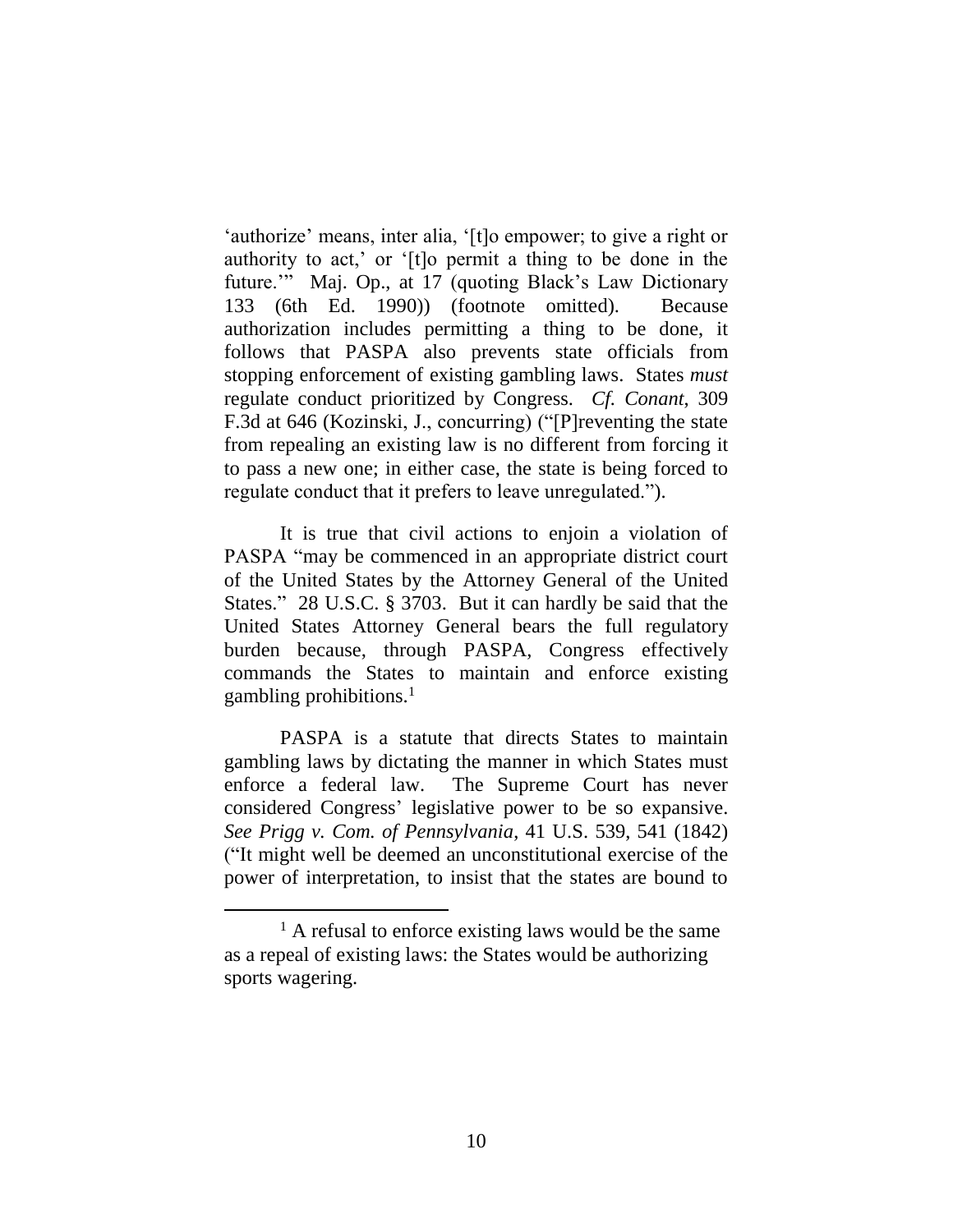provide means to carry into effect the duties of the national government, nowhere delegated or intrusted to them by the constitution"); *F.E.R.C.*, 456 U.S. at 761–62 ("[T]his Court never has sanctioned explicitly a federal command to the States to promulgate and enforce laws and regulations ") (citing *E.P.A. v. Brown*, 431 U.S. 99 (1977)); *New York*, 505 U.S. at 178 ("Where a federal interest is sufficiently strong to cause Congress to legislate, it must do so directly; it may not conscript state governments as its agents."); *Nat'l Fed'n of Indep. Bus. v. Sebelius*, 132 S. Ct. 2566, 2602 (2012) (plurality opinion) ("[T]he Constitution has never been understood to confer upon Congress the ability to require the States to govern according to Congress' instructions." (quoting *New York*, 505 U.S. at 162)).

### **II.**

It is now apparent that *Christie I* was incorrect in finding that "*nothing* in [PASPA's] words *requires* that the states keep *any* law in place." 730 F.3d at 232 (first and third emphasis added). With respect to the doctrinal anchors of *Christie I*, the cornerstone of its holding has been eroded by the majority, which has excised *Christie I*'s discussion regarding "a false equivalence between repeal and an authorization." *Id*. at 233. Notably, that discussion was included in *Christie I* to avoid "a series of constitutional problems." *Id.* Today's majority makes it clear that passing a law so that there is no law in place governing sports wagering is the same as authorizing it by law. *See* Maj. Op., at 17 ("The word 'authorize' means, inter alia, '[t]o empower; to give a right or authority to act,' or '[t]o permit a thing to be done in the future.'") (citation and footnote omitted).